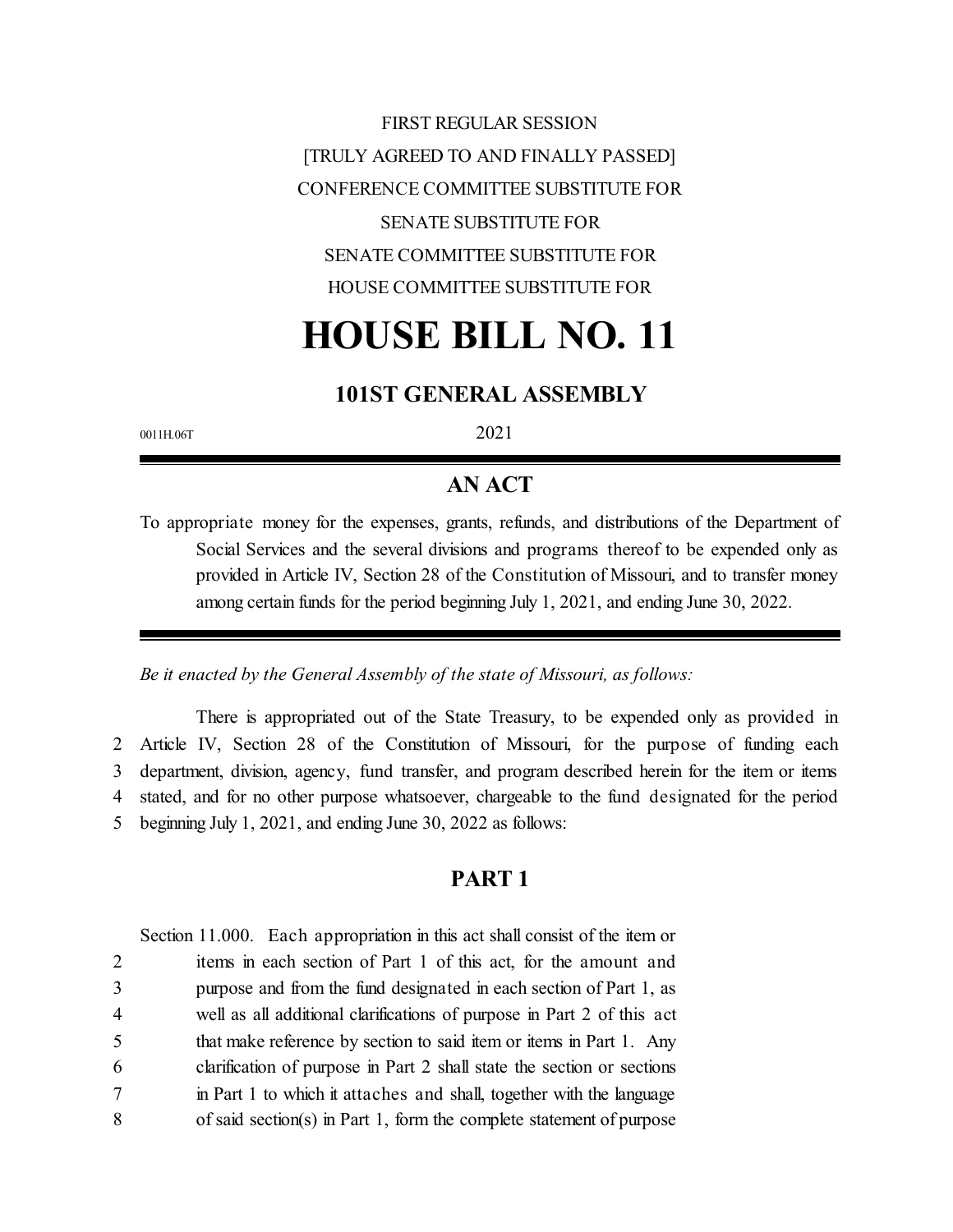of the appropriation. As such, the provisions of Part 2 of this act shall not be severed from Part 1, and if any clarification of purpose 11 in Part 2 is for any reason held to be invalid, such decision shall invalidate all of the appropriations in this act of which said 13 clarification of purpose is a part. Part 3 of this act shall consist of guidance to the Department of Social Services in implementing the appropriations found in Part 1 and Part 2 of this act and contains an appendix of appropriations consisting of one-time new decision items for the fiscal year beginning July 1, 2021 and ending June 30, 2022. The amount(s) in the appendix will not be considered an addition to any ongoing core appropriation(s) in future fiscal periods beyond June 30, 2022. The amount(s) in the appendix may, however, be requested in any future fiscal period as a new decision item.

Section 11.005. To the Department of Social Services

| $\mathcal{D}_{\mathcal{L}}$ | For the Office of the Director                                              |
|-----------------------------|-----------------------------------------------------------------------------|
| 3                           | For the Director's Office, provided that not more than three percent        |
| 4                           | $(3%)$ flexibility is allowed from this section to Section 11.950           |
| 5                           |                                                                             |
| 6                           |                                                                             |
| 7                           |                                                                             |
| 8                           | Personal Service                                                            |
| 9                           |                                                                             |
| 10                          |                                                                             |
| 11                          |                                                                             |
| 12                          |                                                                             |
| 13                          | Personal Service                                                            |
| 14                          |                                                                             |
| 15                          | For the department director, provided the director has been confirmed by    |
| 16                          | the Senate to hold the office                                               |
| 17                          |                                                                             |
| 18                          | Annual salary adjustment in accordance with Section 105.005, RSMo.  102,931 |
| 19                          |                                                                             |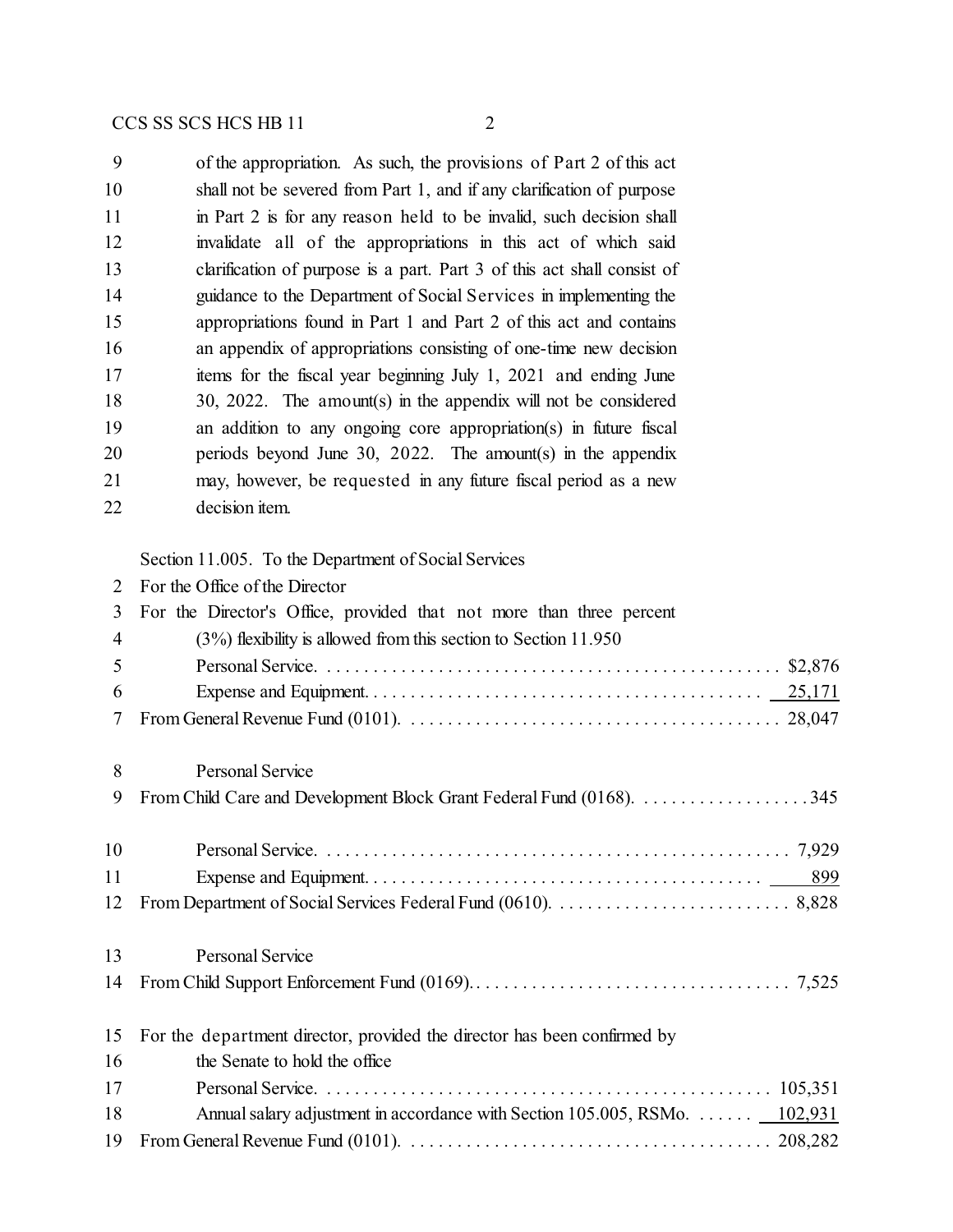| 20             |                                                                                                                     |  |  |
|----------------|---------------------------------------------------------------------------------------------------------------------|--|--|
| 21             |                                                                                                                     |  |  |
| 22             |                                                                                                                     |  |  |
|                | Section 11.006. To the Department of Social Services                                                                |  |  |
| $\overline{2}$ | For the purpose of funding performance incentives for high-achieving                                                |  |  |
| 3              | department employees                                                                                                |  |  |
| 4              | <b>Personal Services</b>                                                                                            |  |  |
| 5              | From General Revenue Fund (0101). $\ldots \ldots \ldots \ldots \ldots \ldots \ldots \ldots \ldots \ldots$ \$223,656 |  |  |
| 6              |                                                                                                                     |  |  |
| 7              |                                                                                                                     |  |  |
|                | Section 11.008. To the Department of Social Services                                                                |  |  |
| 2              | For the Office of the Director                                                                                      |  |  |
| 3              | For the Director's Office, Children's Division Residential Program Unit                                             |  |  |
| 4              | For administrative expenses                                                                                         |  |  |
| 5              | <b>Personal Service</b>                                                                                             |  |  |
| 6              |                                                                                                                     |  |  |
| 7              | Personal Service                                                                                                    |  |  |
| 8              | 301,671                                                                                                             |  |  |
| 9              |                                                                                                                     |  |  |
|                | Section 11.010. To the Department of Social Services                                                                |  |  |
| 2              | For the Office of the Director                                                                                      |  |  |
| 3              | For receiving and expending grants, donations, contracts, and payments                                              |  |  |
| $\overline{4}$ | from private, federal, and other governmental agencies which may                                                    |  |  |
| 5              | become available between sessions of the General Assembly                                                           |  |  |
| 6              | provided that the General Assembly shall be notified of the source                                                  |  |  |
| 7              | of any new funds and the purpose for which they shall be                                                            |  |  |
| 8              | expended, in writing, prior to the use of said funds                                                                |  |  |
| 9              |                                                                                                                     |  |  |
| 10             |                                                                                                                     |  |  |
| 11             | Total.                                                                                                              |  |  |
|                | Section 11.012. To the Department of Social Services                                                                |  |  |
| $\overline{2}$ | Funds are to be transferred out of the State Treasury to the OA                                                     |  |  |
| 3              | Information Technology Federal Fund                                                                                 |  |  |
| 4              | From Child Care and Development Block Grant Federal Fund (0168). \$1,616,328                                        |  |  |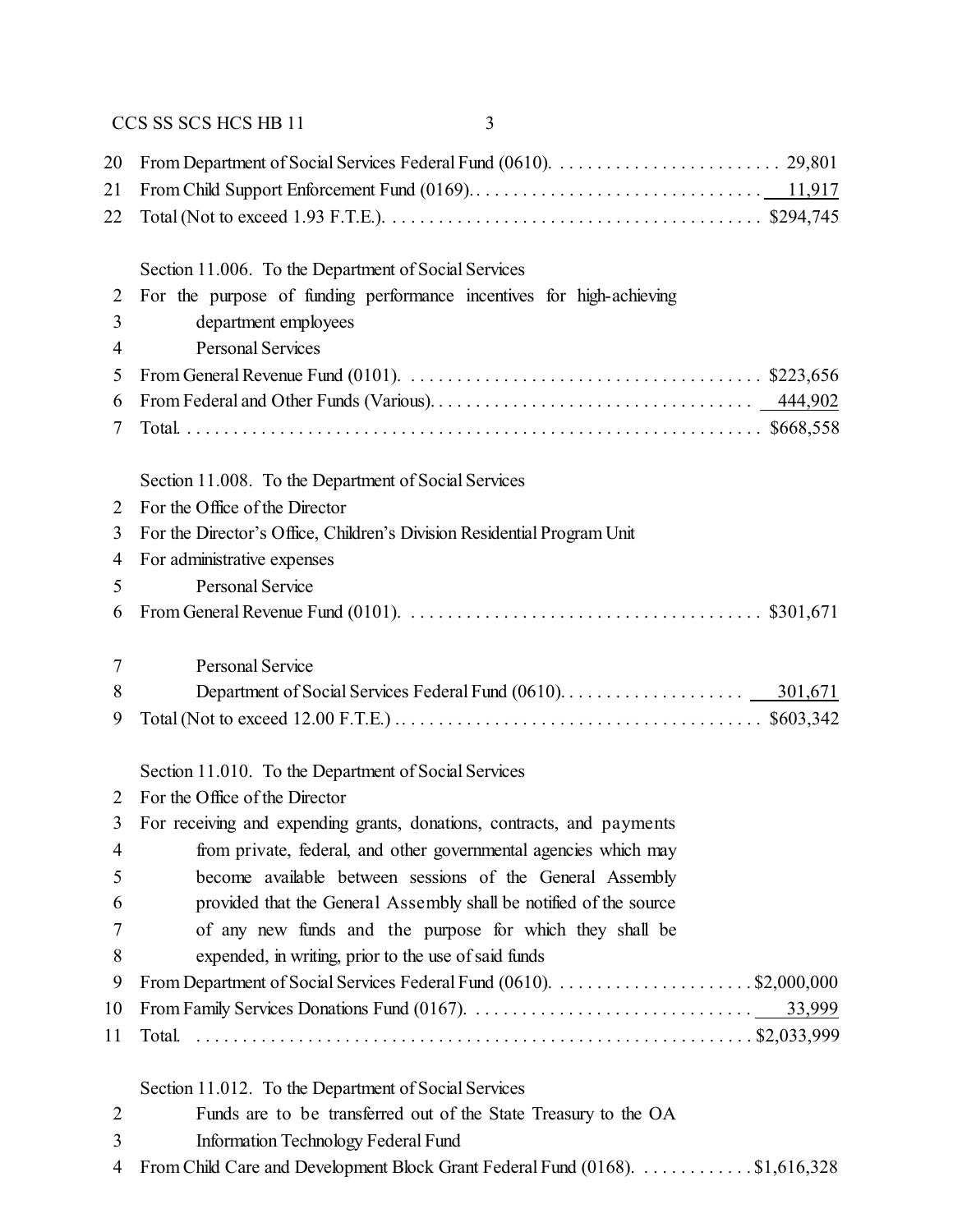|                | Section 11.015. To the Department of Social Services                       |
|----------------|----------------------------------------------------------------------------|
| 2              | For the Office of the Director                                             |
| 3              | For the Human Resources Center, provided that not more than three          |
| $\overline{4}$ | percent $(3%)$ flexibility is allowed from this section to Section         |
| 5              | 11.950                                                                     |
| 6              |                                                                            |
| 7              |                                                                            |
| 8              |                                                                            |
| 9              | <b>Personal Service</b>                                                    |
| 10             |                                                                            |
| 11             | Personal Service                                                           |
| 12             | From Temporary Assistance for Needy Families Federal Fund (0199). 23,710   |
| 13             |                                                                            |
| 14             |                                                                            |
| 15             |                                                                            |
| 16             |                                                                            |
|                | Section 11.020. To the Department of Social Services                       |
| 2              | For the Office of the Director                                             |
| 3              | For the State Technical Assistance Team (STAT)                             |
| 4              | For the prevention and investigation of child abuse, child neglect, child  |
| 5              | sexual abuse, child exploitation/pornography or child fatality             |
| 6              | cases, as described in Sections 660.520 to 660.528, RSMo, and for          |
|                | administrative expenses, provided that not more than five percent          |
| 8              | $(5\%)$ flexibility is allowed between personal service and expense        |
| 9              | and equipment; and further provided that not more than three               |
| 10             | percent $(3%)$ flexibility is allowed from this section to Section         |
| 11             | 11.950                                                                     |
| 12             |                                                                            |
| 13             | 200,000                                                                    |
| 14             | From General Revenue Fund (0101) (Not to exceed 25.50 F.T.E.). \$1,379,585 |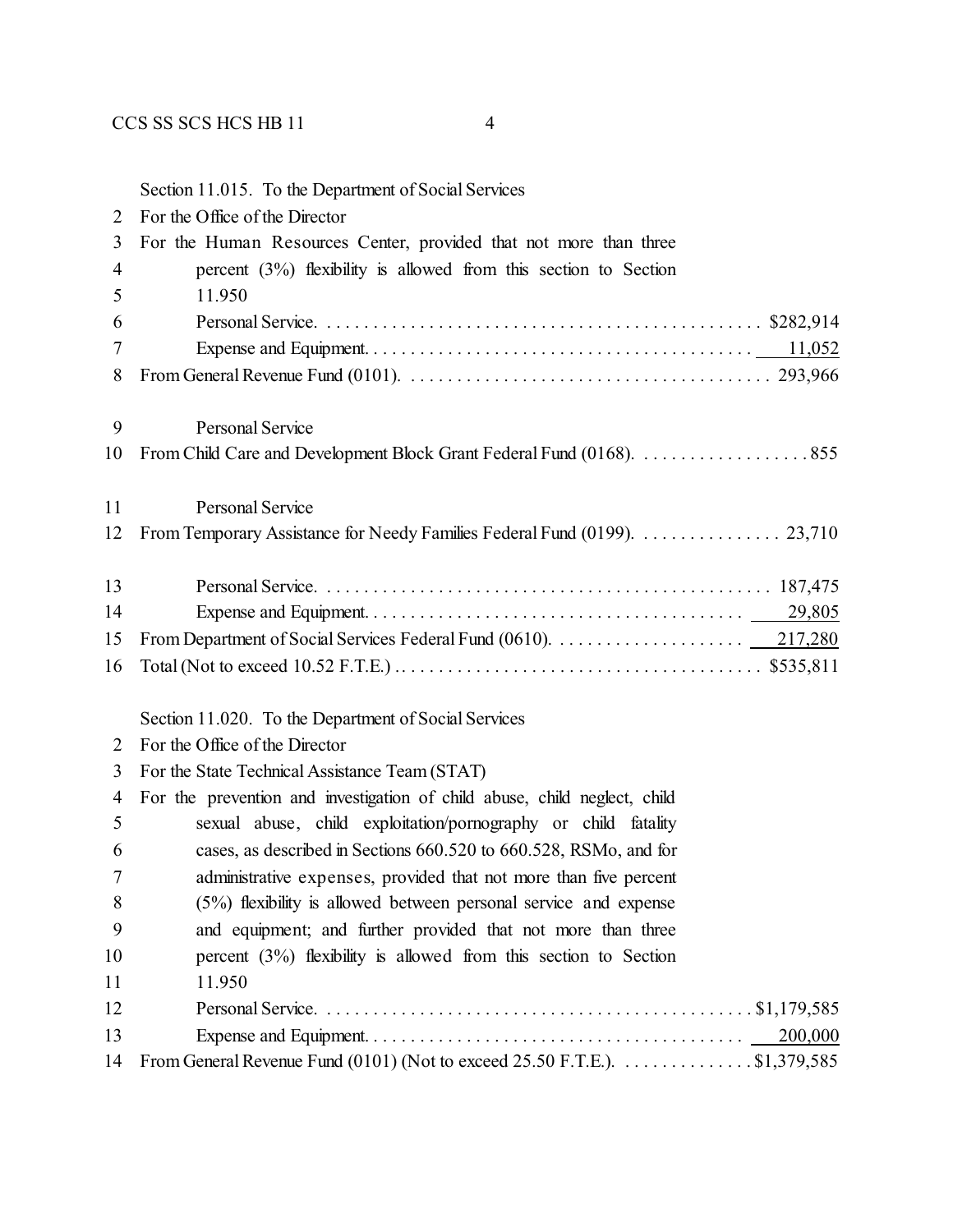Section 11.025. To the Department of Social Services For the Office of the Director For the Missouri Medicaid Audit and Compliance Unit, provided that not more than three percent (3%) flexibility is allowed from this section to Section 11.950 Personal Service. . . . . . . . . . . . . . . . . . . . . . . . . . . . . . . . . . . . . . . . . . . . . . . \$1,414,914 Expense and Equipment. . . . . . . . . . . . . . . . . . . . . . . . . . . . . . . . . . . . . . . . 335,610 From General Revenue Fund (0101). . . . . . . . . . . . . . . . . . . . . . . . . . . . . . . . . . . . . . . 1,750,524 Personal Service. . . . . . . . . . . . . . . . . . . . . . . . . . . . . . . . . . . . . . . . . . . . . . . . 1,695,772 Expense and Equipment. . . . . . . . . . . . . . . . . . . . . . . . . . . . . . . . . . . . . . . . 860,039 From Department of Social Services Federal Fund (0610). . . . . . . . . . . . . . . . . . . . . . . 2,555,811 Expense and Equipment From Recovery Audit and Compliance Fund (0974). . . . . . . . . . . . . . . . . . . . . . . . . . . . . . 82,087 Personal Service. . . . . . . . . . . . . . . . . . . . . . . . . . . . . . . . . . . . . . . . . . . . . . . . . . 97,800 Expense and Equipment. . . . . . . . . . . . . . . . . . . . . . . . . . . . . . . . . . . . . . . . . 141,916 From Medicaid Provider Enrollment Fund (0990). . . . . . . . . . . . . . . . . . . . . . . . . . . . 239,716 Total (Not to exceed 80.05 F.T.E.). . . . . . . . . . . . . . . . . . . . . . . . . . . . . . . . . . . . . . . \$4,628,138 Section 11.030. To the Department of Social Services For the Office of the Director For the Missouri Medicaid Audit and Compliance Unit For a case management, provider enrollment, and fraud abuse and detection system, provided that not more than three percent (3%) flexibility is allowed from this section to Section 11.950 Expense and Equipment From General Revenue Fund (0101). . . . . . . . . . . . . . . . . . . . . . . . . . . . . . . . . . . . . . \$1,117,552 From Department of Social Services Federal Fund (0610). . . . . . . . . . . . . . . . . . . . . 5,882,448 Total. . . . . . . . . . . . . . . . . . . . . . . . . . . . . . . . . . . . . . . . . . . . . . . . . . . . . . . . . . . . . . \$7,000,000 Section 11.035. To the Department of Social Services For the Office of the Director For the Missouri Medicaid Audit and Compliance Unit For recovery audit services Expense and Equipment From Recovery Audit and Compliance Fund (0974). . . . . . . . . . . . . . . . . . . . . . . . . . . \$1,200,000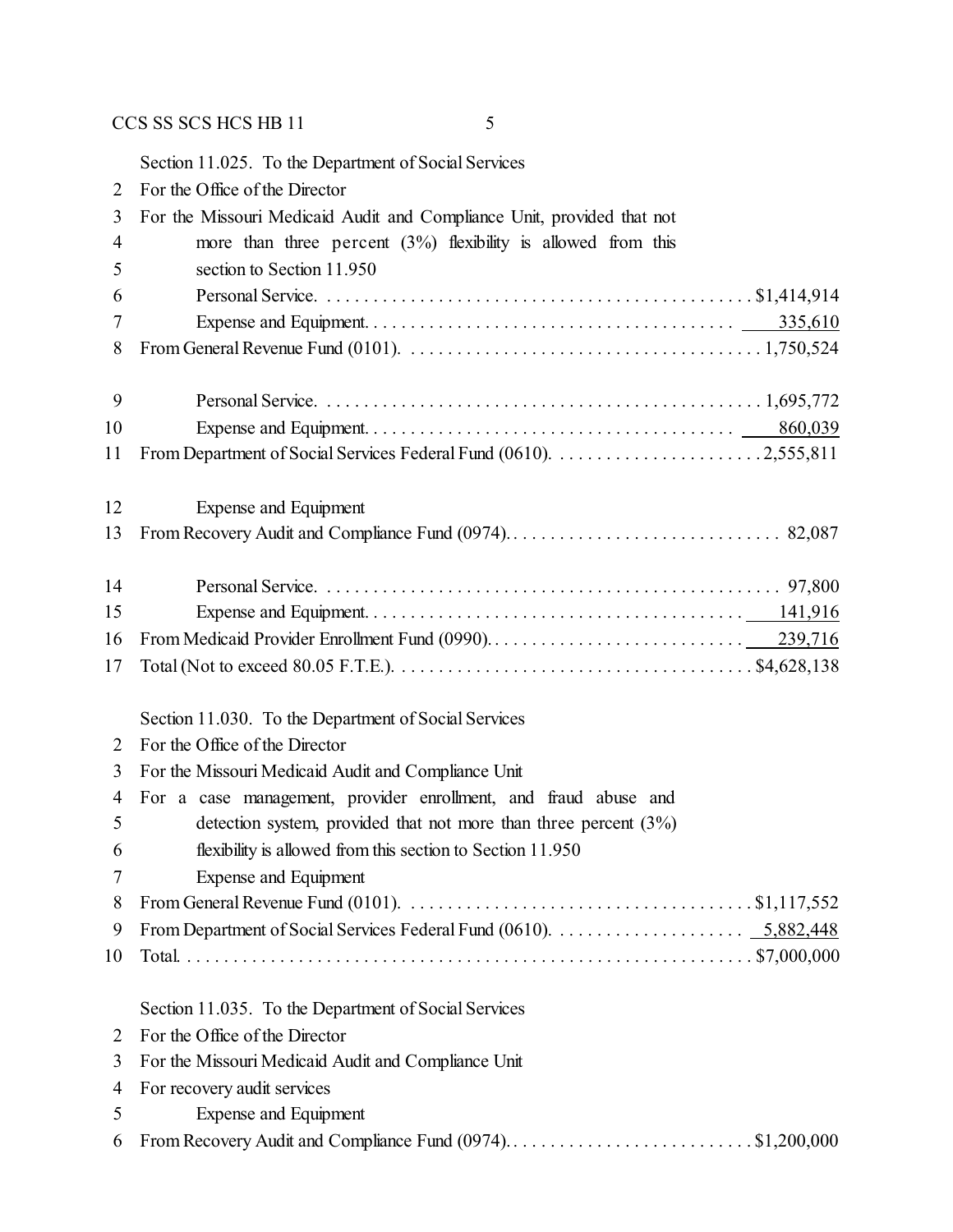Section 11.040. To the Department of Social Services

| $\overline{2}$ | For the Division of Finance and Administrative Services, provided that       |
|----------------|------------------------------------------------------------------------------|
| 3              | not more than three percent $(3%)$ flexibility is allowed from this          |
| 4              | section to Section 11.950                                                    |
| 5              |                                                                              |
| 6              |                                                                              |
| 7              |                                                                              |
| 8              |                                                                              |
| 9              |                                                                              |
| 10             |                                                                              |
| 11             |                                                                              |
| 12             | 556                                                                          |
| 13             | From Child Care and Development Block Grant Federal Fund (0168). 13,808      |
| 14             |                                                                              |
| 15             |                                                                              |
| 16             |                                                                              |
| 17             |                                                                              |
| 18             | 317                                                                          |
| 19             | From Department of Social Services Administrative Trust Fund (0545). 4,706   |
| 20             | <b>Personal Service</b>                                                      |
| 21             |                                                                              |
|                | 22 For the centralized inventory system, for reimbursable goods and services |
| 23             | provided by the department, and for related equipment                        |
| 24             | replacement and maintenance expenses                                         |
| 25             |                                                                              |
| 26             |                                                                              |
|                | Section 11.045. To the Department of Social Services                         |
| 2              | For the Division of Finance and Administrative Services                      |

- For the payment of fees to contractors who engage in revenue
- maximization projects on behalf of the Department of Social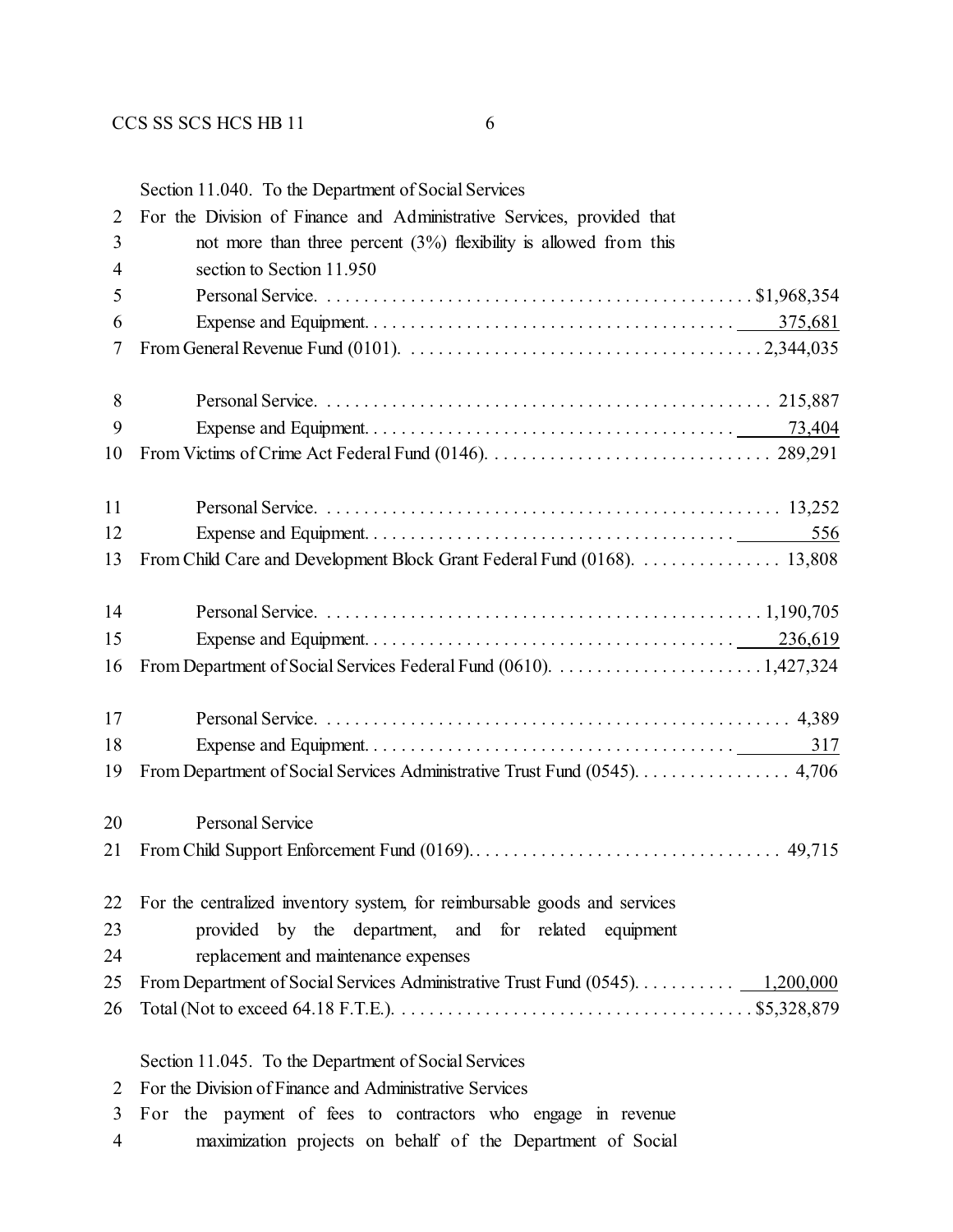| 5 <sup>5</sup> | Services and the General Assembly |
|----------------|-----------------------------------|
|                |                                   |
|                |                                   |

Section 11.050. To the Department of Social Services

For the Division of Finance and Administrative Services

| 3              | For the receipt and disbursement of refunds and incorrectly deposited       |
|----------------|-----------------------------------------------------------------------------|
| $\overline{4}$ | receipts to allow the over-collection of accounts receivables to be         |
|                |                                                                             |
| 5              | paid back to the recipient, provided that no more than twenty-five          |
| 6              | percent $(25%)$ flexibility is allowed between federal and other            |
|                | funds within this section                                                   |
| 8              |                                                                             |
| 9              |                                                                             |
|                | 10 From Temporary Assistance for Needy Families Federal Fund (0199). 27,000 |
|                |                                                                             |
|                |                                                                             |
| 13             |                                                                             |
|                |                                                                             |
| 15             |                                                                             |
|                |                                                                             |

Section 11.055. To the Department of Social Services

| 2 For the Division of Finance and Administrative Services |  |
|-----------------------------------------------------------|--|
|-----------------------------------------------------------|--|

- For payments to counties and the City of St. Louis toward the care and
- maintenance of each delinquent or dependent child as provided in
- Section 211.156, RSMo, provided that not more than three percent
- (3%) flexibility is allowed from this section to Section 11.950
- From General Revenue Fund (0101). . . . . . . . . . . . . . . . . . . . . . . . . . . . . . . . . . . . . . . \$965,168

# Section 11.060. To the Department of Social Services

|   | 2 For the Division of Legal Services, provided that not more than three               |
|---|---------------------------------------------------------------------------------------|
|   | 3 <sup>7</sup><br>percent $(3\%)$ flexibility is allowed from this section to Section |
|   | 4 11.950                                                                              |
|   | 5 <sup>5</sup>                                                                        |
| 6 |                                                                                       |
|   |                                                                                       |
|   |                                                                                       |
|   | 8<br><b>Personal Service</b>                                                          |

From Child Care and Development Block Grant Federal Fund (0168). . . . . . . . . . . . . . . . 50,000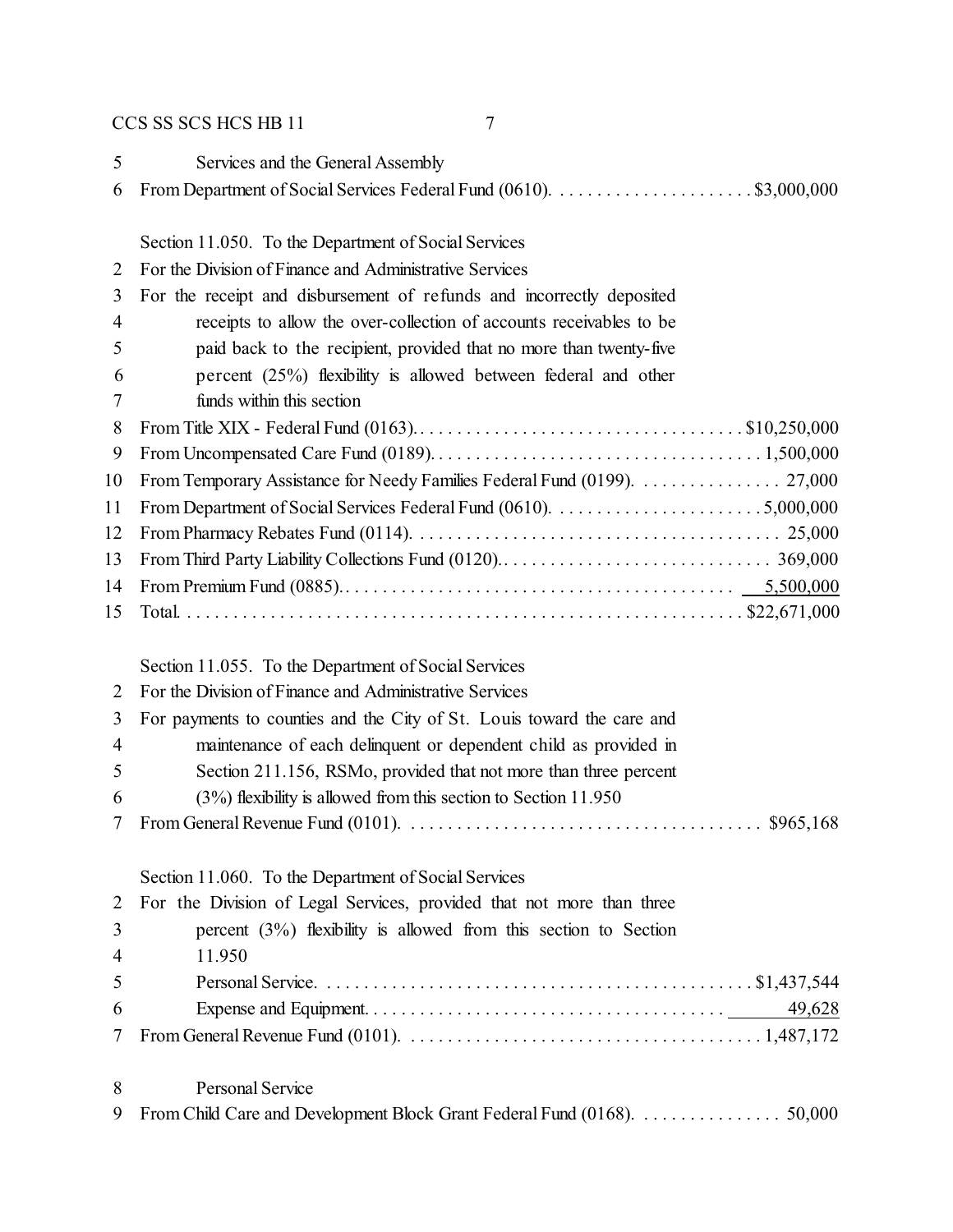| 10       |                                                                            |
|----------|----------------------------------------------------------------------------|
| 11<br>12 | From Temporary Assistance for Needy Families Federal Fund (0199).  861,390 |
| 13       |                                                                            |
| 14       |                                                                            |
| 15       |                                                                            |
| 16       |                                                                            |
| 17       |                                                                            |
| 18       |                                                                            |
| 19       | Personal Service                                                           |
| 20       |                                                                            |
| 21       |                                                                            |
|          | Section 11.065. To the Department of Social Services                       |
| 2        | For the Division of Legal Services                                         |
| 3        | For permanency attorneys and permanency attorney contracted services,      |
| 4        | including reunification, guardianship, adoption, or termination of         |
| 5        | parental rights, for children in the care, custody, or involved with       |
| 6        | the Children's Division                                                    |
| 7        |                                                                            |
| 8        |                                                                            |
| 9        |                                                                            |
| 10       | <b>Personal Service</b>                                                    |
| 11       | From Temporary Assistance for Needy Families Federal Fund (0199).  204,144 |
| 12       |                                                                            |
| 13       |                                                                            |
| 14       |                                                                            |
| 15       | Expense and Equipment                                                      |
| 16       | From Department of Social Services Federal Stimulus Fund (2355). 1,455,355 |
| 17       | Personal Service                                                           |
| 18       |                                                                            |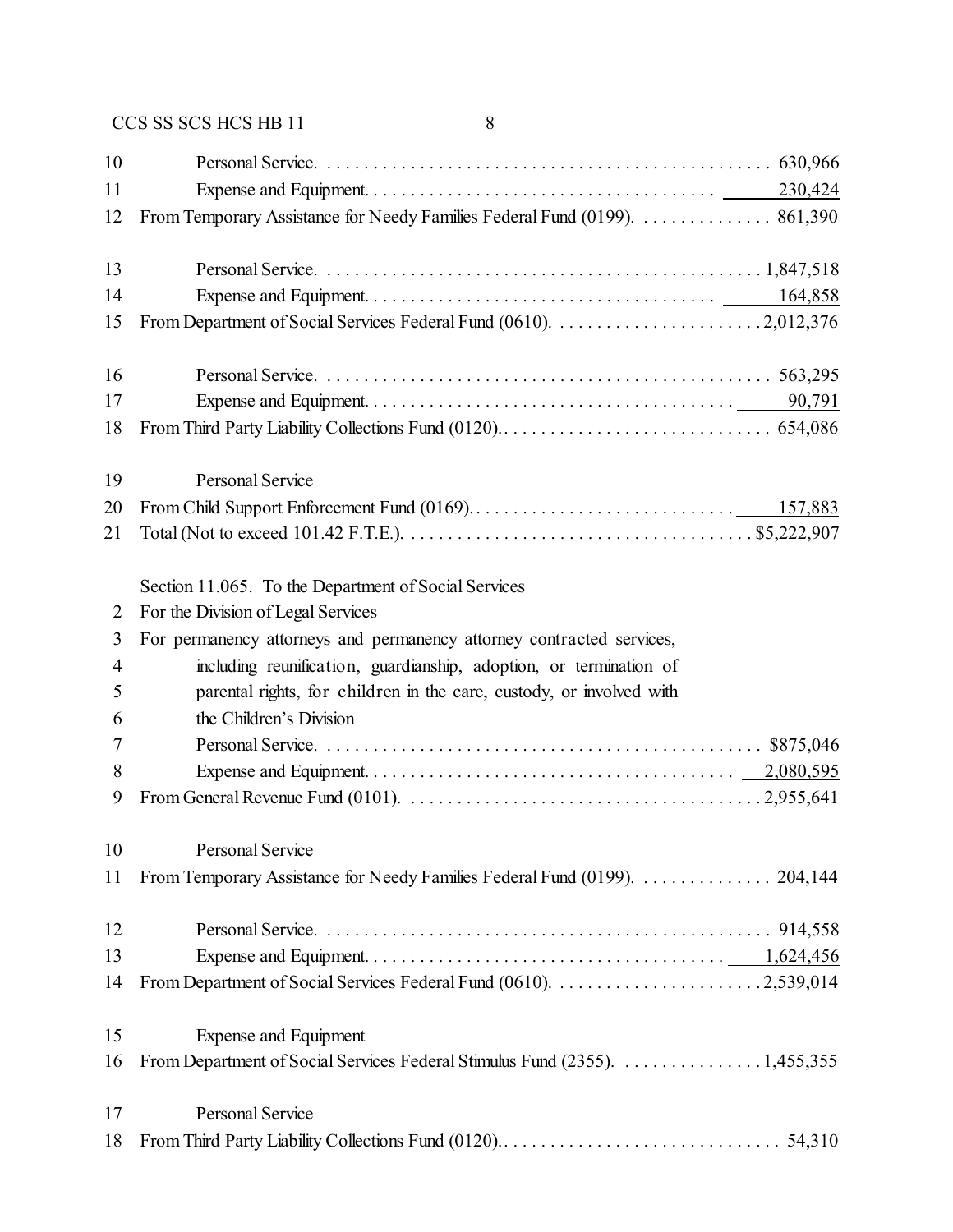Personal Service From Child Support Enforcement Fund (0169).. . . . . . . . . . . . . . . . . . . . . . . . . . . . . . . . . 11,648 For Title IV-E reimbursements to counties and the City of St. Louis for the legal representation of parents and children in juvenile or family courts From Department of Social Services Federal Fund (0610). . . . . . . . . . . . . . . . . . . . 500,000 Total (Not to exceed 34.00 F.T.E.). . . . . . . . . . . . . . . . . . . . . . . . . . . . . . . . . . . . . . . \$7,720,112 Section 11.100. To the Department of Social Services For the Family Support Division, provided that not more than three percent (3%) flexibility is allowed from this section to Section 11.950 Personal Service. . . . . . . . . . . . . . . . . . . . . . . . . . . . . . . . . . . . . . . . . . . . . . . \$1,587,156 Expense and Equipment. . . . . . . . . . . . . . . . . . . . . . . . . . . . . . . . . . . . . . . 16,659 From General Revenue Fund (0101). . . . . . . . . . . . . . . . . . . . . . . . . . . . . . . . . . . . . . . 1,603,815 Personal Service. . . . . . . . . . . . . . . . . . . . . . . . . . . . . . . . . . . . . . . . . . . . . . . . . 420,033 Expense and Equipment. . . . . . . . . . . . . . . . . . . . . . . . . . . . . . . . . . . . . . . . 25,000 From Child Care and Development Block Grant Federal Fund (0168). . . . . . . . . . . . . . . 445,033 Personal Service. . . . . . . . . . . . . . . . . . . . . . . . . . . . . . . . . . . . . . . . . . . . . . . . . 966,843 Expense and Equipment. . . . . . . . . . . . . . . . . . . . . . . . . . . . . . . . . . . . . . . . 3,031,318 From Temporary Assistance for Needy Families Federal Fund (0199). . . . . . . . . . . . . . 3,998,161 Personal Service. . . . . . . . . . . . . . . . . . . . . . . . . . . . . . . . . . . . . . . . . . . . . . . . 4,236,855 Expense and Equipment. . . . . . . . . . . . . . . . . . . . . . . . . . . . . . . . . . . . . . . 6,110,297 From Department of Social Services Federal Fund (0610). . . . . . . . . . . . . . . . . . . . . . 10,347,152 Personal Service From Child Support Enforcement Fund (0169).. . . . . . . . . . . . . . . . . . . . . . . . . . . . 573,655 Total (Not to exceed 161.90 F.T.E.). . . . . . . . . . . . . . . . . . . . . . . . . . . . . . . . . . . . . \$16,967,816

Section 11.105. To the Department of Social Services

- For the Family Support Division
- For the income maintenance field staff and operations, provided that not more than three percent (3%) flexibility is allowed from this section to Section 11.950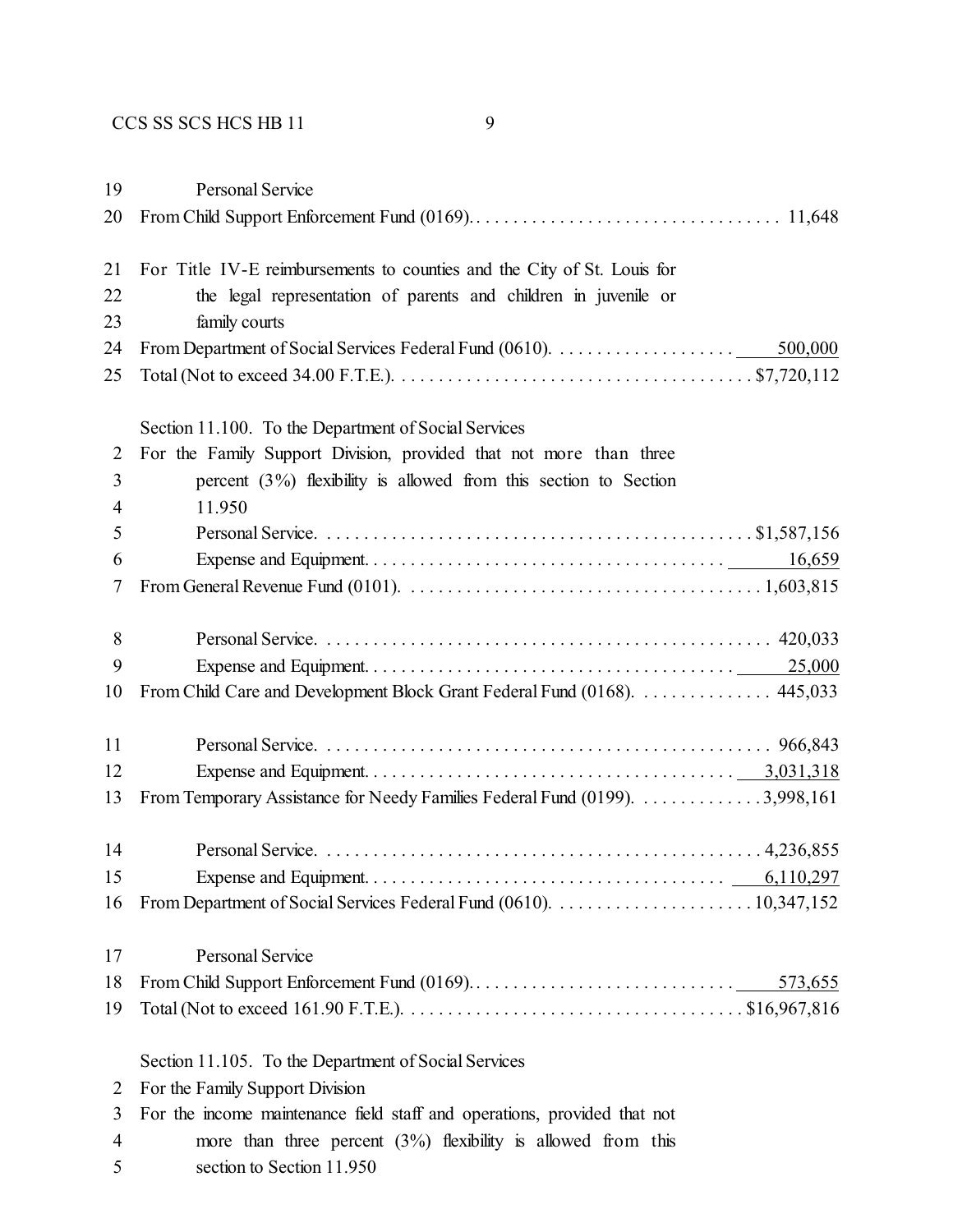|  | CCS SS SCS HCS HB 11 |  |
|--|----------------------|--|
|  |                      |  |

| 6  |                                                                                                                                           |
|----|-------------------------------------------------------------------------------------------------------------------------------------------|
| 7  |                                                                                                                                           |
| 8  | From General Revenue Fund (0101). $\ldots \ldots \ldots \ldots \ldots \ldots \ldots \ldots \ldots \ldots \ldots \ldots \ldots$ 33,300,726 |
| 9  |                                                                                                                                           |
| 10 |                                                                                                                                           |
| 11 | From Child Care and Development Block Grant Federal Fund (0168). 3,924,444                                                                |
| 12 |                                                                                                                                           |
| 13 | 340,117                                                                                                                                   |
| 14 | From Temporary Assistance for Needy Families Federal Fund (0199). 1,432,964                                                               |
| 15 |                                                                                                                                           |
| 16 |                                                                                                                                           |
| 17 |                                                                                                                                           |
| 18 | <b>Expense and Equipment</b>                                                                                                              |
| 19 | From Department of Social Services Federal Stimulus Fund (2355). 1,350,503                                                                |
| 20 |                                                                                                                                           |
| 21 |                                                                                                                                           |
| 22 |                                                                                                                                           |
| 23 |                                                                                                                                           |
|    | Section 11.110. To the Department of Social Services                                                                                      |
| 2  | For the Family Support Division                                                                                                           |
| 3  | For income maintenance and child support staff training, provided that not                                                                |
| 4  | more than three percent $(3%)$ flexibility is allowed from this                                                                           |
| 5  | section to Section 11.950                                                                                                                 |
| 6  | <b>Expense and Equipment</b>                                                                                                              |
| 7  | From General Revenue Fund (0101). $\ldots \ldots \ldots \ldots \ldots \ldots \ldots \ldots \ldots \ldots \ldots$ \$103,209                |
| 8  | From Child Care and Development Block Grant Federal Fund (0168). 20,000                                                                   |
| 9  |                                                                                                                                           |
| 10 |                                                                                                                                           |
|    | Section 11.115. To the Department of Social Services                                                                                      |

- For the Family Support Division
- For the electronic benefit transfers (EBT) system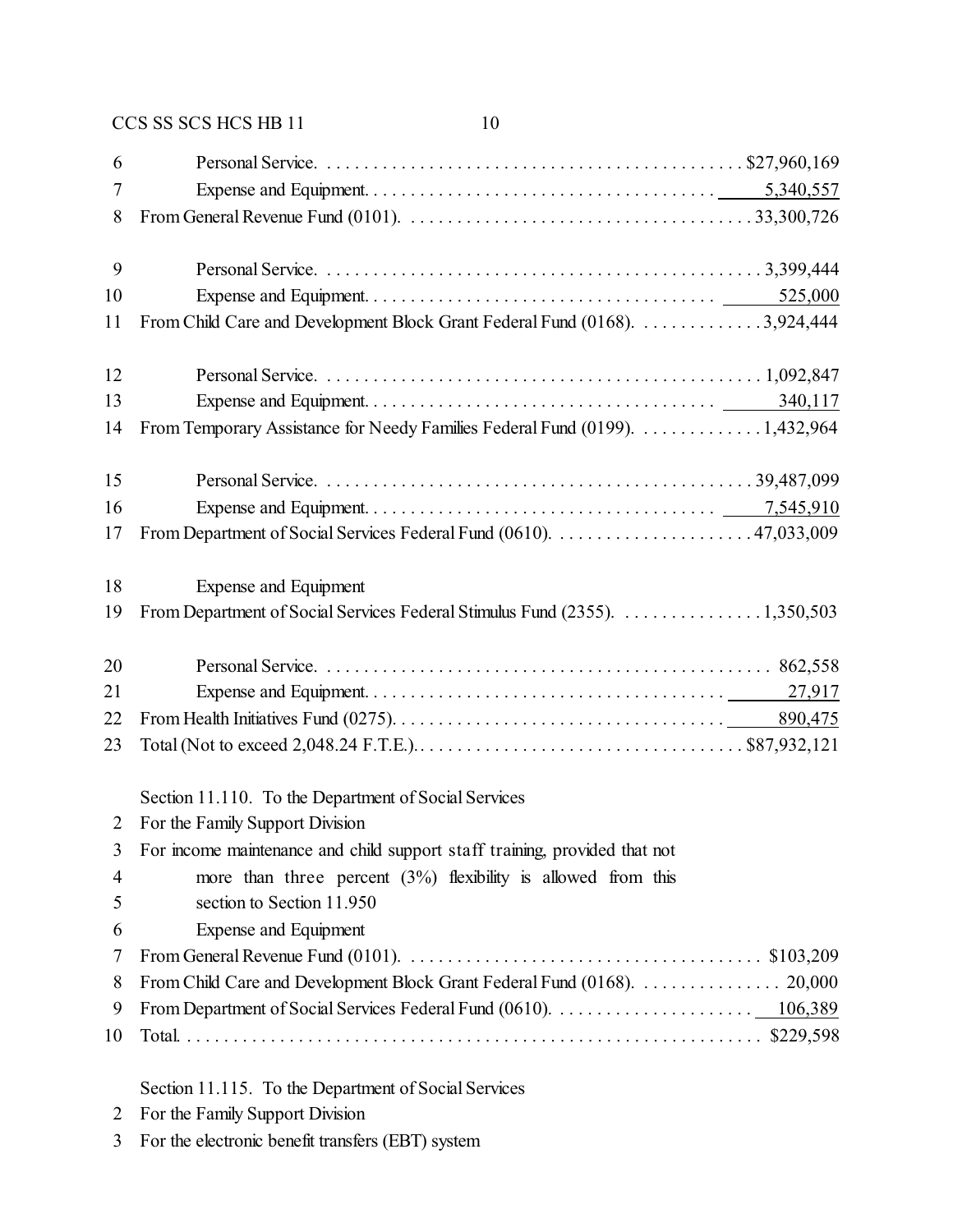| $\overline{4}$ | <b>Expense and Equipment</b>                                                                                                                  |
|----------------|-----------------------------------------------------------------------------------------------------------------------------------------------|
| 5              | From General Revenue Fund (0101). $\ldots \ldots \ldots \ldots \ldots \ldots \ldots \ldots \ldots \ldots \ldots$ \$1,696,622                  |
| 6              | From Temporary Assistance for Needy Families Federal Fund (0199).  100,000                                                                    |
| 7              | From Department of Social Services Federal Stimulus Fund (2355). 3,019,376                                                                    |
| 8              | From Department of Social Services Federal Fund (0610). $\dots \dots \dots \dots \dots \dots \dots \dots \dots \dots \dots \dots \dots \dots$ |
| 9              |                                                                                                                                               |
|                | Section 11.120. To the Department of Social Services                                                                                          |
| 2              | For the Family Support Division                                                                                                               |
| 3              | For the receipt of funds from the Polk County and Bolivar Charitable                                                                          |
| $\overline{4}$ | Trust for the exclusive benefit and use of the Polk County Office                                                                             |
| 5              |                                                                                                                                               |
|                | Section 11.125. To the Department of Social Services                                                                                          |
| 2              | For the Family Support Division                                                                                                               |
| 3              | For contractor, hardware, and other costs associated with planning,                                                                           |
| 4              | development, and implementation of a Family Assistance                                                                                        |
| 5              | Management Information System (FAMIS), provided that not                                                                                      |
| 6              | more than three percent $(3%)$ flexibility is allowed from this                                                                               |
| 7              | section to Section 11.950                                                                                                                     |
| 8              | Expense and Equipment                                                                                                                         |
| 9              | From General Revenue Fund (0101). $\ldots \ldots \ldots \ldots \ldots \ldots \ldots \ldots \ldots \ldots \ldots \ldots$ \$517,908             |
| 10             | From Child Care and Development Block Grant Federal Fund (0168). 25,000                                                                       |
| 11             | From Temporary Assistance for Needy Families Federal Fund (0199). 1,084,032                                                                   |
| 12             |                                                                                                                                               |
| 13             |                                                                                                                                               |
| 14             |                                                                                                                                               |
|                | $\overline{111100}$ $\overline{1110}$ $\overline{1110}$ $\overline{1110}$ $\overline{1110}$ $\overline{1110}$ $\overline{1110}$               |

Section 11.130. To the Department of Social Services

|    | 2 For the Family Support Division                                      |
|----|------------------------------------------------------------------------|
| 3  | For the Missouri Eligibility Determination and Enrollment System       |
| 4  | (MEDES), provided that not more than three percent $(3\%)$             |
| 5  | flexibility is allowed from this section to Section 11.950             |
| 6  | For the design, development, implementation, maintenance and operation |
| 7  | costs for the family Medicaid and Children's Health Insurance          |
| 8  | Program (CHIP) eligibility categories under the Modified Adjusted      |
| 9  | Gross Income (MAGI) based methodology                                  |
| 10 | Expense and Equipment                                                  |
|    |                                                                        |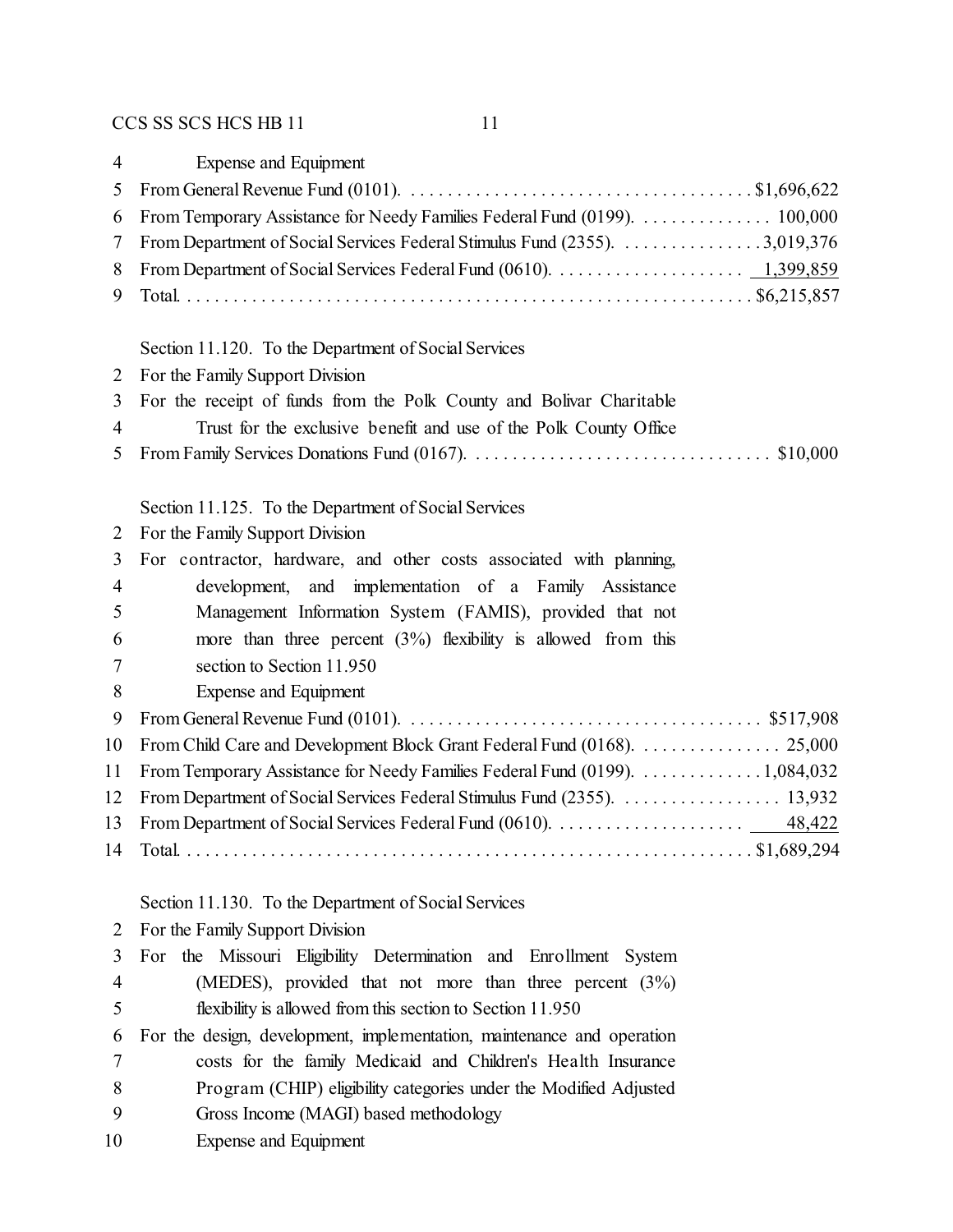| 11 | From General Revenue Fund (0101). $\ldots \ldots \ldots \ldots \ldots \ldots \ldots \ldots \ldots \ldots$ \$2,537,271                                           |
|----|-----------------------------------------------------------------------------------------------------------------------------------------------------------------|
| 12 | From Temporary Assistance for Needy Families Federal Fund (0199). 1,300,000                                                                                     |
| 13 |                                                                                                                                                                 |
| 14 |                                                                                                                                                                 |
|    |                                                                                                                                                                 |
| 15 | For the design, development, and implementation costs for Supplemental                                                                                          |
| 16 | Nutrition Assistance Program (SNAP) eligibility                                                                                                                 |
| 17 | <b>Expense and Equipment</b>                                                                                                                                    |
| 18 |                                                                                                                                                                 |
| 19 | From Temporary Assistance for Needy Families Federal Fund (0199). 9,134,136                                                                                     |
| 20 |                                                                                                                                                                 |
| 21 | For the design, development, and implementation costs for Temporary                                                                                             |
| 22 | Assistance (TA) eligibility                                                                                                                                     |
| 23 | Expense and Equipment                                                                                                                                           |
| 24 | From Temporary Assistance for Needy Families Federal Fund (0199).  200,000                                                                                      |
| 25 | For the design, development, and implementation costs for Child Care                                                                                            |
| 26 | Subsidy eligibility                                                                                                                                             |
| 27 | <b>Expense and Equipment</b>                                                                                                                                    |
| 28 | From Child Care and Development Block Grant Federal Fund (0168).  200,000                                                                                       |
| 29 | For the expenses for the independent verification and validation (IV&V)                                                                                         |
| 30 | services                                                                                                                                                        |
| 31 | Expense and Equipment                                                                                                                                           |
| 32 |                                                                                                                                                                 |
|    |                                                                                                                                                                 |
| 34 | For the expenses related to the enterprise content management (ECM)                                                                                             |
| 35 | system                                                                                                                                                          |
| 36 | Expense and Equipment                                                                                                                                           |
| 37 | From General Revenue Fund (0101). $\ldots \ldots \ldots \ldots \ldots \ldots \ldots \ldots \ldots \ldots \ldots \ldots \ldots$ 400,000                          |
| 38 |                                                                                                                                                                 |
|    |                                                                                                                                                                 |
| 39 | For the expenses related to the project management office (PMO)                                                                                                 |
| 40 | <b>Expense and Equipment</b>                                                                                                                                    |
| 41 | From General Revenue Fund (0101). $\ldots \ldots \ldots \ldots \ldots \ldots \ldots \ldots \ldots \ldots \ldots \ldots \ldots$ 713,897                          |
| 42 | From Department of Social Services Federal Fund (0610). $\dots \dots \dots \dots \dots \dots \dots \dots \dots \dots \dots \dots \dots \dots \dots \dots \dots$ |
| 43 |                                                                                                                                                                 |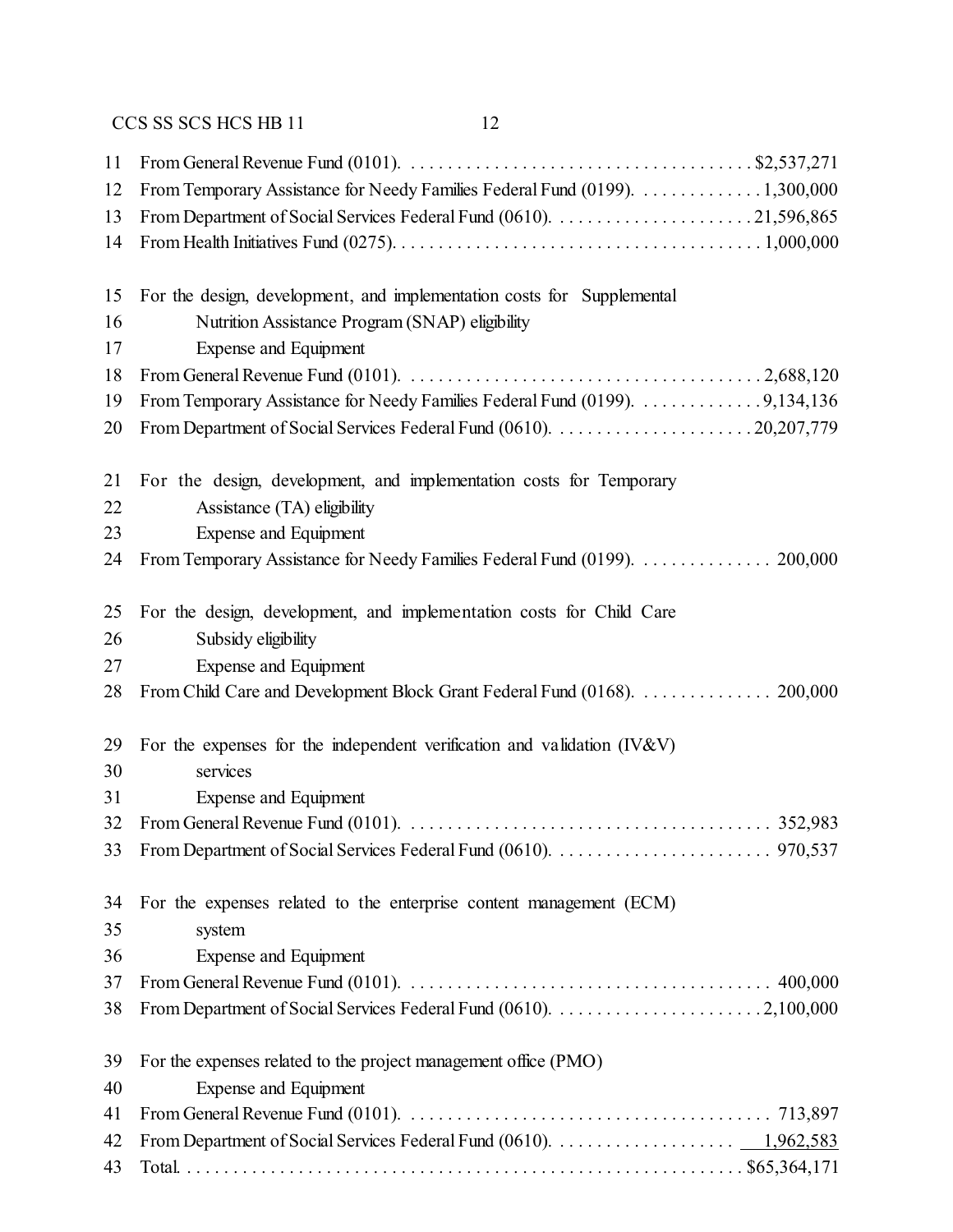Section 11.135. To the Department of Social Services

| $\overline{2}$ | For the Family Support Division                                                                                                                           |
|----------------|-----------------------------------------------------------------------------------------------------------------------------------------------------------|
| 3              | For the third party eligibility verification services to utilize public records                                                                           |
| $\overline{4}$ | as well as other established, credible data sources to evaluate                                                                                           |
| 5              | income, resources, and assets of each applicant on no less than a                                                                                         |
| 6              | quarterly basis; the contractor shall also, on a monthly basis,                                                                                           |
| 7              | identify participants of covered programs who have died, moved                                                                                            |
| 8              | out of state, or been incarcerated longer than 90 days                                                                                                    |
| 9              | Expense and Equipment                                                                                                                                     |
| 10             | From General Revenue Fund (0101). $\ldots \ldots \ldots \ldots \ldots \ldots \ldots \ldots \ldots \ldots \ldots$ \$2,407,190                              |
| 11             |                                                                                                                                                           |
| 12             | From Temporary Assistance for Needy Families Federal Fund (0199).  90,000                                                                                 |
| 13             | From Department of Social Services Federal Fund (0610). $\dots \dots \dots \dots \dots \dots \dots \dots \dots \dots \dots \dots \dots \dots \dots \dots$ |
| 14             |                                                                                                                                                           |
|                |                                                                                                                                                           |
|                | Section 11.140. To the Department of Social Services                                                                                                      |
| 2              | For the Family Support Division                                                                                                                           |
| 3              | For grants and contracts to Community Partnerships and other community                                                                                    |
| 4              | initiatives and related expenses, provided that not more than three                                                                                       |
| 5              | percent $(3\%)$ flexibility is allowed from this section to Section                                                                                       |
| 6              | 11.950                                                                                                                                                    |
| 7              |                                                                                                                                                           |
| 8              | From Temporary Assistance for Needy Families Federal Fund (0199). 7,525,492                                                                               |
| 9              |                                                                                                                                                           |
|                |                                                                                                                                                           |
| 10             | For the purpose of funding a program in any city of the fourth                                                                                            |
| 11             | classification with more than four thousand but fewer than four                                                                                           |
| 12             | thousand five hundred inhabitants and located in any county with                                                                                          |
| 13             | a charter form of government and with more than nine hundred                                                                                              |
| 14             | fifty thousand inhabitants to help under-served youth, ages 18-24,                                                                                        |
| 15             | to obtain life skills and gainful employment, and to develop ethical                                                                                      |
| 16             | young leaders to take responsibility for their families and                                                                                               |
| 17             | communities and to change the conditions of poverty through civic                                                                                         |
| 18             | engagement                                                                                                                                                |
| 19             | 100,000                                                                                                                                                   |
| 20             | From Temporary Assistance for Needy Families Federal Fund (0199).  300,000                                                                                |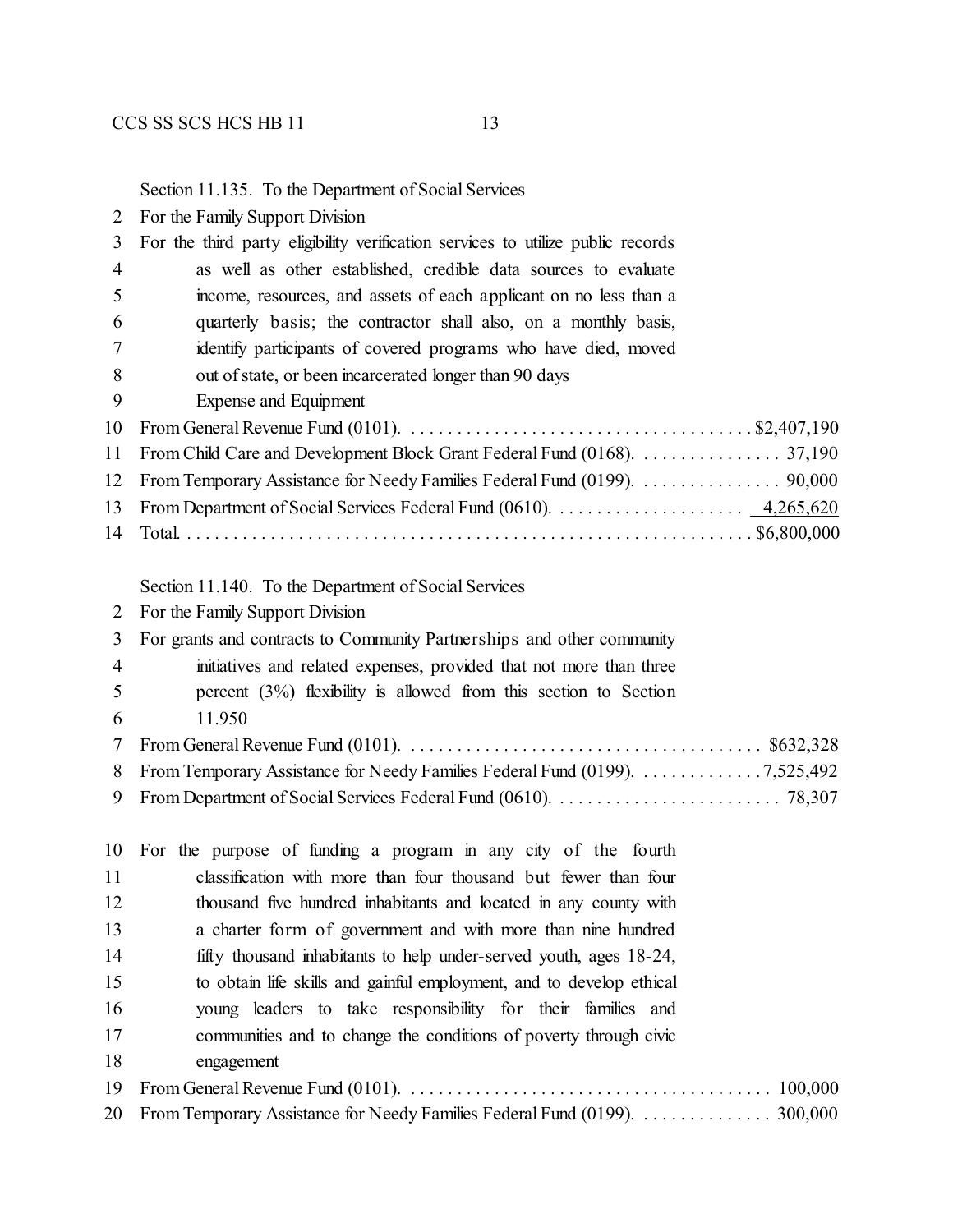| 21 | For the Missouri Mentoring Partnership                                      |
|----|-----------------------------------------------------------------------------|
| 22 | From Temporary Assistance for Needy Families Federal Fund (0199). 508,700   |
| 23 |                                                                             |
| 24 | For a program for adolescents with the goal of preventing teen              |
| 25 | pregnancies                                                                 |
| 26 | 600,000                                                                     |
| 27 |                                                                             |
|    | Section 11.145. To the Department of Social Services                        |
| 2  | For the Family Support Division                                             |
| 3  | For the Food Nutrition Program                                              |
| 4  |                                                                             |
|    | Section 11.150. To the Department of Social Services                        |
| 2  | For the Family Support Division                                             |
| 3  | For the Missouri Work Assistance Program Unit                               |
| 4  | For the Healthcare Industry Training and Education (HITE) Program           |
| 5  | under the provisions of the Health Profession Opportunity Grant             |
| 6  | (HPOG)                                                                      |
| 7  |                                                                             |
| 8  | For the Missouri SkillUp Program                                            |
| 9  | From Temporary Assistance for Needy Families Federal Fund (0199). 8,719,104 |
| 10 |                                                                             |
| 11 | For the attendance of Supplemental Nutrition Assistance Program             |
| 12 | recipients at adult high schools as designated by the Department of         |
| 13 | Elementary and Secondary Education                                          |
| 14 |                                                                             |
| 15 | For the attendance of low-income individuals at a dult high schools as      |
| 16 | designated by the Department of Elementary and Secondary                    |
| 17 | Education                                                                   |
| 18 |                                                                             |
| 19 | From Temporary Assistance for Needy Families Federal Fund (0199). 4,900,000 |
| 20 | For the Summer Jobs Program                                                 |
| 21 | From Temporary Assistance for Needy Families Federal Fund (0199).  850,000  |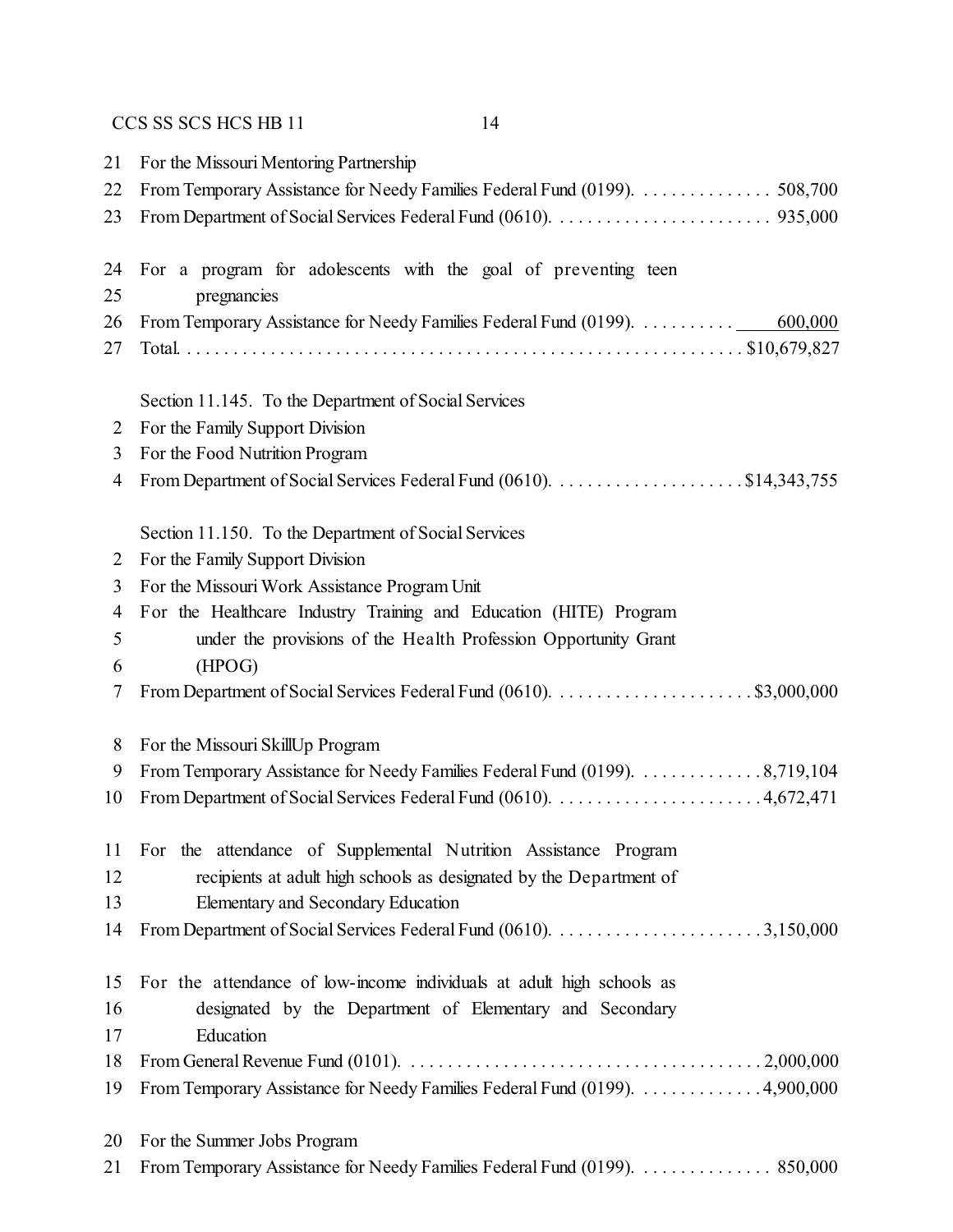| 22<br>23 | For Jobs for America's Graduates<br>From Temporary Assistance for Needy Families Federal Fund (0199). 2,750,000 |
|----------|-----------------------------------------------------------------------------------------------------------------|
| 24       | For work assistance programs                                                                                    |
| 25       |                                                                                                                 |
| 26       | From Temporary Assistance for Needy Families Federal Fund (0199). 18,800,605                                    |
| 27       | For the Foster Care Jobs Program                                                                                |
| 28       | From Temporary Assistance for Needy Families Federal Fund (0199). 1,000,000                                     |
| 29       | For the purpose of funding a program in a city not within a county to                                           |
| 30       | foster healthy relationships by strengthening families and reducing                                             |
| 31       | the rates of absentee fathers through employment placement, job                                                 |
| 32       | readiness, and employee retention skills                                                                        |
| 33       | From Temporary Assistance for Needy Families Federal Fund (0199).  500,000                                      |
| 34       | For a program in any home rule city with more than four hundred                                                 |
| 35       | thousand inhabitants and located in more than one county within                                                 |
| 36       | an operating center to better the lives of underserved urban youth                                              |
| 37       | through the development of artistic, technical, health, and                                                     |
| 38       | educational skills by giving hands-on training in fine arts and                                                 |
| 39       | digital literacy thus building partnerships that benefit the                                                    |
| 40       | community                                                                                                       |
| 41       | From Temporary Assistance for Needy Families Federal Fund (0199).  100,000                                      |
| 42       | For a program in any home rule city with more than four hundred                                                 |
| 43       | thousand inhabitants and located in more than one county to teach                                               |
| 44       | parenting curriculum and other skills to men, along with assisting                                              |
| 45       | them in finding employment, health care, dealing with civil and                                                 |
| 46       | criminal charges and cases, and other social services thus allowing                                             |
| 47       | them to develop healthy and supportive relationships with their                                                 |
| 48       | kids and families                                                                                               |
| 49       |                                                                                                                 |
| 50       | For an organization that provides information technology training and                                           |
| 51       | for low-income<br>building programs<br>skill<br><sub>or</sub><br>economically                                   |
| 52       | challenged individuals and minority populations in a home rule                                                  |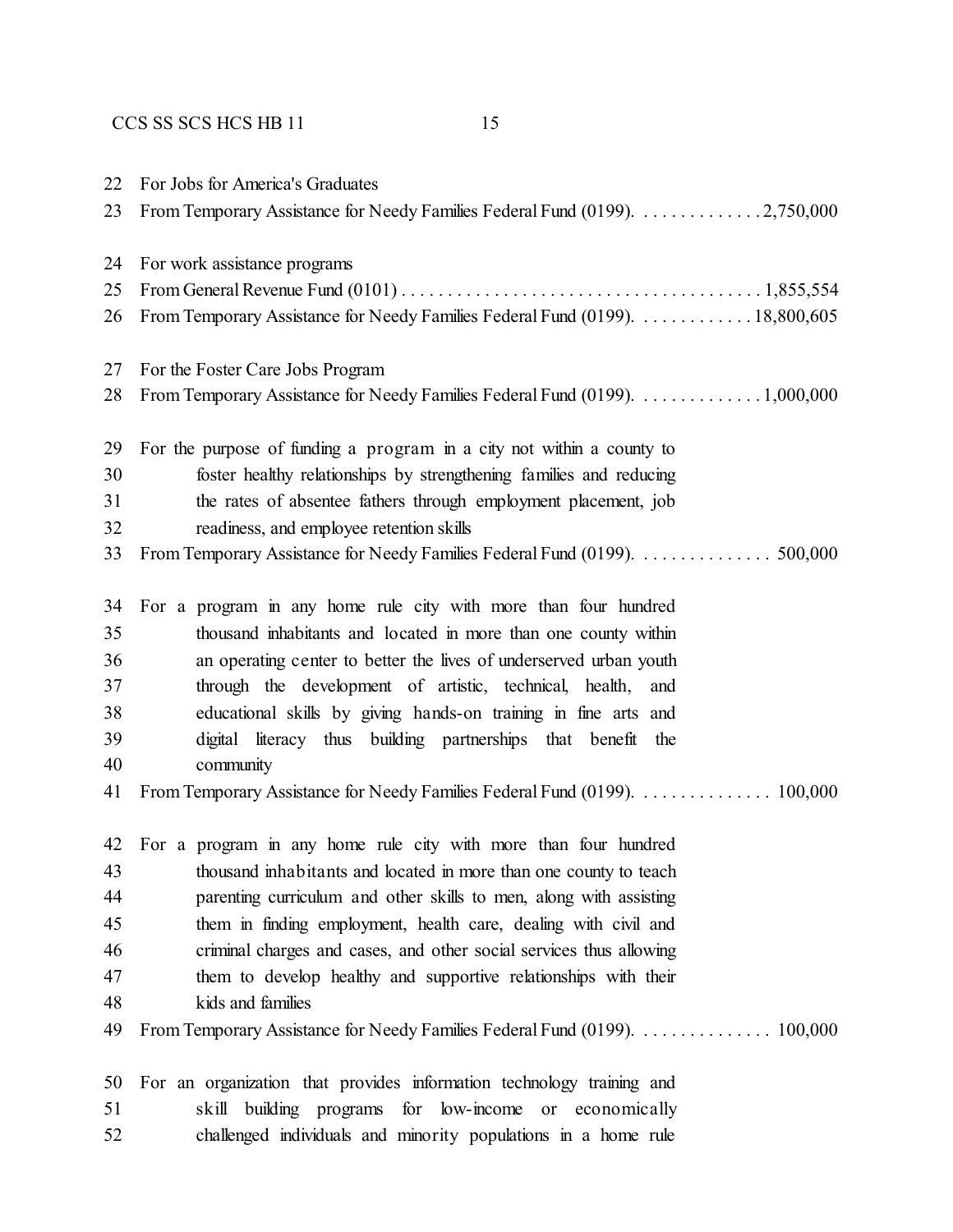|    | 16<br>CCS SS SCS HCS HB 11                                                                                                   |
|----|------------------------------------------------------------------------------------------------------------------------------|
| 53 | city with more than one hundred fifty-five thousand but fewer than                                                           |
| 54 | two hundred thousand inhabitants                                                                                             |
| 55 | From Temporary Assistance for Needy Families Federal Fund (0199). 450,000                                                    |
| 56 | For the purpose of funding a program in any city not within a county that                                                    |
| 57 | assists individuals with limited opportunities to self-sufficiency by                                                        |
| 58 | breaking down barriers to self-sufficiency, creating a safer and                                                             |
| 59 | more inclusive community                                                                                                     |
| 60 | From Temporary Assistance for Needy Families Federal Fund (0199).  250,000                                                   |
| 61 | For a program located in a city not within a county that assists participants                                                |
| 62 | in obtaining post secondary education and job training and                                                                   |
| 63 | teaching the imperative career-skill and work ethic necessary to                                                             |
| 64 | become successful employees and that serves economically                                                                     |
| 65 | disadvantaged African American males to find jobs and have the                                                               |
| 66 | opportunity to earn livable wages                                                                                            |
| 67 | From Temporary Assistance for Needy Families Federal Fund (0199).<br>500,000                                                 |
| 68 |                                                                                                                              |
|    | Section 11.155. To the Department of Social Services                                                                         |
| 2  | For the Family Support Division, provided that not more than three                                                           |
| 3  | percent $(3%)$ flexibility is allowed from this section to Section                                                           |
| 4  | 11.950                                                                                                                       |
| 5  | For the Temporary Assistance for Needy Families (TANF) benefits and                                                          |
| 6  | Temporary Assistance (TA) Diversion transitional benefits                                                                    |
| 7  | From General Revenue Fund (0101). $\ldots \ldots \ldots \ldots \ldots \ldots \ldots \ldots \ldots \ldots \ldots$ \$3,856,800 |
| 8  | From Temporary Assistance for Needy Families Federal Fund (0199). 23,948,631                                                 |
| 9  | For support to Food Banks' effort to provide services and food to                                                            |
| 10 | low-income individuals                                                                                                       |
| 11 | From Temporary Assistance for Needy Families Federal Fund (0199). 10,000,000                                                 |
| 12 | For an evidence-based program through a school-based early warning and                                                       |
| 13 | response system that improves student attendance, behavior and                                                               |
| 14 | course performance in reading and math by identifying the root                                                               |
| 15 | causes for student absenteeism, classroom disruption, and course                                                             |
| 16 | failure                                                                                                                      |
| 17 |                                                                                                                              |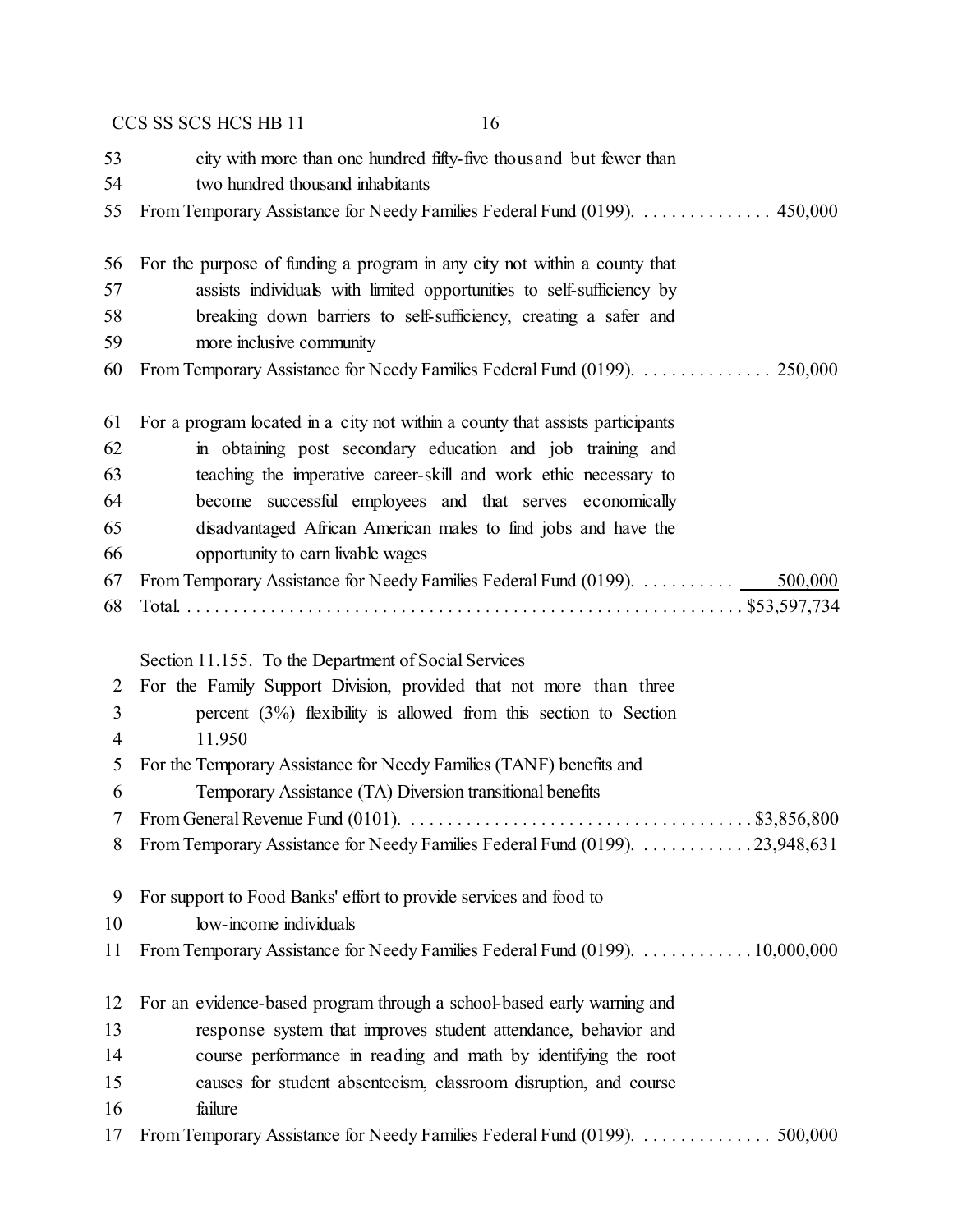- For payments to qualified agencies for TANF or TANF maintenance of
- effort after school support programs
- From Temporary Assistance for Needy Families Federal Fund (0199). . . . . . . . . . . . . . 1,000,000
- For payments to qualified agencies for TANF or TANF maintenance of
- effort out of school support programs
- From Temporary Assistance for Needy Families Federal Fund (0199). . . . . . . . . . . . . . 2,000,000

 For a public school located in any city of the third classification with more than eight thousand but fewer than nine thousand inhabitants and located in any county of the third classification without a township form of government and with more than sixteen thousand but fewer than eighteen thousand inhabitants, a public school located in any city of the fourth classification with more than ten thousand but fewer than eleven thousand four hundred inhabitants and located in any county of the second classification with more than fifty thousand but fewer than fifty-eight thousand inhabitants, and a public school located in any county of the third classification without a township form of government and with more than twenty-three thousand but fewer than twenty-six thousand inhabitants and with a city of the fourth classification with more than seven hundred but fewer than eight hundred inhabitants as the county seat, for a model that uses integrated student support in collaboration with local communities to address barriers to student success From Temporary Assistance for Needy Families Federal Fund (0199). . . . . . . . . . . . . . . 600,000 For an organization with a program with the goal of reaching independence from poverty through support, education, career development, financial planning, and mentoring in a home rule city with more than one hundred fifty-five thousand but fewer than two hundred thousand inhabitants From Temporary Assistance for Needy Families Federal Fund (0199). . . . . . . . . . . . . . . 700,000

 For a community development organization dedicated to individual and family well-being through social services, behavioral health counseling and the arts in any home rule city with more than four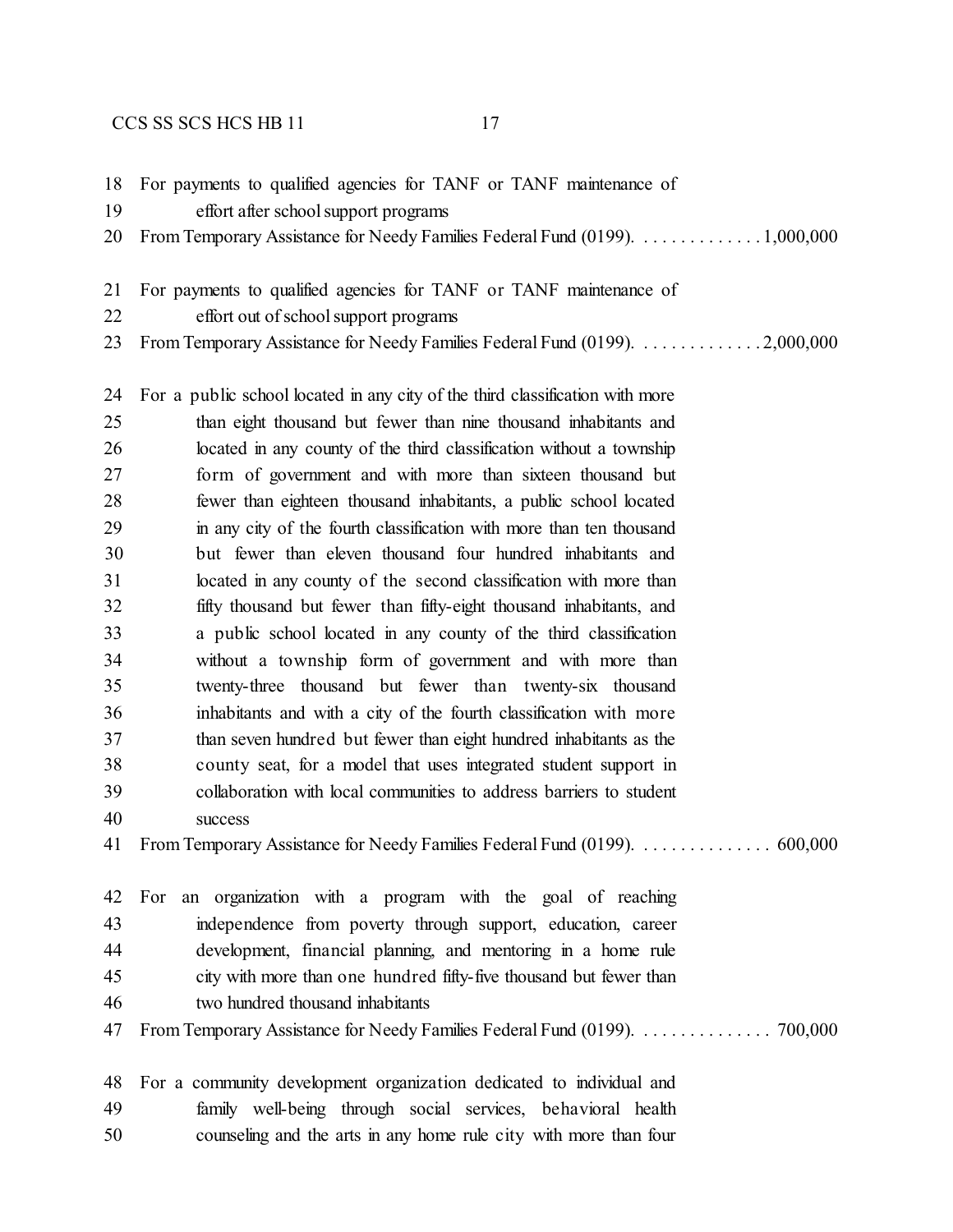|    | CCS SS SCS HCS HB 11<br>18                                                                                                    |
|----|-------------------------------------------------------------------------------------------------------------------------------|
| 51 | hundred thousand inhabitants and located in more than one county                                                              |
| 52 | in order to build a stronger city by working toward creating a                                                                |
| 53 | community for individuals and families to be healthy, safe and                                                                |
| 54 | able to thrive through embracing inclusion, cultivating growth and                                                            |
| 55 | inspiring hope                                                                                                                |
| 56 | From Temporary Assistance for Needy Families Federal Fund (0199).  200,000                                                    |
| 57 | For services that provide assistance and engagement to address critical                                                       |
| 58 | areas of need for low income individuals, families, and children                                                              |
| 59 | located in a city not within a county                                                                                         |
| 60 |                                                                                                                               |
| 61 | For a program located in a city not within a county that helps youth,                                                         |
| 62 | families, and older adults attain self-sustaining lives by providing                                                          |
| 63 | innovative social, educational and recreational resources                                                                     |
| 64 | From Temporary Assistance for Needy Families Federal Fund (0199).<br>200,000                                                  |
| 65 |                                                                                                                               |
|    | Section 11.160. To the Department of Social Services                                                                          |
| 2  | For the Family Support Division                                                                                               |
| 3  | For alternatives to abortion services, including the provision of diapers                                                     |
| 4  | and other infant hygiene products to women who qualify for                                                                    |
| 5  | alternative to abortion services, provided that if the Department                                                             |
| 6  | grants or allocates funds to certain not-for-profit organizations or                                                          |
| 7  | regions of the state that are unused or anticipated to be unused,                                                             |
| 8  | then the Department shall redistribute such funds to other                                                                    |
| 9  | not-for-profit organizations or regions of the state to ensure that all                                                       |
| 10 | the funds appropriated are available to serve women who qualify                                                               |
| 11 | for alternatives to abortion services                                                                                         |
| 12 | From General Revenue Fund (0101). $\dots \dots \dots \dots \dots \dots \dots \dots \dots \dots \dots \dots \dots$ \$2,033,561 |
| 13 | From Temporary Assistance for Needy Families Federal Fund (0199). 4,300,000                                                   |
| 14 |                                                                                                                               |
| 15 | For the alternatives to abortion public awareness program                                                                     |
| 16 |                                                                                                                               |
| 17 | For a healthy marriage and fatherhood initiative                                                                              |
| 18 | From Temporary Assistance for Needy Families Federal Fund (0199). $\ldots \ldots \ldots \ldots 2,500,000$                     |
| 19 |                                                                                                                               |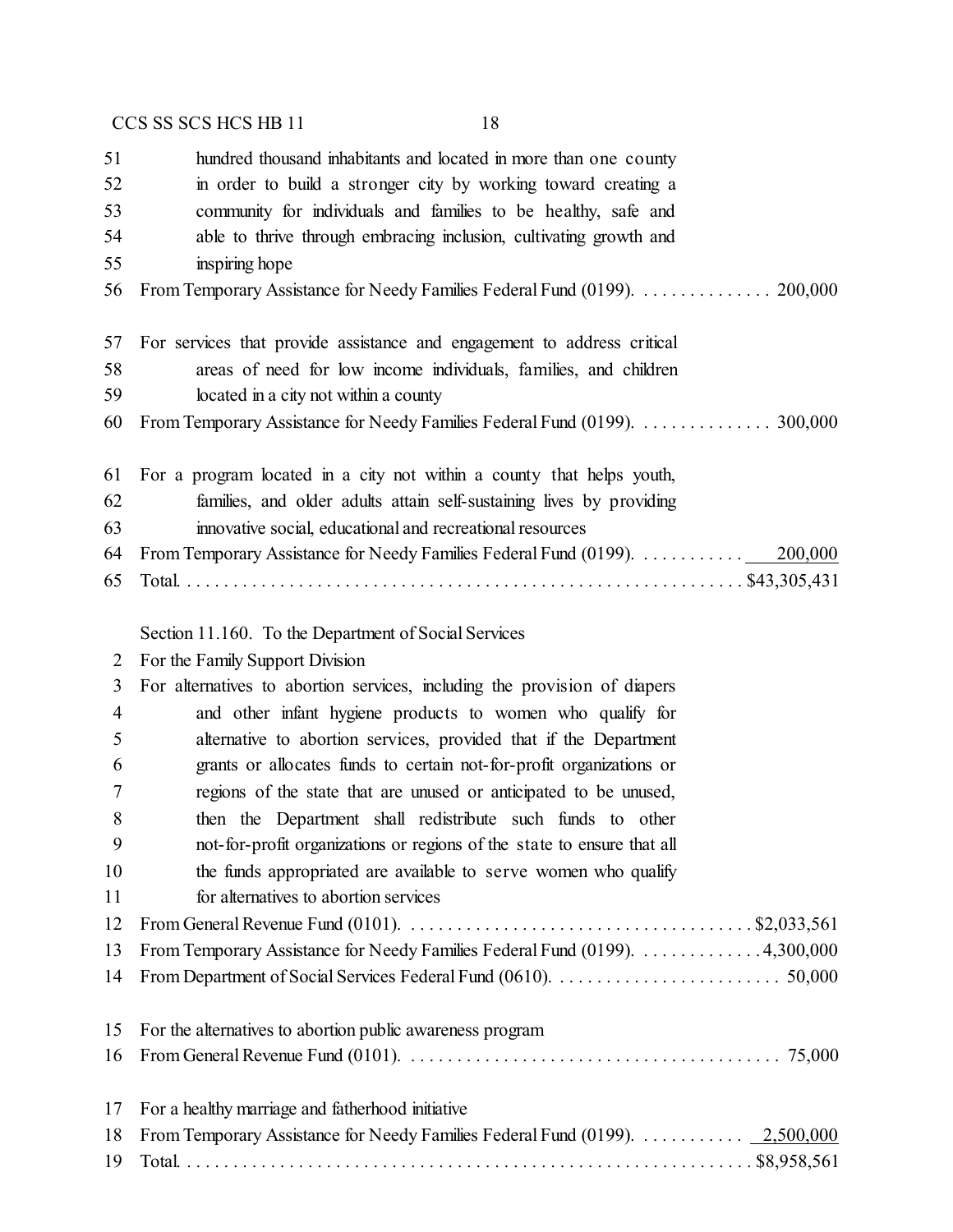| For the Family Support Division<br>2<br>For supplemental payments to aged or disabled persons<br>3<br>4<br>Section 11.170. To the Department of Social Services<br>For the Family Support Division<br>2<br>For nursing care payments to aged, blind, or disabled persons, and for<br>3<br>personal funds to recipients of Supplemental Nursing Care<br>$\overline{4}$<br>payments as required by Section 208.030, RSMo<br>5<br>6<br>Section 11.175. To the Department of Social Services<br>For the Family Support Division<br>2<br>For Blind Pension and supplemental payments to blind persons, provided<br>3<br>that the Department of Social Services, whenever it calculates a<br>$\overline{4}$<br>new estimated rate or rates for the Blind Pension and/or<br>5<br>supplemental payments to blind persons for the upcoming fiscal<br>6<br>year, shall transmit the new estimated rate or rates, as well as the<br>7<br>8<br>accompanying assumptions and calculations used to create the new<br>9<br>estimated rate or rates, to the following organizations: Missouri<br>10<br>Council for the Blind, National Federation of the Blind of<br>11<br>Missouri, and the State Rehabilitation Council<br>12<br>Section 11.180. To the Department of Social Services<br>$\overline{2}$<br>For the Family Support Division<br>For community services programs provided by Community Action<br>3<br>Agencies or other not-for-profit organizations under the provisions<br>$\overline{4}$<br>of the Community Services Block Grant<br>5<br>6<br>From Department of Social Services Federal Stimulus Fund (2355) 27,847,053<br>7 |   |                                                      |
|----------------------------------------------------------------------------------------------------------------------------------------------------------------------------------------------------------------------------------------------------------------------------------------------------------------------------------------------------------------------------------------------------------------------------------------------------------------------------------------------------------------------------------------------------------------------------------------------------------------------------------------------------------------------------------------------------------------------------------------------------------------------------------------------------------------------------------------------------------------------------------------------------------------------------------------------------------------------------------------------------------------------------------------------------------------------------------------------------------------------------------------------------------------------------------------------------------------------------------------------------------------------------------------------------------------------------------------------------------------------------------------------------------------------------------------------------------------------------------------------------------------------------------------------------------------------------------------------------------------------------------|---|------------------------------------------------------|
|                                                                                                                                                                                                                                                                                                                                                                                                                                                                                                                                                                                                                                                                                                                                                                                                                                                                                                                                                                                                                                                                                                                                                                                                                                                                                                                                                                                                                                                                                                                                                                                                                                  |   | Section 11.165. To the Department of Social Services |
|                                                                                                                                                                                                                                                                                                                                                                                                                                                                                                                                                                                                                                                                                                                                                                                                                                                                                                                                                                                                                                                                                                                                                                                                                                                                                                                                                                                                                                                                                                                                                                                                                                  |   |                                                      |
|                                                                                                                                                                                                                                                                                                                                                                                                                                                                                                                                                                                                                                                                                                                                                                                                                                                                                                                                                                                                                                                                                                                                                                                                                                                                                                                                                                                                                                                                                                                                                                                                                                  |   |                                                      |
|                                                                                                                                                                                                                                                                                                                                                                                                                                                                                                                                                                                                                                                                                                                                                                                                                                                                                                                                                                                                                                                                                                                                                                                                                                                                                                                                                                                                                                                                                                                                                                                                                                  |   |                                                      |
|                                                                                                                                                                                                                                                                                                                                                                                                                                                                                                                                                                                                                                                                                                                                                                                                                                                                                                                                                                                                                                                                                                                                                                                                                                                                                                                                                                                                                                                                                                                                                                                                                                  |   |                                                      |
|                                                                                                                                                                                                                                                                                                                                                                                                                                                                                                                                                                                                                                                                                                                                                                                                                                                                                                                                                                                                                                                                                                                                                                                                                                                                                                                                                                                                                                                                                                                                                                                                                                  |   |                                                      |
|                                                                                                                                                                                                                                                                                                                                                                                                                                                                                                                                                                                                                                                                                                                                                                                                                                                                                                                                                                                                                                                                                                                                                                                                                                                                                                                                                                                                                                                                                                                                                                                                                                  |   |                                                      |
|                                                                                                                                                                                                                                                                                                                                                                                                                                                                                                                                                                                                                                                                                                                                                                                                                                                                                                                                                                                                                                                                                                                                                                                                                                                                                                                                                                                                                                                                                                                                                                                                                                  |   |                                                      |
|                                                                                                                                                                                                                                                                                                                                                                                                                                                                                                                                                                                                                                                                                                                                                                                                                                                                                                                                                                                                                                                                                                                                                                                                                                                                                                                                                                                                                                                                                                                                                                                                                                  |   |                                                      |
|                                                                                                                                                                                                                                                                                                                                                                                                                                                                                                                                                                                                                                                                                                                                                                                                                                                                                                                                                                                                                                                                                                                                                                                                                                                                                                                                                                                                                                                                                                                                                                                                                                  |   |                                                      |
|                                                                                                                                                                                                                                                                                                                                                                                                                                                                                                                                                                                                                                                                                                                                                                                                                                                                                                                                                                                                                                                                                                                                                                                                                                                                                                                                                                                                                                                                                                                                                                                                                                  |   |                                                      |
|                                                                                                                                                                                                                                                                                                                                                                                                                                                                                                                                                                                                                                                                                                                                                                                                                                                                                                                                                                                                                                                                                                                                                                                                                                                                                                                                                                                                                                                                                                                                                                                                                                  |   |                                                      |
|                                                                                                                                                                                                                                                                                                                                                                                                                                                                                                                                                                                                                                                                                                                                                                                                                                                                                                                                                                                                                                                                                                                                                                                                                                                                                                                                                                                                                                                                                                                                                                                                                                  |   |                                                      |
|                                                                                                                                                                                                                                                                                                                                                                                                                                                                                                                                                                                                                                                                                                                                                                                                                                                                                                                                                                                                                                                                                                                                                                                                                                                                                                                                                                                                                                                                                                                                                                                                                                  |   |                                                      |
|                                                                                                                                                                                                                                                                                                                                                                                                                                                                                                                                                                                                                                                                                                                                                                                                                                                                                                                                                                                                                                                                                                                                                                                                                                                                                                                                                                                                                                                                                                                                                                                                                                  |   |                                                      |
|                                                                                                                                                                                                                                                                                                                                                                                                                                                                                                                                                                                                                                                                                                                                                                                                                                                                                                                                                                                                                                                                                                                                                                                                                                                                                                                                                                                                                                                                                                                                                                                                                                  |   |                                                      |
|                                                                                                                                                                                                                                                                                                                                                                                                                                                                                                                                                                                                                                                                                                                                                                                                                                                                                                                                                                                                                                                                                                                                                                                                                                                                                                                                                                                                                                                                                                                                                                                                                                  |   |                                                      |
|                                                                                                                                                                                                                                                                                                                                                                                                                                                                                                                                                                                                                                                                                                                                                                                                                                                                                                                                                                                                                                                                                                                                                                                                                                                                                                                                                                                                                                                                                                                                                                                                                                  |   |                                                      |
|                                                                                                                                                                                                                                                                                                                                                                                                                                                                                                                                                                                                                                                                                                                                                                                                                                                                                                                                                                                                                                                                                                                                                                                                                                                                                                                                                                                                                                                                                                                                                                                                                                  |   |                                                      |
|                                                                                                                                                                                                                                                                                                                                                                                                                                                                                                                                                                                                                                                                                                                                                                                                                                                                                                                                                                                                                                                                                                                                                                                                                                                                                                                                                                                                                                                                                                                                                                                                                                  |   |                                                      |
|                                                                                                                                                                                                                                                                                                                                                                                                                                                                                                                                                                                                                                                                                                                                                                                                                                                                                                                                                                                                                                                                                                                                                                                                                                                                                                                                                                                                                                                                                                                                                                                                                                  |   |                                                      |
|                                                                                                                                                                                                                                                                                                                                                                                                                                                                                                                                                                                                                                                                                                                                                                                                                                                                                                                                                                                                                                                                                                                                                                                                                                                                                                                                                                                                                                                                                                                                                                                                                                  |   |                                                      |
|                                                                                                                                                                                                                                                                                                                                                                                                                                                                                                                                                                                                                                                                                                                                                                                                                                                                                                                                                                                                                                                                                                                                                                                                                                                                                                                                                                                                                                                                                                                                                                                                                                  |   |                                                      |
|                                                                                                                                                                                                                                                                                                                                                                                                                                                                                                                                                                                                                                                                                                                                                                                                                                                                                                                                                                                                                                                                                                                                                                                                                                                                                                                                                                                                                                                                                                                                                                                                                                  |   |                                                      |
|                                                                                                                                                                                                                                                                                                                                                                                                                                                                                                                                                                                                                                                                                                                                                                                                                                                                                                                                                                                                                                                                                                                                                                                                                                                                                                                                                                                                                                                                                                                                                                                                                                  |   |                                                      |
|                                                                                                                                                                                                                                                                                                                                                                                                                                                                                                                                                                                                                                                                                                                                                                                                                                                                                                                                                                                                                                                                                                                                                                                                                                                                                                                                                                                                                                                                                                                                                                                                                                  |   |                                                      |
|                                                                                                                                                                                                                                                                                                                                                                                                                                                                                                                                                                                                                                                                                                                                                                                                                                                                                                                                                                                                                                                                                                                                                                                                                                                                                                                                                                                                                                                                                                                                                                                                                                  |   |                                                      |
|                                                                                                                                                                                                                                                                                                                                                                                                                                                                                                                                                                                                                                                                                                                                                                                                                                                                                                                                                                                                                                                                                                                                                                                                                                                                                                                                                                                                                                                                                                                                                                                                                                  |   |                                                      |
|                                                                                                                                                                                                                                                                                                                                                                                                                                                                                                                                                                                                                                                                                                                                                                                                                                                                                                                                                                                                                                                                                                                                                                                                                                                                                                                                                                                                                                                                                                                                                                                                                                  |   |                                                      |
|                                                                                                                                                                                                                                                                                                                                                                                                                                                                                                                                                                                                                                                                                                                                                                                                                                                                                                                                                                                                                                                                                                                                                                                                                                                                                                                                                                                                                                                                                                                                                                                                                                  |   |                                                      |
|                                                                                                                                                                                                                                                                                                                                                                                                                                                                                                                                                                                                                                                                                                                                                                                                                                                                                                                                                                                                                                                                                                                                                                                                                                                                                                                                                                                                                                                                                                                                                                                                                                  |   |                                                      |
|                                                                                                                                                                                                                                                                                                                                                                                                                                                                                                                                                                                                                                                                                                                                                                                                                                                                                                                                                                                                                                                                                                                                                                                                                                                                                                                                                                                                                                                                                                                                                                                                                                  | 8 |                                                      |

Section 11.185. To the Department of Social Services

- For the Family Support Division
- For the Emergency Solutions Grant Program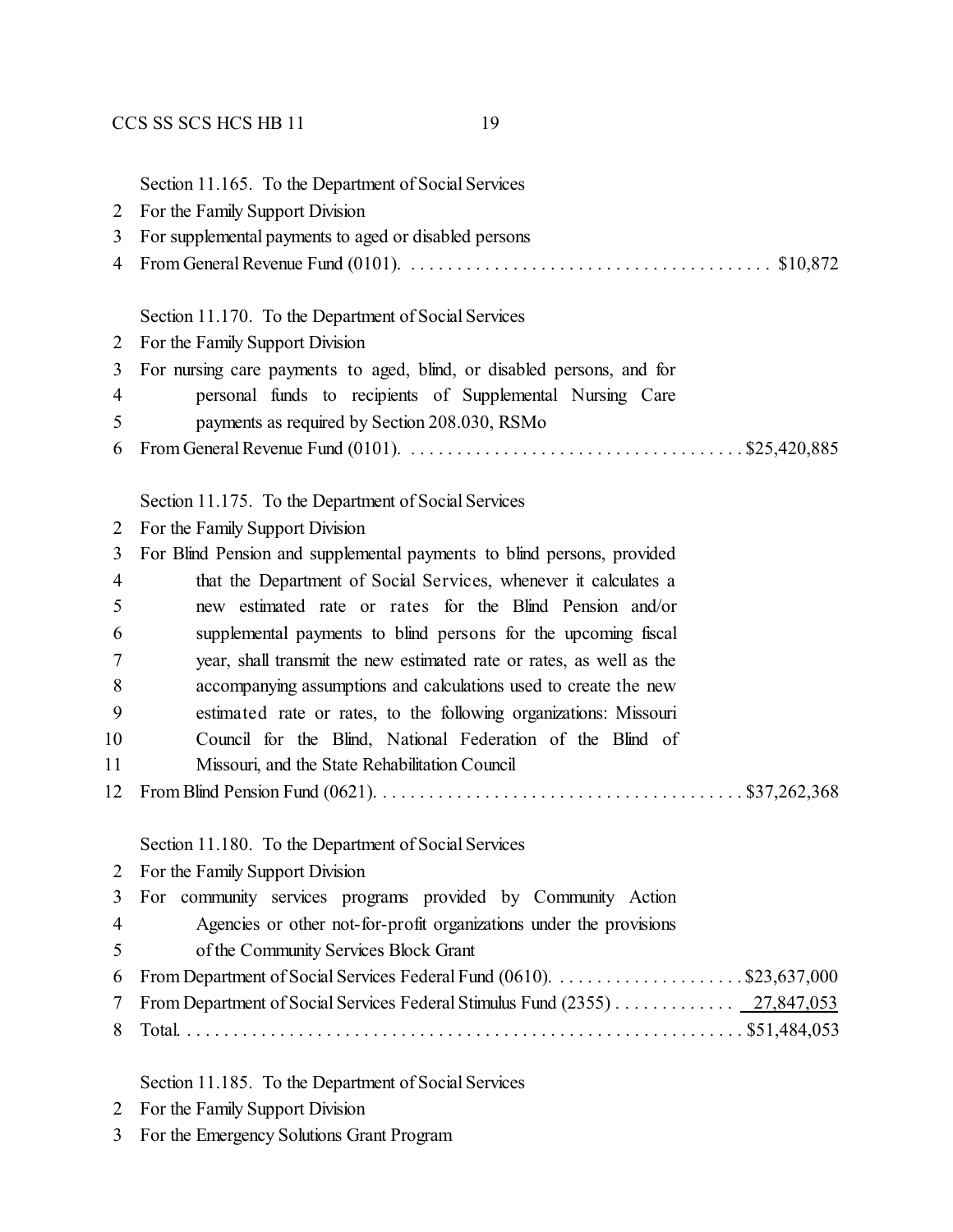| 4  |                                                                               |
|----|-------------------------------------------------------------------------------|
| 5  | From Department of Social Services Federal Stimulus Fund (2355). 28,331,553   |
|    |                                                                               |
| 6  | For a program that provides shelter for homeless in any city of the third     |
| 7  | classification with more than seventeen thousand but fewer than               |
| 8  | nineteen thousand inhabitants and that is the county seat of any              |
| 9  | county of the fourth classification with more than forty-eight                |
| 10 | thousand but fewer than sixty thousand inhabitants                            |
| 11 | 50,000                                                                        |
| 12 |                                                                               |
|    |                                                                               |
|    | Section 11.190. To the Department of Social Services                          |
| 2  | For the Family Support Division                                               |
| 3  | For the Food Distribution Program and the receipt and disbursement of         |
| 4  | Donated Food Program payments                                                 |
| 5  |                                                                               |
| 6  | From Department of Social Services Federal Stimulus Fund (2355).  6,026,000   |
| 7  |                                                                               |
|    |                                                                               |
|    | Section 11.195. To the Department of Social Services                          |
| 2  | For the Family Support Division                                               |
| 3  | For the Low-Income Home Energy Assistance Program, provided the               |
| 4  | eligible household income does not exceed one hundred and fifty               |
| 5  | percent (150%) of the federal poverty level or sixty percent (60%)            |
| 6  | of the state median income (SMI)                                              |
| 7  | From Department of Social Services Federal Fund (0610). \$99,563,902          |
|    | 8 From Department of Social Services Federal Stimulus Fund (2355). 18,269,392 |
|    |                                                                               |
| 9  | For the Low-Income Household Drinking Water and Wastewater                    |
| 10 | Emergency Assistance Program, provided the eligible household                 |
| 11 | income does not exceed one hundred and fifty percent (150%) of                |
| 12 | the federal poverty level or sixty percent $(60\%)$ of the state median       |
| 13 | income (SMI)                                                                  |
| 14 | From Department of Social Services Federal Stimulus Fund (2355). 12,760,000   |
| 15 |                                                                               |
|    |                                                                               |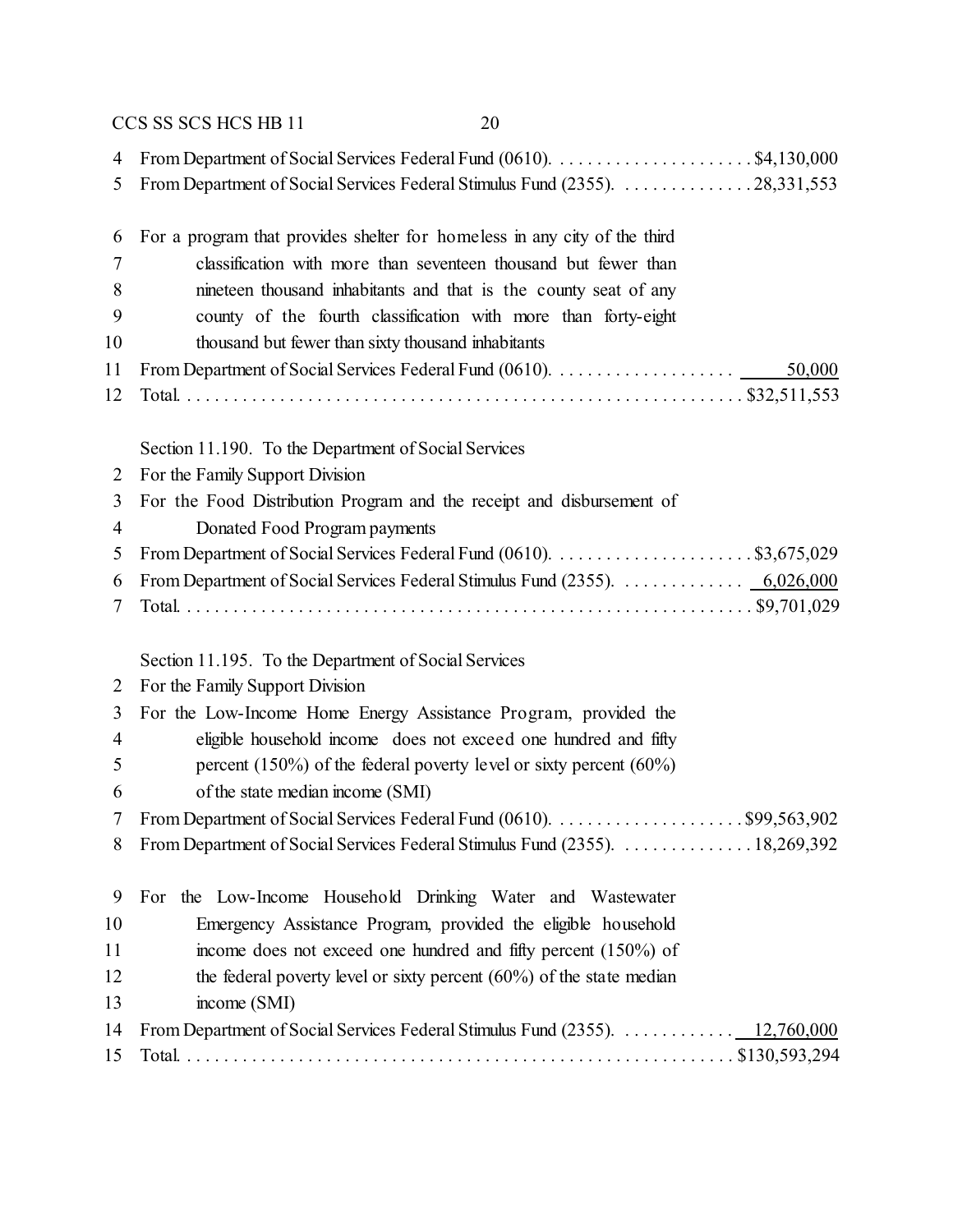Section 11.197. To the Department of Social Services For the Family Support Division For a nonprofit organization located in a city not within a county that builds homes and communities that is dedicated to eliminating substandard housing in a city not within a county and empowers local families to build and purchase their own home From General Revenue Fund (0101). . . . . . . . . . . . . . . . . . . . . . . . . . . . . . . . . . . . . . . \$250,000 Section 11.200. To the Department of Social Services For the Family Support Division For grants to not-for-profit organizations for services and programs to assist victims of domestic violence, provided that not more than three percent (3%) flexibility is allowed from this section to Section 11.950 From General Revenue Fund (0101). . . . . . . . . . . . . . . . . . . . . . . . . . . . . . . . . . . . . . \$5,000,000 From Temporary Assistance for Needy Families Federal Fund (0199). . . . . . . . . . . . . . 1,600,000 From Department of Social Services Federal Fund (0610). . . . . . . . . . . . . . . . . . . . . . . 2,116,524 10 From Department of Social Services Federal Stimulus Fund (2355). . . . . . . . . . . . . . . . . 388,730 For emergency shelter services to assist victims of domestic violence From Temporary Assistance for Needy Families Federal Fund (0199). . . . . . . . . . . . 562,137 Total. . . . . . . . . . . . . . . . . . . . . . . . . . . . . . . . . . . . . . . . . . . . . . . . . . . . . . . . . . . . . . \$9,667,391 Section 11.205. To the Department of Social Services For the Family Support Division For the Victims of Crime Act (VOCA) Unit For the administrative expenses of the Victims of Crime Act program Personal Service. . . . . . . . . . . . . . . . . . . . . . . . . . . . . . . . . . . . . . . . . . . . . . . . \$401,191 Expense and Equipment. . . . . . . . . . . . . . . . . . . . . . . . . . . . . . . . . . . . . . . . . . 100,000 From Victims of Crime Act Federal Fund (0146). . . . . . . . . . . . . . . . . . . . . . . . . . . . . . . 501,191 For training and technical assistance expenses for the Victims of Crime Act program Expense and Equipment From Victims of Crime Act Federal Fund (0146). . . . . . . . . . . . . . . . . . . . . . . . . . . . . . . 500,000 For the information technology expenses for the Victims of Crime Act program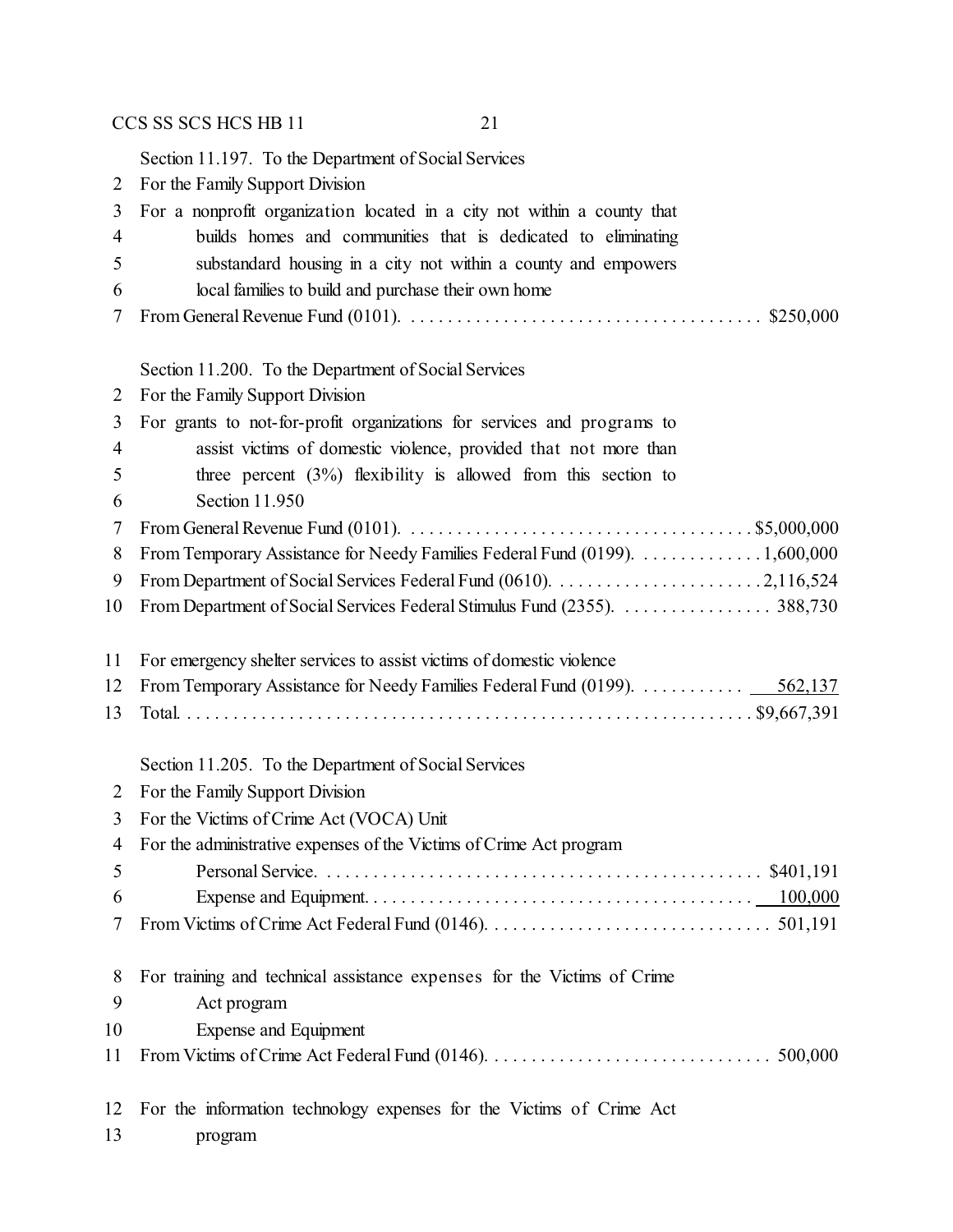| 14     | Expense and Equipment                                                                                                                    |
|--------|------------------------------------------------------------------------------------------------------------------------------------------|
| 15     |                                                                                                                                          |
| 16     |                                                                                                                                          |
|        | Section 11.210. To the Department of Social Services                                                                                     |
|        | For the Family Support Division                                                                                                          |
| 2<br>3 | For the Victims of Crime Act (VOCA) Unit                                                                                                 |
| 4      | For grants to organizations for services and programs to assist victims of                                                               |
| 5      |                                                                                                                                          |
| 6      | crime, provided that such funds shall be awarded through a                                                                               |
| 7      | competitive grant process                                                                                                                |
|        | Section 11.215. To the Department of Social Services                                                                                     |
| 2      | For the Family Support Division                                                                                                          |
| 3      | For the Victims of Crime Act (VOCA) Unit                                                                                                 |
| 4      | For grants to not-for-profit organizations for services and programs to                                                                  |
| 5      | assist victims of sexual assault, provided that not more than three                                                                      |
| 6      | percent $(3\%)$ flexibility is allowed from this section to Section                                                                      |
| 7      | 11.950                                                                                                                                   |
| 8      |                                                                                                                                          |
|        | Section 11.220. To the Department of Social Services                                                                                     |
| 2      | For the Family Support Division                                                                                                          |
| 3      | For the administration of blind services, provided that not more than three                                                              |
| 4      | percent $(3\%)$ flexibility is allowed from this section to Section                                                                      |
| 5      | 11.950                                                                                                                                   |
| 6      |                                                                                                                                          |
| 7      |                                                                                                                                          |
| 8      | From General Revenue Fund (0101). $\ldots \ldots \ldots \ldots \ldots \ldots \ldots \ldots \ldots \ldots \ldots \ldots \ldots 1,012,506$ |
| 9      |                                                                                                                                          |
| 10     |                                                                                                                                          |
| 11     |                                                                                                                                          |
| 12     |                                                                                                                                          |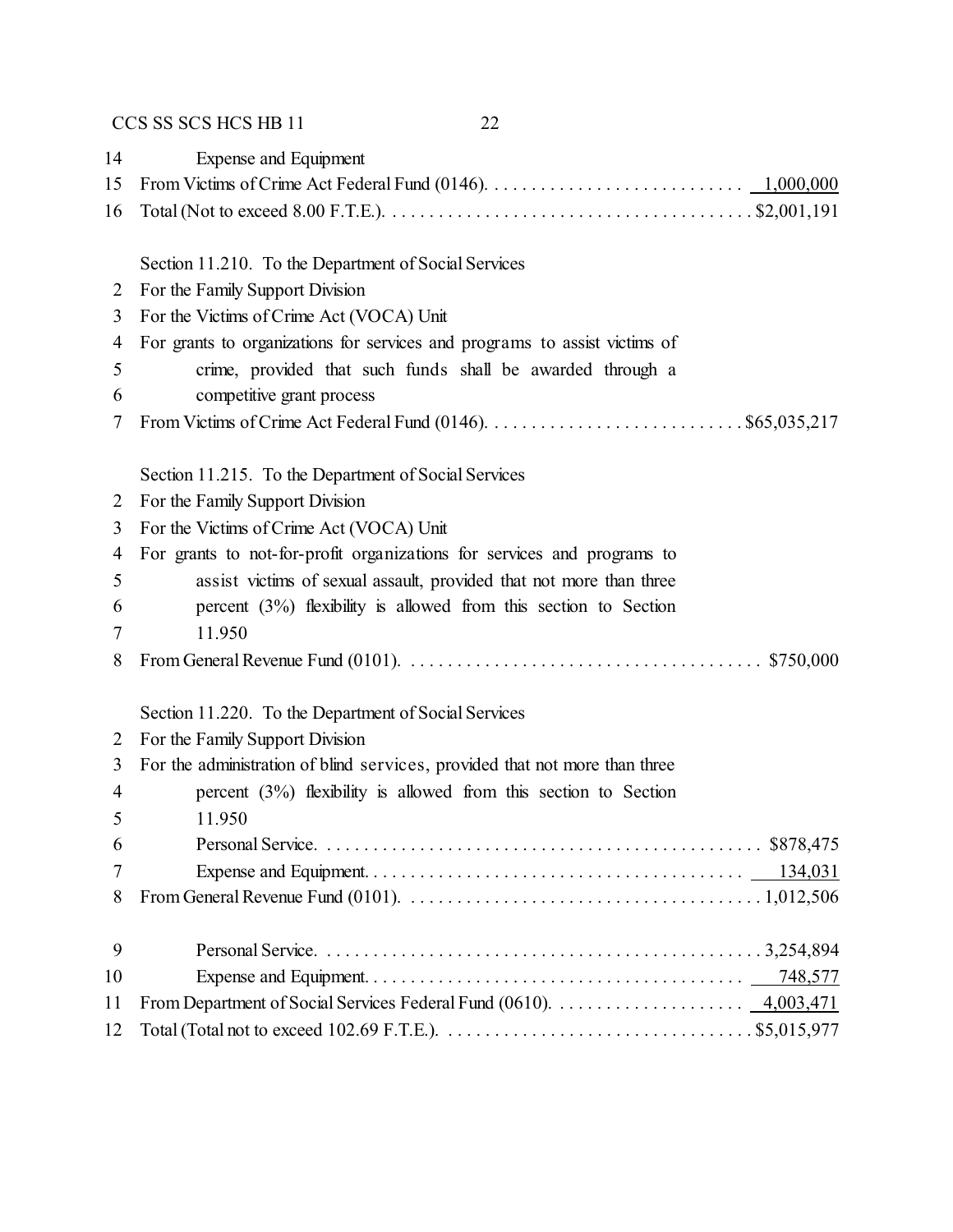Section 11.225. To the Department of Social Services

| 2              | For the Family Support Division                                                                                                |
|----------------|--------------------------------------------------------------------------------------------------------------------------------|
| 3              | For services for the visually impaired, provided that not more than three                                                      |
| 4              | percent $(3%)$ flexibility is allowed from this section to Section                                                             |
| 5              | 11.950                                                                                                                         |
| 6              | From General Revenue Fund (0101). $\ldots \ldots \ldots \ldots \ldots \ldots \ldots \ldots \ldots \ldots \ldots$ . \$1,491,125 |
| 7              |                                                                                                                                |
| 8              |                                                                                                                                |
| 9              | From Blindness Education, Screening and Treatment Program Fund (0892).  349,000                                                |
| 10             | From Department of Social Services Federal Stimulus Fund (2355).  268,757                                                      |
| 11             |                                                                                                                                |
|                | Section 11.230. To the Department of Social Services                                                                           |
| 2              | For the Family Support Division                                                                                                |
| 3              | For business enterprise programs for the blind                                                                                 |
| $\overline{4}$ |                                                                                                                                |
|                | Section 11.235. To the Department of Social Services                                                                           |
| 2              | For the Family Support Division                                                                                                |
| 3              | For Child Support Enforcement field staff and operations, provided that                                                        |
| $\overline{4}$ | not more than three percent $(3%)$ flexibility is allowed from this                                                            |
| 5              | section to Section 11.950                                                                                                      |
| 6              |                                                                                                                                |
| 7              |                                                                                                                                |
| 8              |                                                                                                                                |
| 9              |                                                                                                                                |
| 10             |                                                                                                                                |
| 11             |                                                                                                                                |
| 12             |                                                                                                                                |
| 13             |                                                                                                                                |
| 14             |                                                                                                                                |
| 15             |                                                                                                                                |
|                | Section 11.240. To the Department of Social Services                                                                           |

- For the Family Support Division
- For reimbursements to counties and the City of St. Louis and contractual
- agreements with local governments providing child support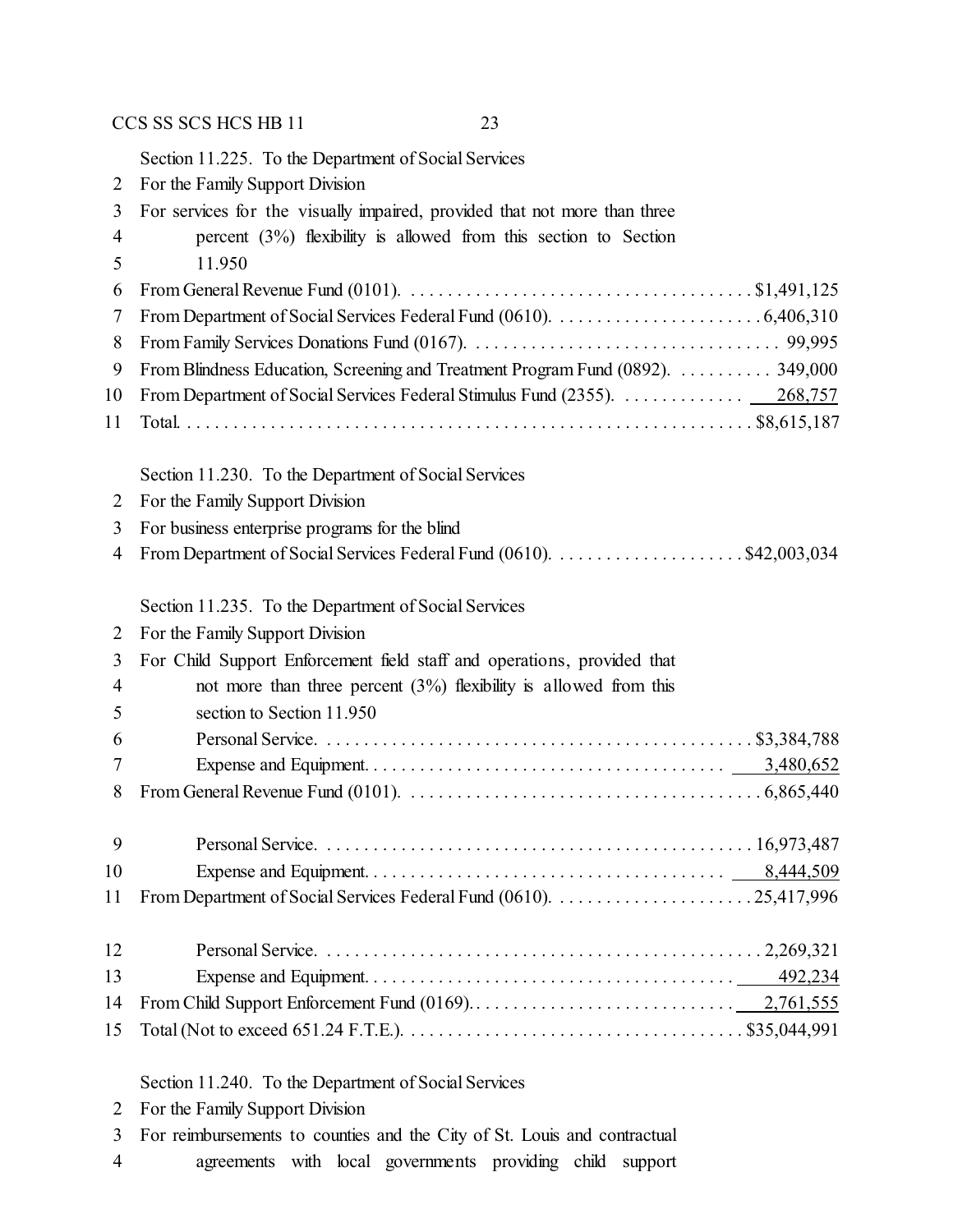| 5                        | services, provided that not more than three percent $(3%)$ flexibility                                                                   |
|--------------------------|------------------------------------------------------------------------------------------------------------------------------------------|
| 6                        | is allowed from this section to Section 11.950                                                                                           |
| 7                        | From General Revenue Fund (0101). $\dots \dots \dots \dots \dots \dots \dots \dots \dots \dots \dots \dots \dots$ \$2,240,491            |
| 8                        |                                                                                                                                          |
| 9                        |                                                                                                                                          |
| 10                       |                                                                                                                                          |
|                          | Section 11.245. To the Department of Social Services                                                                                     |
| 2                        | For the Family Support Division                                                                                                          |
| 3                        | For reimbursements to the federal government for federal Temporary                                                                       |
| $\overline{\mathcal{A}}$ | Assistance for Needy Families payments, refunds of bonds,                                                                                |
| 5                        | refunds of support payments or overpayments, and distributions to                                                                        |
| 6                        | families                                                                                                                                 |
| 7                        | From Department of Social Services Federal Fund (0610). \$107,642,875                                                                    |
| 8                        |                                                                                                                                          |
| 9                        |                                                                                                                                          |
|                          | Section 11.250. To the Department of Social Services                                                                                     |
| $\overline{2}$           | Funds are to be transferred out of the State Treasury to the                                                                             |
| 3                        | Department of Social Services Federal Fund                                                                                               |
| 4                        |                                                                                                                                          |
| 5                        | Funds are to be transferred out of the State Treasury to the Child                                                                       |
| 6                        | <b>Support Enforcement Fund</b>                                                                                                          |
| 7                        |                                                                                                                                          |
| 8                        |                                                                                                                                          |
|                          | Section 11.300. To the Department of Social Services                                                                                     |
| $\overline{2}$           | For the Children's Division, provided that not more than three percent                                                                   |
| 3                        | $(3%)$ flexibility is allowed from this section to Section 11.950                                                                        |
| 4                        |                                                                                                                                          |
| 5                        |                                                                                                                                          |
| 6                        | From General Revenue Fund (0101). $\ldots \ldots \ldots \ldots \ldots \ldots \ldots \ldots \ldots \ldots \ldots \ldots \ldots$ 3,328,618 |
| 7                        | <b>Personal Service</b>                                                                                                                  |
| 8                        | From Child Care and Development Block Grant Federal Fund (0168). 35,678                                                                  |
| 9                        | <b>Personal Service</b>                                                                                                                  |
| 10                       |                                                                                                                                          |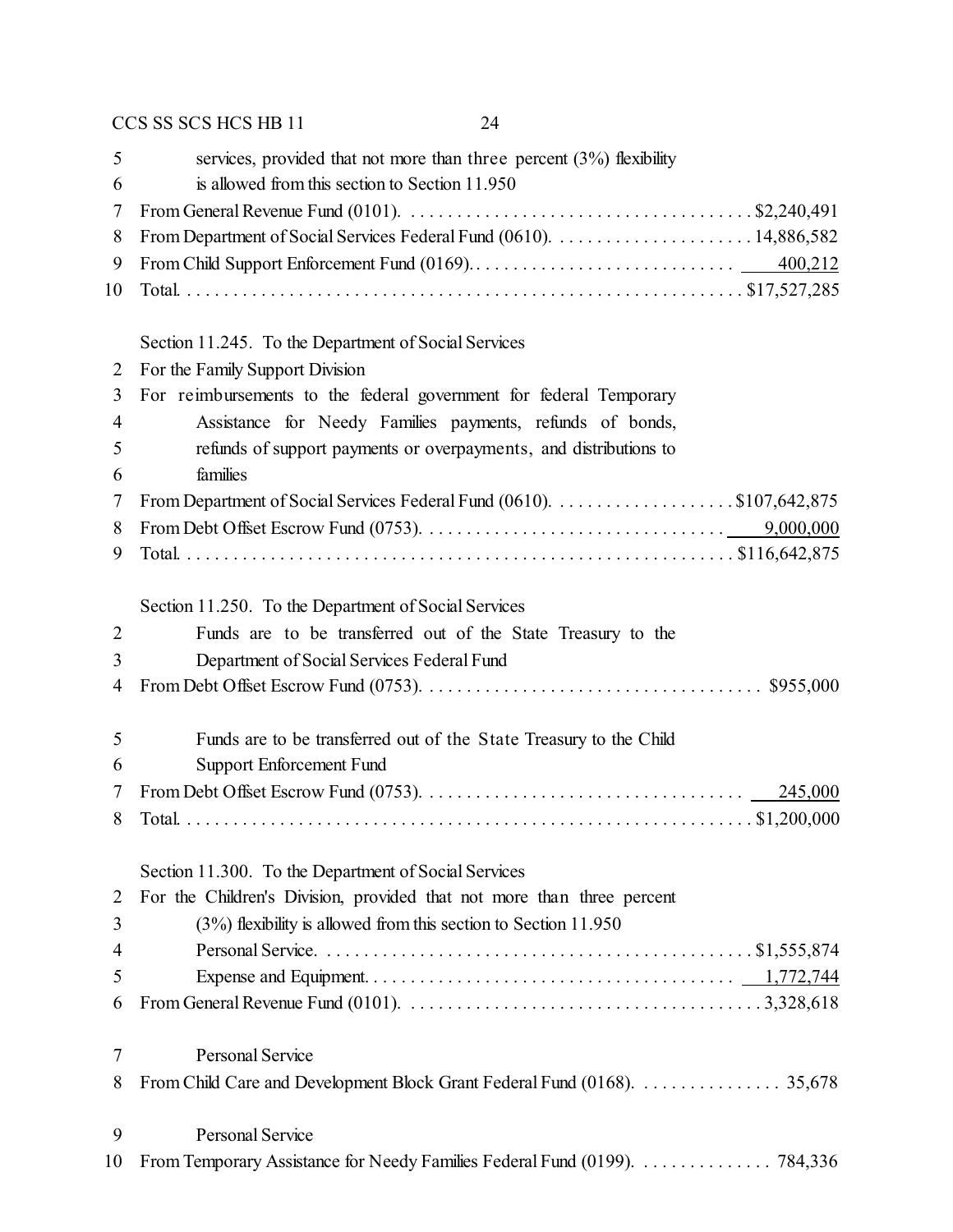| 11 |                                                                                                                                        |
|----|----------------------------------------------------------------------------------------------------------------------------------------|
| 12 |                                                                                                                                        |
| 13 |                                                                                                                                        |
| 14 | Expense and Equipment                                                                                                                  |
| 15 |                                                                                                                                        |
| 16 | Total (Not to exceed 77.94 F.T.E.). $\dots \dots \dots \dots \dots \dots \dots \dots \dots \dots \dots \dots \dots \$ \$6,684,079      |
|    | Section 11.305. To the Department of Social Services                                                                                   |
| 2  | For the Children's Division, provided that not more than three percent                                                                 |
| 3  | $(3%)$ flexibility is allowed from this section to Section 11.950                                                                      |
| 4  | For the Children's Division field staff and operations                                                                                 |
| 5  |                                                                                                                                        |
| 6  |                                                                                                                                        |
| 7  |                                                                                                                                        |
| 8  | Personal Service                                                                                                                       |
| 9  | From Child Care and Development Block Grant Federal Fund (0168). 168,531                                                               |
| 10 |                                                                                                                                        |
| 11 |                                                                                                                                        |
| 12 | From Temporary Assistance for Needy Families Federal Fund (0199). 14,728,735                                                           |
| 13 |                                                                                                                                        |
| 14 |                                                                                                                                        |
| 15 |                                                                                                                                        |
| 16 |                                                                                                                                        |
| 17 |                                                                                                                                        |
| 18 |                                                                                                                                        |
| 19 | For recruitment and retention services                                                                                                 |
| 20 | From General Revenue Fund (0101). $\ldots \ldots \ldots \ldots \ldots \ldots \ldots \ldots \ldots \ldots \ldots \ldots \ldots$ 572,787 |
| 21 |                                                                                                                                        |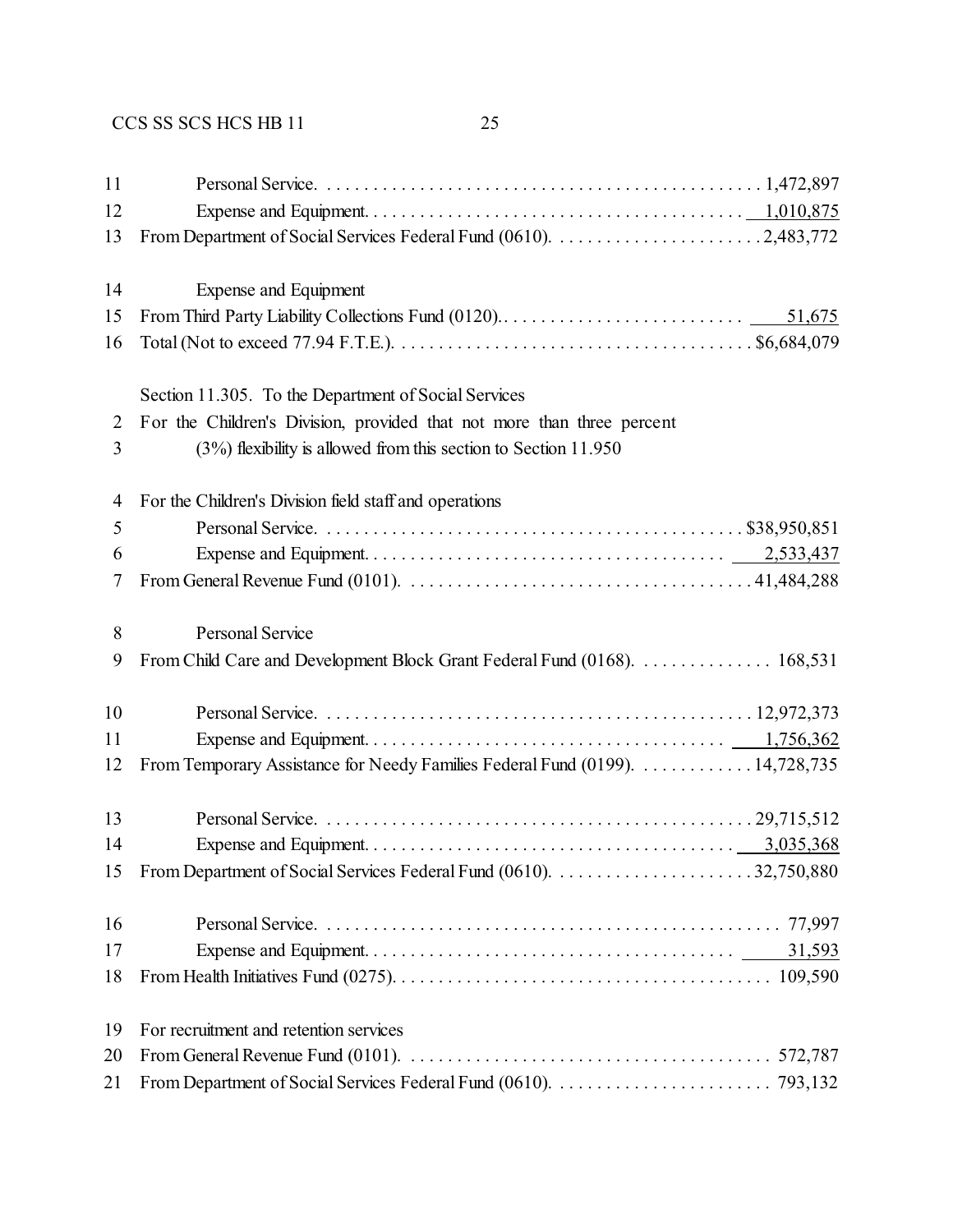For the creation of a mobile application that can be accessed by children's division caseworkers, licensed foster families, foster care licensure applicants, parents or guardians of children in foster care and other key parties. Such application shall enable streamlined communication and information sharing to improve the functionality of processes including but not limited to foster home licensure applications, foster family requests for services, and recordkeeping for children in state custody From Department of Social Services Federal Stimulus Fund (2355). . . . . . . . . . . . . . . . 1,000,000 For the creation of a foster care portal software that can be accessed by children's division caseworkers, licensed foster families, foster care licensure applicants, parents or guardians of children in foster care and other key parties to ensure streamlined communication and information sharing From General Revenue Fund (0101). . . . . . . . . . . . . . . . . . . . . . . . . . . . . . . . . . . . 250,000 Total (Not to exceed 1,850.29 F.T.E.).. . . . . . . . . . . . . . . . . . . . . . . . . . . . . . . . . . . \$91,857,943 Section 11.310. To the Department of Social Services For the Children's Division For Children's Division staff training, provided that not more than three percent (3%) flexibility is allowed from this section to Section 11.950 Expense and Equipment From General Revenue Fund (0101). . . . . . . . . . . . . . . . . . . . . . . . . . . . . . . . . . . . . . \$1,074,436 From Department of Social Services Federal Fund (0610). . . . . . . . . . . . . . . . . . . . . 585,112 Total. . . . . . . . . . . . . . . . . . . . . . . . . . . . . . . . . . . . . . . . . . . . . . . . . . . . . . . . . . . . . . \$1,659,548 Section 11.315. To the Department of Social Services For the Children's Division, provided that not more than ten percent (10%) flexibility is allowed between Sections 11.315, 11.325, 11.326, 11.327, 11.345, and 11.355, and further provided that not more 5 than three percent (3%) flexibility is allowed from this section to

Section 11.950

 For children's treatment services including, but not limited to, home-based services, day treatment services, preventive services, family reunification services, or intensive in-home services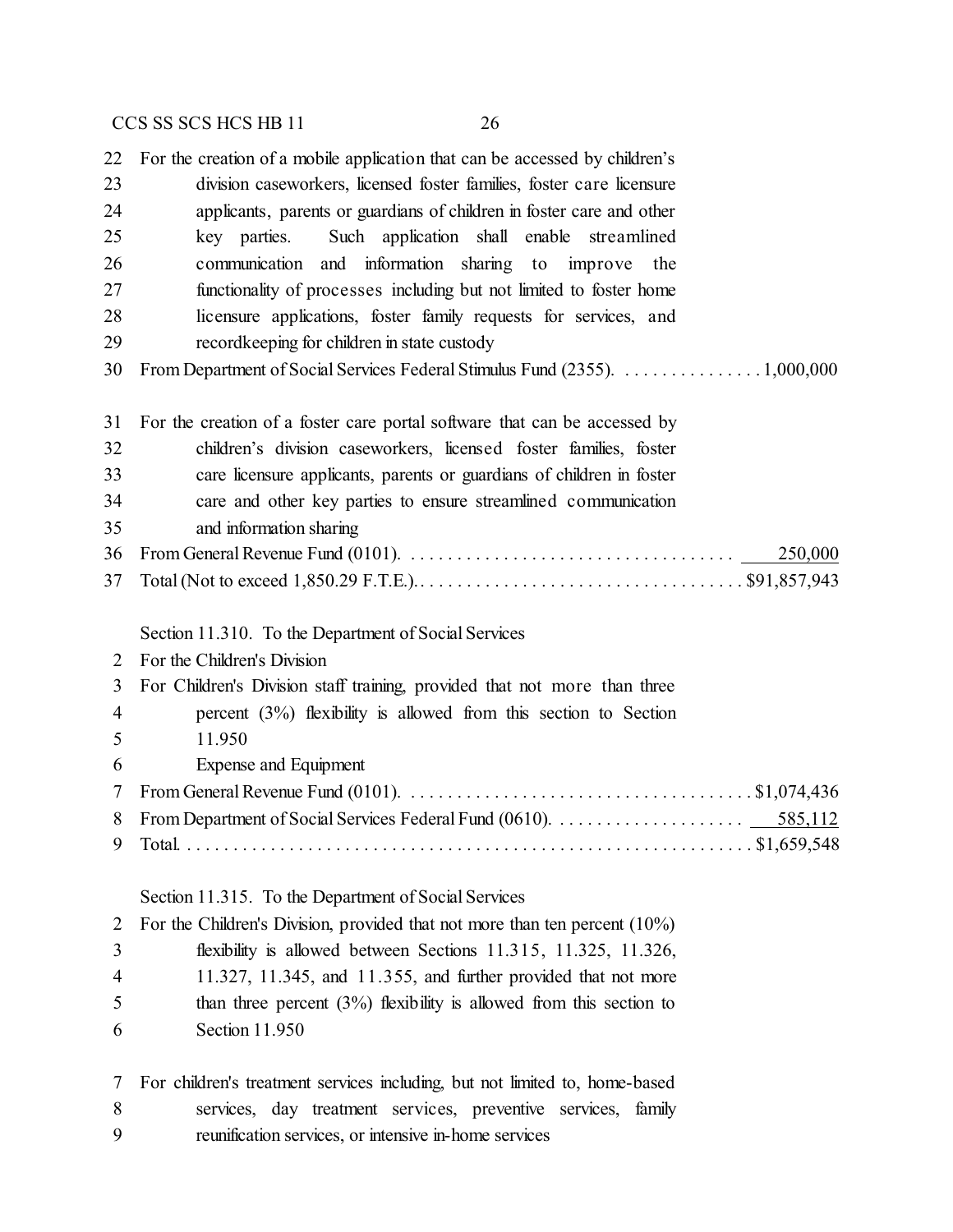| 10             | From General Revenue Fund (0101). $\ldots \ldots \ldots \ldots \ldots \ldots \ldots \ldots \ldots \ldots \ldots \ldots$ \$11,798,378            |
|----------------|-------------------------------------------------------------------------------------------------------------------------------------------------|
| 11             |                                                                                                                                                 |
| 12             | From Temporary Assistance for Needy Families Federal Fund (0199). 425,286                                                                       |
| 13             |                                                                                                                                                 |
| 14             | For crisis care                                                                                                                                 |
| 15             | From General Revenue Fund (0101). $\ldots \ldots \ldots \ldots \ldots \ldots \ldots \ldots \ldots \ldots \ldots \ldots \ldots \qquad 2,050,000$ |
| 16             |                                                                                                                                                 |
|                | Section 11.320. To the Department of Social Services                                                                                            |
| 2              | For the Children's Division                                                                                                                     |
| 3              | For costs associated with the implementation of the Family First                                                                                |
| 4              | Prevention Services Act                                                                                                                         |
| 5              |                                                                                                                                                 |
|                | Section 11.325. To the Department of Social Services                                                                                            |
| 2              | For the Children's Division                                                                                                                     |
| 3              | For foster care placement special expenses, respite services, and                                                                               |
| $\overline{4}$ | transportation expenses; expenses related to training of foster                                                                                 |
| 5              | parents, provided that not more than ten percent $(10\%)$ flexibility                                                                           |
| 6              | is allowed between Sections 11.315, 11.325, 11.326, 11.327,                                                                                     |
| 7              | 11.345, and 11.355, and further provided ten percent $(10\%)$                                                                                   |
| 8              | flexibility is allowed between Section 11.325 and Section 11.745                                                                                |
| 9              | From General Revenue Fund (0101). $\ldots \ldots \ldots \ldots \ldots \ldots \ldots \ldots \ldots \ldots \ldots \ldots$ \$7,893,525             |
| 10             | From Temporary Assistance for Needy Families Federal Fund (0199). 4,506,016                                                                     |
| 11             |                                                                                                                                                 |
| 12             | For foster care treatment costs in an outdoor learning foster care program                                                                      |
| 13             | that is licensed or accredited for treatment programming with the                                                                               |
| 14             | reimbursement rate for this service determined by a cost study for                                                                              |
| 15             | payment in addition to other service rates for the foster child,                                                                                |
| 16             | provided that such reimbursement rate shall not exceed the                                                                                      |
| 17             | appropriation authority, and further provided that no funds shall be                                                                            |
| 18             | expended to any vendor whose employees or former employees,                                                                                     |
| 19             | since January 1, 2019, have been charged by a county or federal                                                                                 |
| 20             | prosecutor or indicted by a grand jury for any crime against                                                                                    |
| 21             | children                                                                                                                                        |
| 22             |                                                                                                                                                 |
| 23             |                                                                                                                                                 |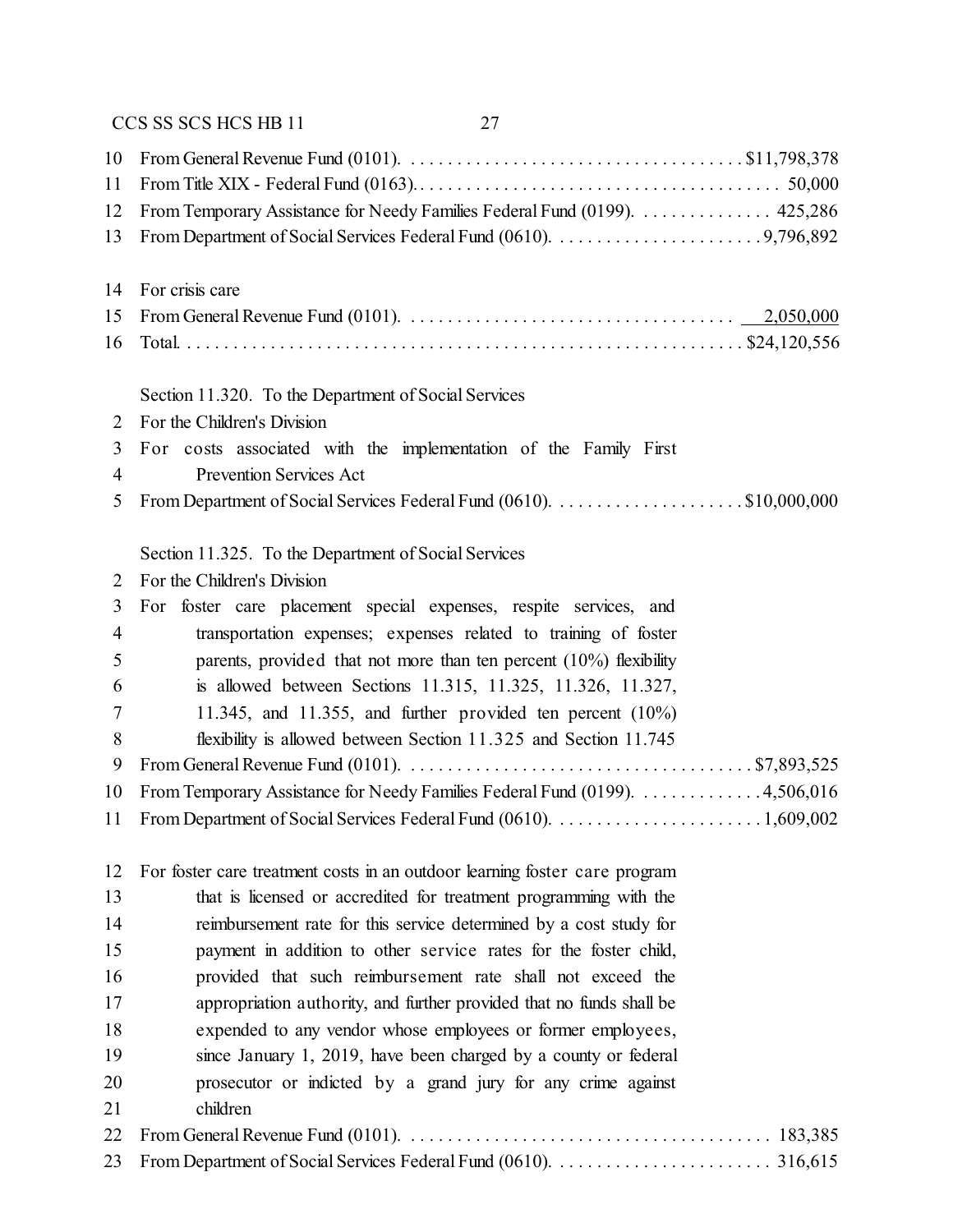| 24             | For awards to licensed community-based foster care and adoption                                                               |
|----------------|-------------------------------------------------------------------------------------------------------------------------------|
| 25             | recruitment programs                                                                                                          |
| 26             | From Foster Care and Adoptive Parents Recruitment                                                                             |
| 27             | 15,000                                                                                                                        |
| 28             |                                                                                                                               |
|                |                                                                                                                               |
|                | Section 11.326. To the Department of Social Services                                                                          |
| 2              | For the Children's Division                                                                                                   |
| 3              | For foster care maintenance payments, provided that not more than ten                                                         |
| $\overline{4}$ | percent $(10\%)$ flexibility is allowed between Sections 11.315,                                                              |
| 5              | 11.325, 11.326, 11.327, 11.345, and 11.355                                                                                    |
| 6              | From General Revenue Fund (0101). $\ldots \ldots \ldots \ldots \ldots \ldots \ldots \ldots \ldots \ldots \ldots$ \$33,503,098 |
| 7              | From Temporary Assistance for Needy Families Federal Fund (0199). 18,397,326                                                  |
| 8              |                                                                                                                               |
| 9              |                                                                                                                               |
| 10             |                                                                                                                               |
|                |                                                                                                                               |
|                | Section 11.327. To the Department of Social Services                                                                          |
| 2              | For the Children's Division                                                                                                   |
| 3              | For residential treatment placements and therapeutic treatment services;                                                      |
| $\overline{4}$ | and for the diversion of children from inpatient psychiatric                                                                  |
| 5              | treatment and services provided through comprehensive, expedited                                                              |
| 6              | permanency systems of care for children and families, provided                                                                |
| 7              | that not more than ten percent $(10\%)$ flexibility is allowed between                                                        |
| 8              | Sections 11.315, 11.325, 11.326, 11.327, 11.345, and 11.355                                                                   |
| 9              |                                                                                                                               |
| 10             | From Temporary Assistance for Needy Families Federal Fund (0199). 13,234,358                                                  |
| 11             |                                                                                                                               |
| 12             |                                                                                                                               |
|                |                                                                                                                               |
|                | Section 11.330. To the Department of Social Services                                                                          |
| $\overline{2}$ | For the Children's Division                                                                                                   |
| 3              | For contractual payments for expenses related to training of foster parents                                                   |
| 4              | From General Revenue Fund (0101). $\ldots \ldots \ldots \ldots \ldots \ldots \ldots \ldots \ldots \ldots \ldots$ \$603,510    |
| 5              |                                                                                                                               |
| 6              |                                                                                                                               |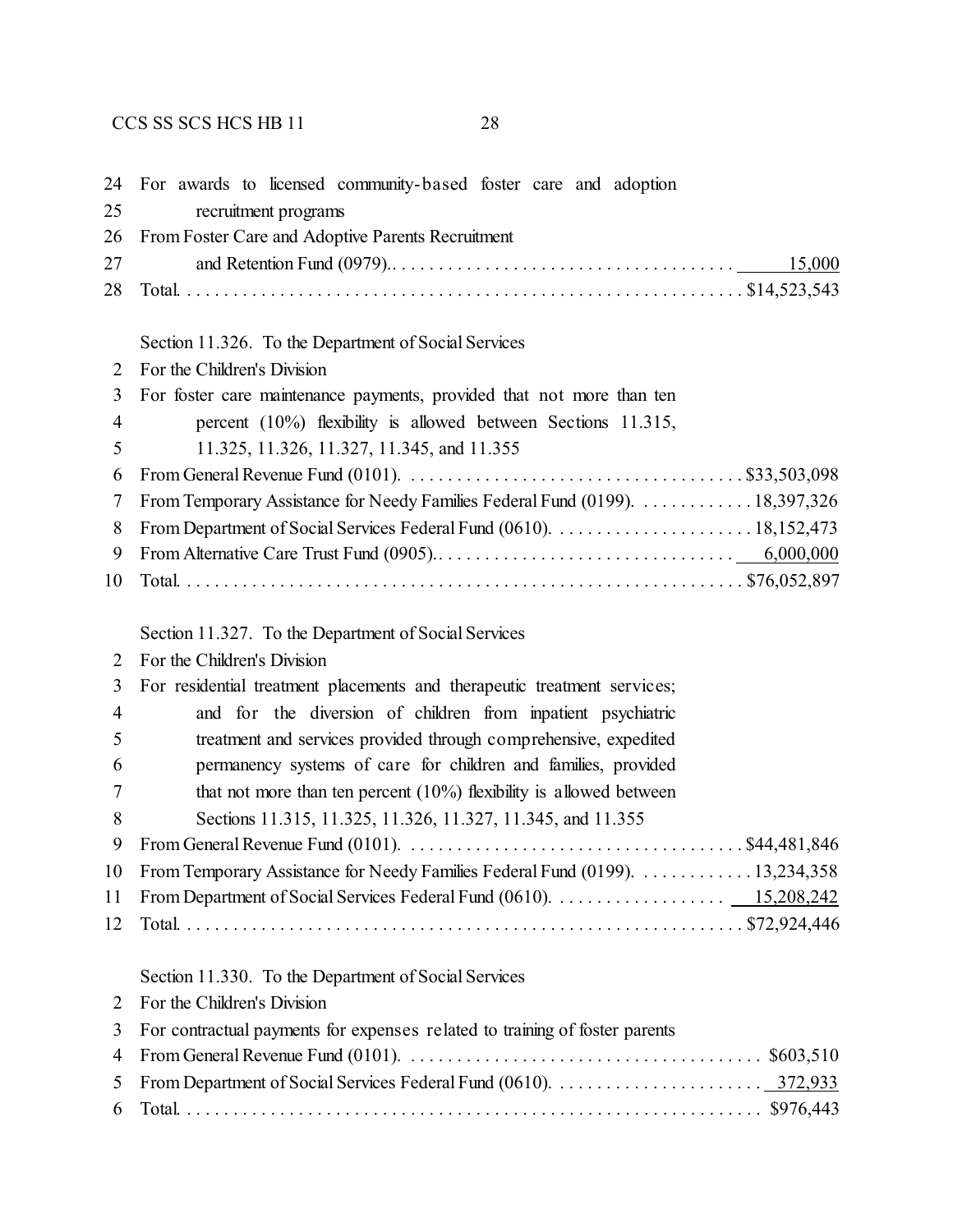Section 11.335. To the Department of Social Services

For the Children's Division

| 3              | For costs associated with attending post-secondary education including,    |
|----------------|----------------------------------------------------------------------------|
| $\overline{4}$ | but not limited to tuition, books, fees, room and board for current        |
| 5              | or former foster youth, provided that not more than three percent          |
| 6              | $(3%)$ flexibility is allowed from this section to Section 11.950          |
| 7              |                                                                            |
| 8              | From Temporary Assistance for Needy Families Federal Fund (0199).  450,000 |
| 9              |                                                                            |
|                |                                                                            |
|                |                                                                            |

Section 11.340. To the Department of Social Services

For the Children's Division

| 3              | For comprehensive case management contracts through community-based   |
|----------------|-----------------------------------------------------------------------|
| $\overline{4}$ | organizations as described in Section 210.112, RSMo; the purpose      |
| 5              | of these contracts shall be to provide a system of care for children  |
| 6              | living in foster care, independent living, or residential care        |
| 7              | settings; services eligible under this provision may include, but are |
| 8              | not limited to, case management, foster care, residential treatment,  |
| 9              | intensive in-home services, family reunification services, and        |
| 10             | specialized recruitment and training of foster care families,         |
| 11             | provided that not more than three percent $(3%)$ flexibility is       |
| 12             | allowed from this section to Section 11.950                           |
| 13             |                                                                       |
|                |                                                                       |
| 15             |                                                                       |
|                |                                                                       |

# Section 11.345. To the Department of Social Services

|                | 2 For the Children's Division, provided that not more than ten percent (10%) |
|----------------|------------------------------------------------------------------------------|
| 3              | flexibility is allowed between subsections within this section, and          |
| $\overline{4}$ | provided that not more than ten percent $(10\%)$ flexibility is              |
| 5              | allowed between Sections 11.315, 11.325, 11.326, 11.327, 11.345,             |
| 6              | and 11.355                                                                   |

| 7 For adoption subsidy payments                                                |
|--------------------------------------------------------------------------------|
|                                                                                |
| 9 From Temporary Assistance for Needy Families Federal Fund (0199). 14,847,573 |
|                                                                                |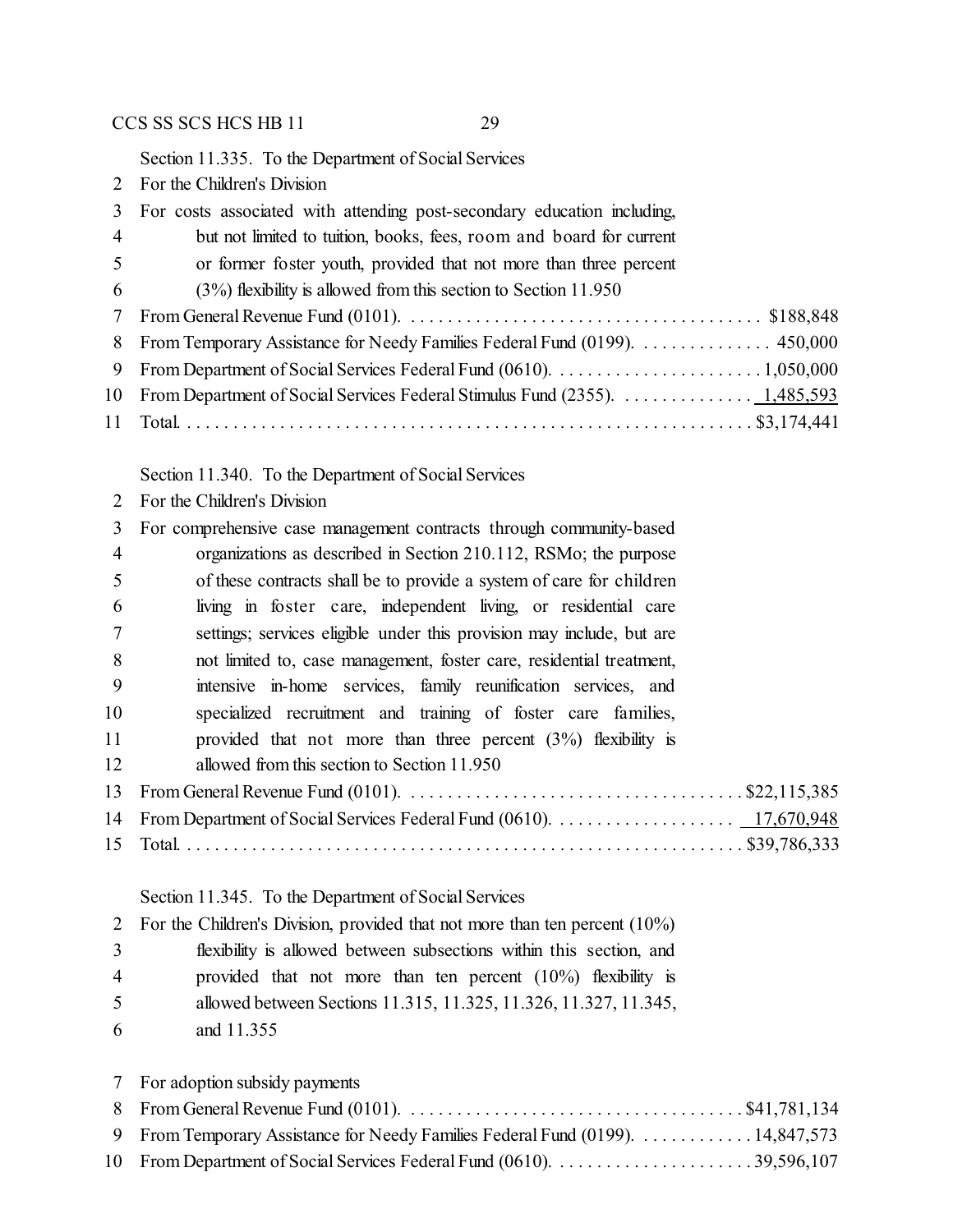| 11             | For guardianship subsidy payments                                            |
|----------------|------------------------------------------------------------------------------|
| 12             |                                                                              |
| 13             | From Temporary Assistance for Needy Families Federal Fund (0199). 11,860,598 |
| 14             | From Department of Social Services Federal Fund (0610). 12,744,888           |
| 15             |                                                                              |
|                |                                                                              |
|                | Section 11.350. To the Department of Social Services                         |
| 2              | For the Children's Division                                                  |
| 3              | For Family Resource Centers to expand services to include but not limited    |
| $\overline{4}$ | to Extreme Recruitment, CCYP, Protective Services, Fostering                 |
| 5              | Prevention, Aging Out Solutions, Family Finding, and 30 Days to              |
| 6              | Family, provided twenty percent $(20\%)$ is allowed between the              |
| 7              | funding of family resource centers and extreme recruitment for               |
| 8              | older youth with mental health and behavioral issues                         |
| 9              |                                                                              |
| 10             | From Temporary Assistance for Needy Families Federal Fund (0199).  989,075   |
| 11             |                                                                              |
| 12             | For extreme recruitment for older youth with significant mental health and   |
| 13             | behavioral issues                                                            |
| 14             |                                                                              |
| 15             |                                                                              |
| 16             | For the Community Connections for Youth Program for an adoption              |
| 17             | resource center located in southwest Missouri and one center                 |
| 18             | located in western Missouri to provide advocacy support services             |
| 19             | for youth between the ages of sixteen and twenty-six to prevent              |
| 20             | foster care youth from becoming missing, locate missing foster               |
| 21             | care youth, prevent sex trafficking of foster care youth, and assist         |
| 22             | youth who have aged out of the foster care system                            |
| 23             |                                                                              |
| 24             | For a Family Resource Center in any city of the third classification with    |
| 25             | more than nineteen thousand but fewer than twenty-one thousand               |
| 26             | inhabitants and located in any county of the third classification            |
| 27             | without a township form of government and with more than                     |
| 28             | forty-five thousand but fewer than fifty-two thousand inhabitants            |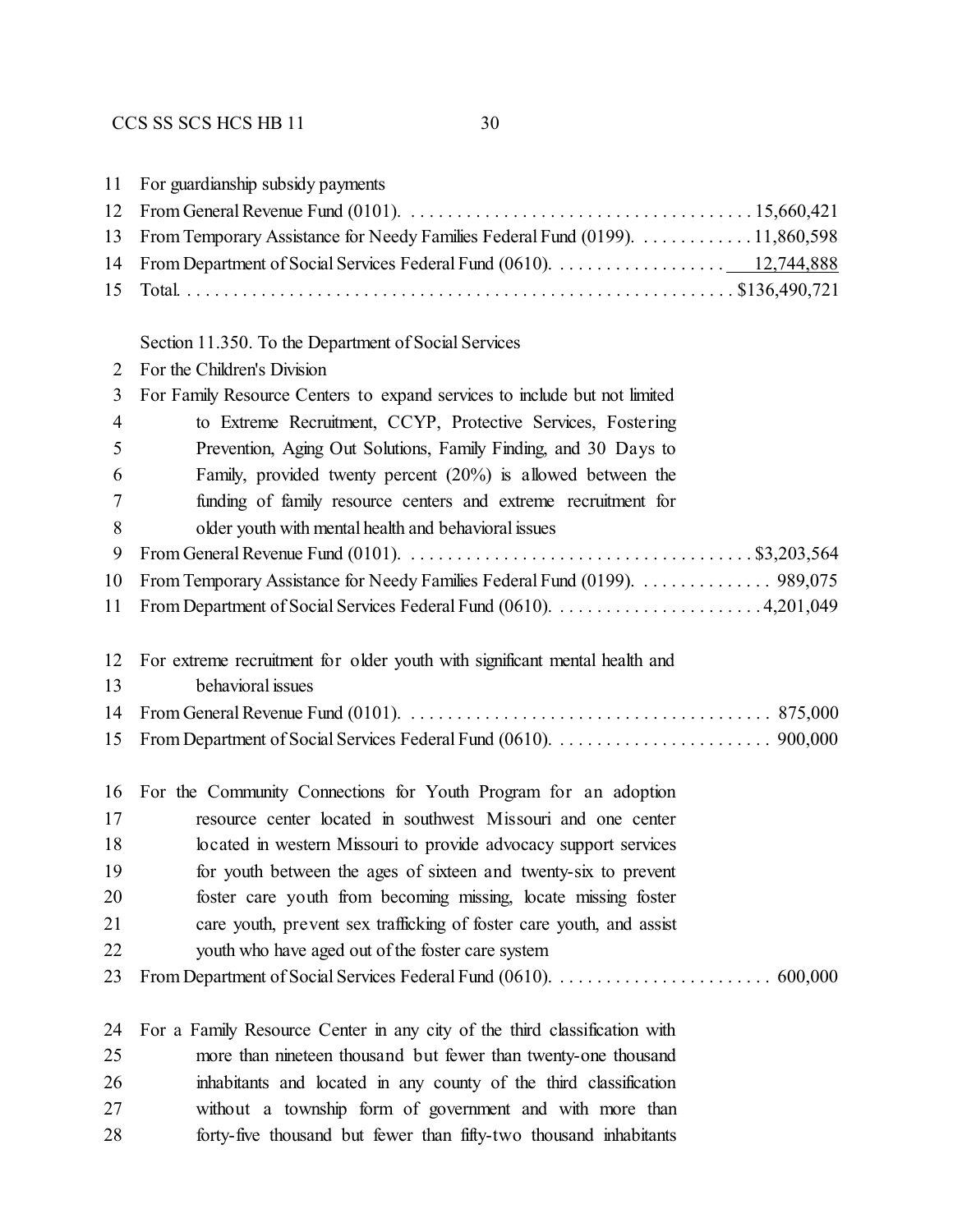|    | 31<br>CCS SS SCS HCS HB 11                                                                                                  |
|----|-----------------------------------------------------------------------------------------------------------------------------|
| 29 |                                                                                                                             |
| 30 |                                                                                                                             |
| 31 | For the Kinship Navigator program                                                                                           |
| 32 |                                                                                                                             |
| 33 | For the Behavioral Interventionist program and for behavioral personal                                                      |
| 34 | care assistance services, expanded BI services with additional                                                              |
| 35 | clinicians, and other services to include, but not limited to Respite                                                       |
| 36 | rate increases for foster care, adoption subsidy, and guardianship                                                          |
| 37 | subsidy, foster parent training subsidies, Extreme Recruitment,                                                             |
| 38 | CCYP, Protective Services Childcare, Fostering Prevention, Aging                                                            |
| 39 | Out Solutions, Family Finding, and 30 Days to Family, Kinship                                                               |
| 40 | Navigator, RESPOND, Treatment Foster Homes, Elevated Needs                                                                  |
| 41 | Foster Homes and Trauma Training, Behavioral Health Program,                                                                |
| 42 | traditional foster care treatment, and improved outreach through                                                            |
| 43 | new technologies                                                                                                            |
| 44 |                                                                                                                             |
| 45 |                                                                                                                             |
| 46 | For the foster care training incentive or supplemental payments                                                             |
| 47 |                                                                                                                             |
| 48 |                                                                                                                             |
| 49 | For a Family Resource Center in any home rule city with more than                                                           |
| 50 | seventeen thousand but fewer than nineteen thousand inhabitants                                                             |
| 51 | and partially located in any county of the third classification                                                             |
| 52 | without a township form of government and with more than                                                                    |
| 53 | twenty-six thousand but fewer than twenty-nine thousand                                                                     |
| 54 | inhabitants and in any city of the third classification with more                                                           |
| 55 | than five thousand but fewer than six thousand inhabitants and                                                              |
| 56 | located in any county of the third classification without a township                                                        |
| 57 | form of government and with more than fourteen thousand but                                                                 |
| 58 | fewer than sixteen thousand inhabitants                                                                                     |
| 59 | From General Revenue Fund (0101). $\ldots \ldots \ldots \ldots \ldots \ldots \ldots \ldots \ldots \ldots \ldots$<br>600,000 |
| 60 |                                                                                                                             |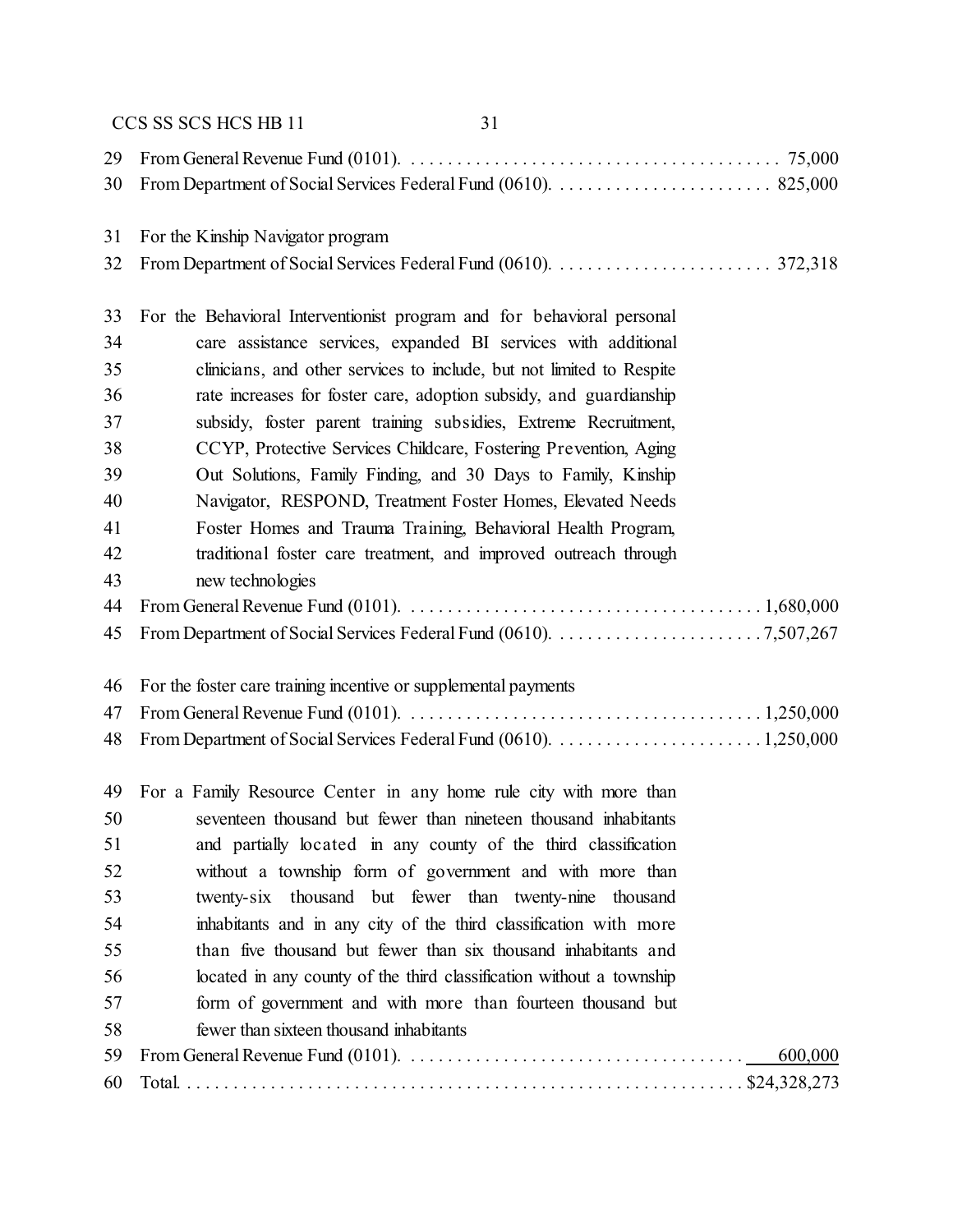Section 11.355. To the Department of Social Services

| $\overline{2}$ | For the Children's Division                                                                                         |
|----------------|---------------------------------------------------------------------------------------------------------------------|
| 3              | For independent living placements and transitional living services,                                                 |
| $\overline{4}$ | provided that not more than ten percent $(10\%)$ flexibility is                                                     |
| 5              | allowed between Sections 11.315, 11.325, 11.326, 11.327, 11.345,                                                    |
| 6              | and 11.355                                                                                                          |
| 7              |                                                                                                                     |
| 8              |                                                                                                                     |
| 9              | From Department of Social Services Federal Stimulus Fund (2355).  10,220,877                                        |
| 10             |                                                                                                                     |
|                |                                                                                                                     |
|                | Section 11.360. To the Department of Social Services                                                                |
| $\overline{2}$ | For the Children's Division                                                                                         |
| 3              | For Regional Child Assessment Centers, provided that not more than three                                            |
| $\overline{4}$ | percent $(3%)$ flexibility is allowed from this section to Section                                                  |
| 5              | 11.950                                                                                                              |
| 6              | From General Revenue Fund (0101). $\dots \dots \dots \dots \dots \dots \dots \dots \dots \dots \dots \$ \$1,649,475 |
| 7              |                                                                                                                     |
| 8              |                                                                                                                     |
| 9              |                                                                                                                     |
|                |                                                                                                                     |
|                | Section 11.365. To the Department of Social Services                                                                |
| $\overline{2}$ | For the Children's Division                                                                                         |
| 3              | For residential placement payments to counties for children in the custody                                          |
| $\overline{4}$ | of juvenile courts                                                                                                  |
| 5              |                                                                                                                     |

- Section 11.375. To the Department of Social Services
- For the Children's Division
- For CASA IV-E allowable training costs
- From Department of Social Services Federal Fund (0610). . . . . . . . . . . . . . . . . . . . . . . \$150,000

#### Section 11.380. To the Department of Social Services

- For the Children's Division
- For the Child Abuse and Neglect Prevention Grant and Children's Justice
- Act Grant
- From Department of Social Services Federal Fund (0610). . . . . . . . . . . . . . . . . . . . . . \$1,770,784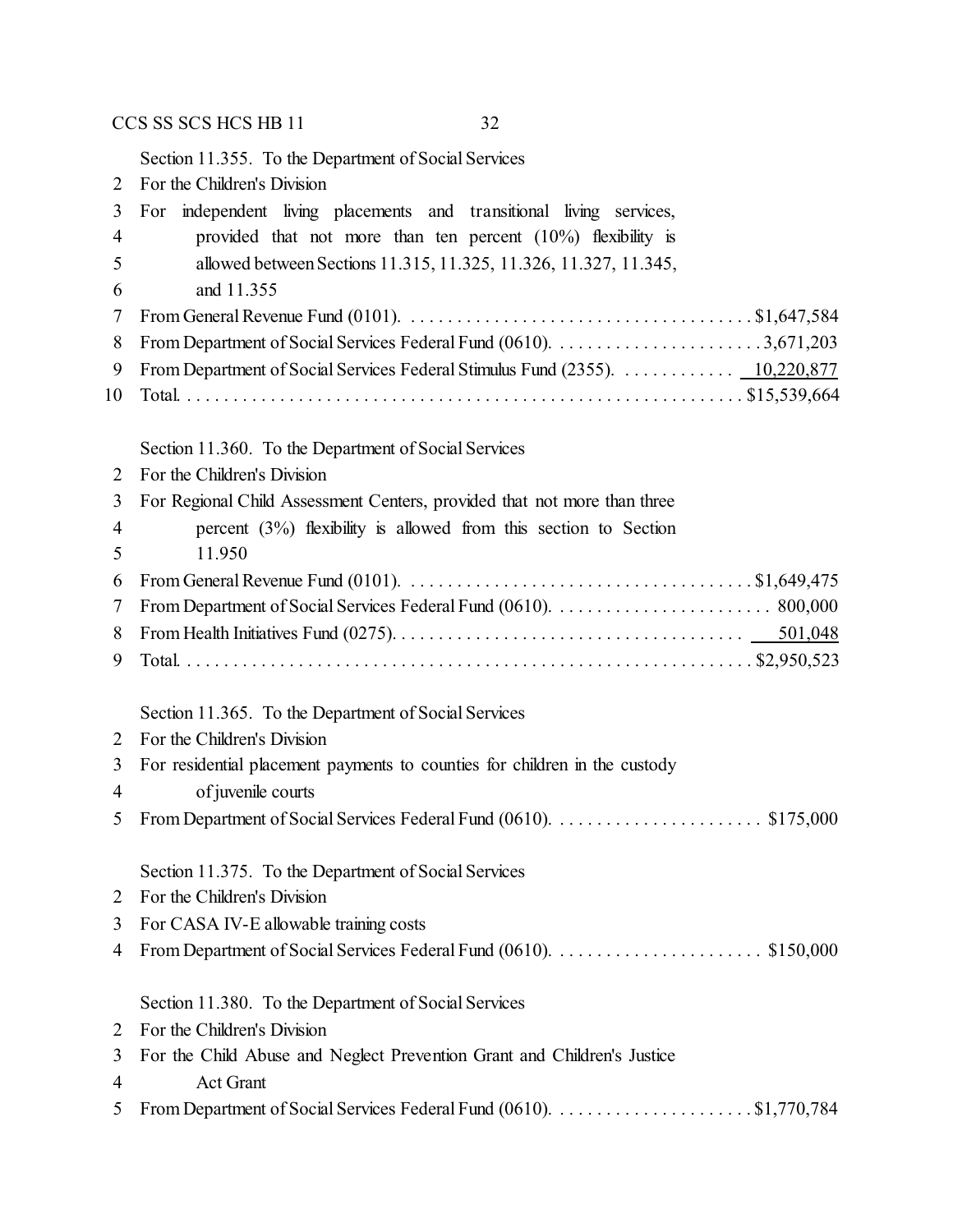|    | CCS SS SCS HCS HB 11<br>33                                                  |
|----|-----------------------------------------------------------------------------|
|    | Section 11.385. To the Department of Social Services                        |
| 2  | For the Children's Division                                                 |
| 3  | For transactions involving personal funds of children in the custody of the |
| 4  | Children's Division                                                         |
| 5  |                                                                             |
|    | Section 11.400. To the Department of Social Services                        |
| 2  | For the Division of Youth Services                                          |
| 3  | For the Central Office and regional offices, provided that not more than    |
| 4  | three percent $(3\%)$ flexibility is allowed from this section to           |
| 5  | Section 11.950                                                              |
| 6  |                                                                             |
| 7  |                                                                             |
| 8  |                                                                             |
| 9  |                                                                             |
| 10 |                                                                             |
| 11 |                                                                             |
| 12 |                                                                             |
| 13 | 86,672                                                                      |
| 14 | From Temporary Assistance for Needy Families Federal Fund (0199).  919,009  |
| 15 | Expense and Equipment                                                       |
| 16 |                                                                             |
| 17 |                                                                             |
|    | Section 11.405. To the Department of Social Services                        |
| 2  | For the Division of Youth Services                                          |
| 3  | For treatment services, including foster care and contractual payments,     |
| 4  | provided up to \$500,000 can be used for juvenile court diversion,          |
| 5  | and further provided that not more than three percent $(3\%)$               |
| 6  | flexibility is allowed from this section to Section 11.950                  |
| 7  |                                                                             |
| 8  | 1,164,816                                                                   |
| 9  |                                                                             |
|    |                                                                             |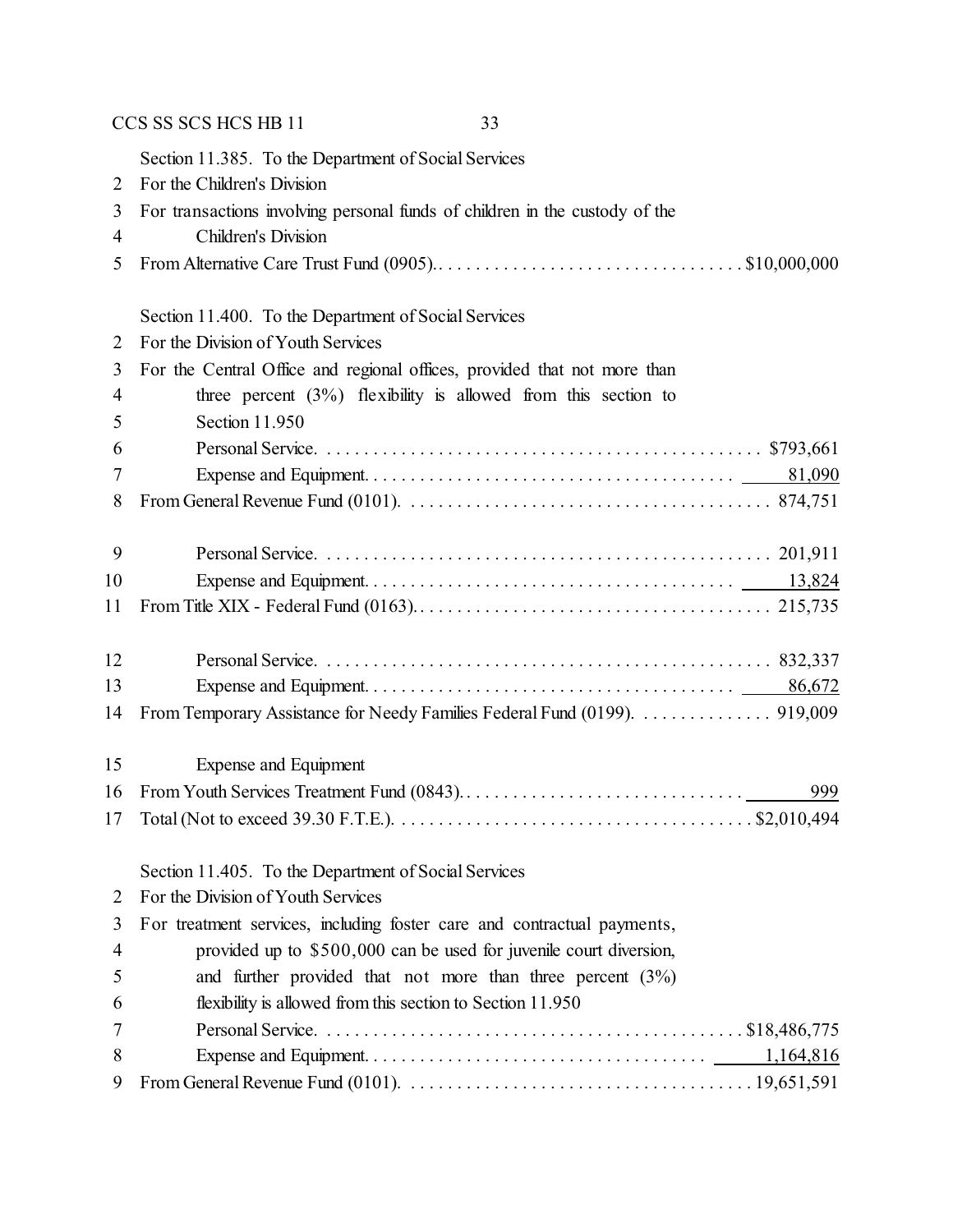|    | CCS SS SCS HCS HB 11<br>34                                                                                                             |
|----|----------------------------------------------------------------------------------------------------------------------------------------|
| 10 |                                                                                                                                        |
| 11 |                                                                                                                                        |
| 12 | From Temporary Assistance for Needy Families Federal Fund (0199). 12,471,144                                                           |
| 13 |                                                                                                                                        |
| 14 |                                                                                                                                        |
| 15 |                                                                                                                                        |
| 16 |                                                                                                                                        |
| 17 |                                                                                                                                        |
| 18 |                                                                                                                                        |
| 19 |                                                                                                                                        |
| 20 |                                                                                                                                        |
| 21 |                                                                                                                                        |
| 22 | <b>Expense and Equipment</b>                                                                                                           |
| 23 |                                                                                                                                        |
| 24 | For overtime to non-exempt state employees and/or for paying otherwise                                                                 |
| 25 | authorized personal service expenditures in lieu of such overtime                                                                      |
| 26 | payments; non-exempt state employees identified by Section                                                                             |
| 27 | 105.935, RSMo, will be paid first with any remaining funds to be                                                                       |
| 28 | used to pay overtime to any other state employees                                                                                      |
| 29 | From General Revenue Fund (0101). $\ldots \ldots \ldots \ldots \ldots \ldots \ldots \ldots \ldots \ldots \ldots \ldots \ldots$ 935,935 |
| 30 | For payment distribution of Social Security benefits received on behalf of                                                             |
| 31 | youth in care                                                                                                                          |
| 32 | 200,000                                                                                                                                |
| 33 |                                                                                                                                        |
|    | Section 11.410. To the Department of Social Services                                                                                   |
| 2  | For the Division of Youth Services                                                                                                     |
| 3  | For incentive payments to counties for community-based treatment                                                                       |
| 4  | programs for youth, provided that not more than three percent                                                                          |
| 5  | $(3%)$ flexibility is allowed from this section to Section 11.950                                                                      |
| 6  | From General Revenue Fund (0101). $\ldots \ldots \ldots \ldots \ldots \ldots \ldots \ldots \ldots \ldots \ldots$ \$3,479,486           |
| 7  | 500,000                                                                                                                                |
| 8  |                                                                                                                                        |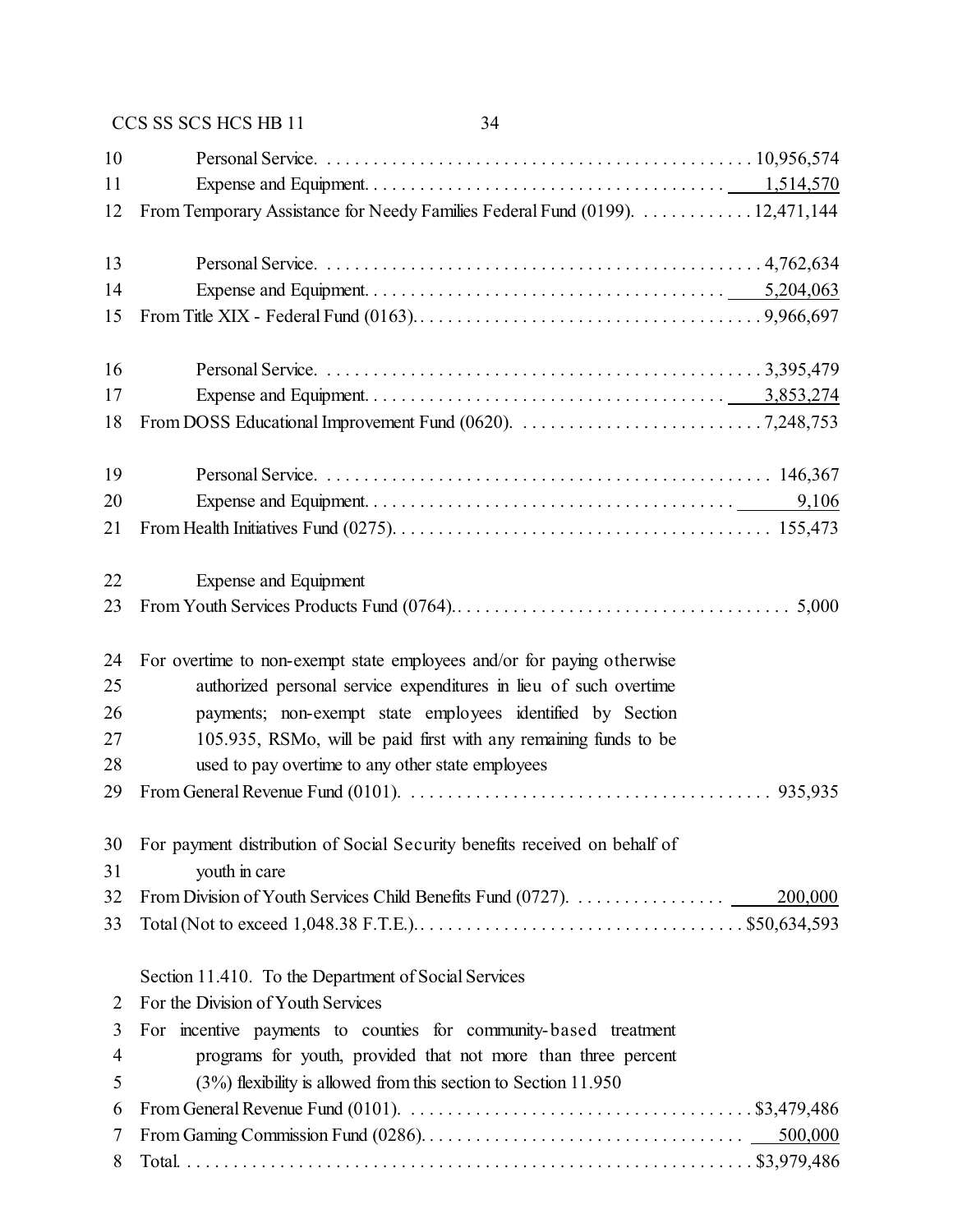Section 11.600. To the Department of Social Services

| 2 | For the MO HealthNet Division |
|---|-------------------------------|
|   |                               |

| 3              | For administrative services, provided that not more than three percent                                                                    |
|----------------|-------------------------------------------------------------------------------------------------------------------------------------------|
| $\overline{4}$ | $(3%)$ flexibility is allowed from this section to Section 11.950, and                                                                    |
| 5              | further provided one quarter of one percent $(0.25\%)$ flexibility is                                                                     |
| 6              | allowed between this section and Section 11.620 to Sections                                                                               |
| 7              | 11.700, 11.715, 11.730, 11.745, 11.750, 11.760, and 11.765                                                                                |
| 8              |                                                                                                                                           |
| 9              |                                                                                                                                           |
| 10             | From General Revenue Fund (0101). $\ldots \ldots \ldots \ldots \ldots \ldots \ldots \ldots \ldots \ldots \ldots \ldots \ldots 12,077,596$ |
| 11             |                                                                                                                                           |
| 12             |                                                                                                                                           |
| 13             |                                                                                                                                           |
| 14             |                                                                                                                                           |
| 15             | 55,553                                                                                                                                    |
| 16             |                                                                                                                                           |
| 17             |                                                                                                                                           |
| 18             |                                                                                                                                           |
| 19             |                                                                                                                                           |
| 20             |                                                                                                                                           |
| 21             | 356                                                                                                                                       |
| 22             |                                                                                                                                           |
| 23             |                                                                                                                                           |
| 24             |                                                                                                                                           |
| 25             |                                                                                                                                           |
| 26             |                                                                                                                                           |
| 27             |                                                                                                                                           |
| 28             |                                                                                                                                           |
| 29             |                                                                                                                                           |
| 30             | 488,041                                                                                                                                   |
| 31             |                                                                                                                                           |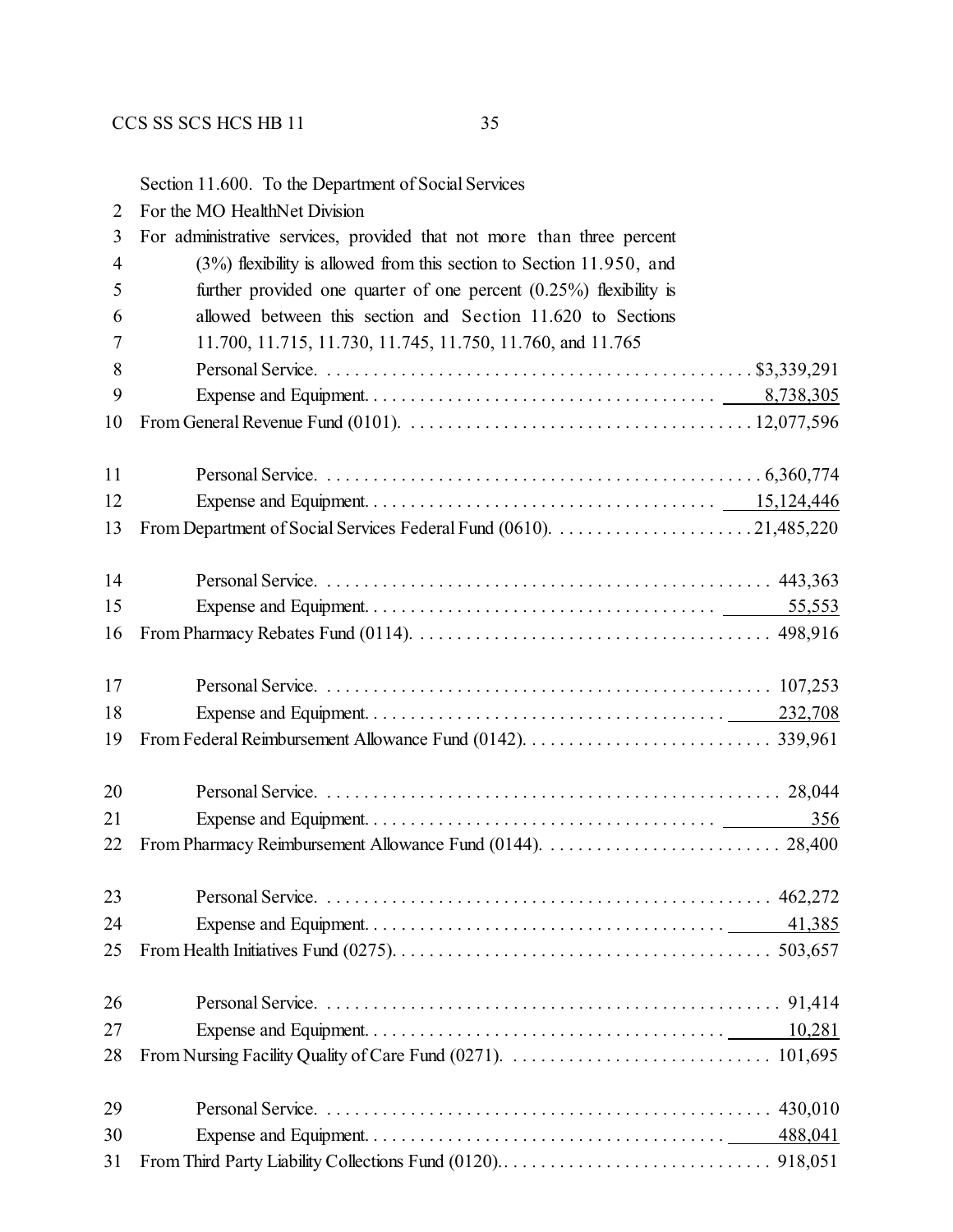| 32<br>33       | <b>Expense and Equipment</b>                                                                                                            |
|----------------|-----------------------------------------------------------------------------------------------------------------------------------------|
| 34             | <b>Personal Service</b>                                                                                                                 |
| 35             |                                                                                                                                         |
|                |                                                                                                                                         |
| 36             |                                                                                                                                         |
| 37             |                                                                                                                                         |
| 38             | From Ambulance Service Reimbursement Allowance Fund (0958). 148,024                                                                     |
| 39             |                                                                                                                                         |
| 40             |                                                                                                                                         |
| 41             |                                                                                                                                         |
| 42             |                                                                                                                                         |
|                | Section 11.605. To the Department of Social Services                                                                                    |
| 2              | For the MO HealthNet Division                                                                                                           |
| 3              | For clinical services management related to the administration of the MO                                                                |
| $\overline{4}$ | HealthNet Pharmacy fee-for-service and managed care programs                                                                            |
| 5              | and administration of the Missouri Rx Plan, provided that not                                                                           |
| 6              | more than three percent $(3%)$ flexibility is allowed from this                                                                         |
| 7              | section to Section 11.950                                                                                                               |
| 8              | <b>Expense and Equipment</b>                                                                                                            |
| 9              | From General Revenue Fund (0101). $\ldots \ldots \ldots \ldots \ldots \ldots \ldots \ldots \ldots \ldots$ \$461,917                     |
| 10             |                                                                                                                                         |
| 11             |                                                                                                                                         |
| 12             |                                                                                                                                         |
| 13             | From Pharmacy Rebates Fund (0114). $\ldots \ldots \ldots \ldots \ldots \ldots \ldots \ldots \ldots \ldots \ldots \qquad \qquad 497,648$ |
| 14             |                                                                                                                                         |
|                | Section 11.610. To the Department of Social Services                                                                                    |
| $\overline{2}$ | For the MO HealthNet Division                                                                                                           |
| 3              | For MO HealthNet Transformation initiatives                                                                                             |
| $\overline{4}$ |                                                                                                                                         |
| 5              |                                                                                                                                         |
| 6              |                                                                                                                                         |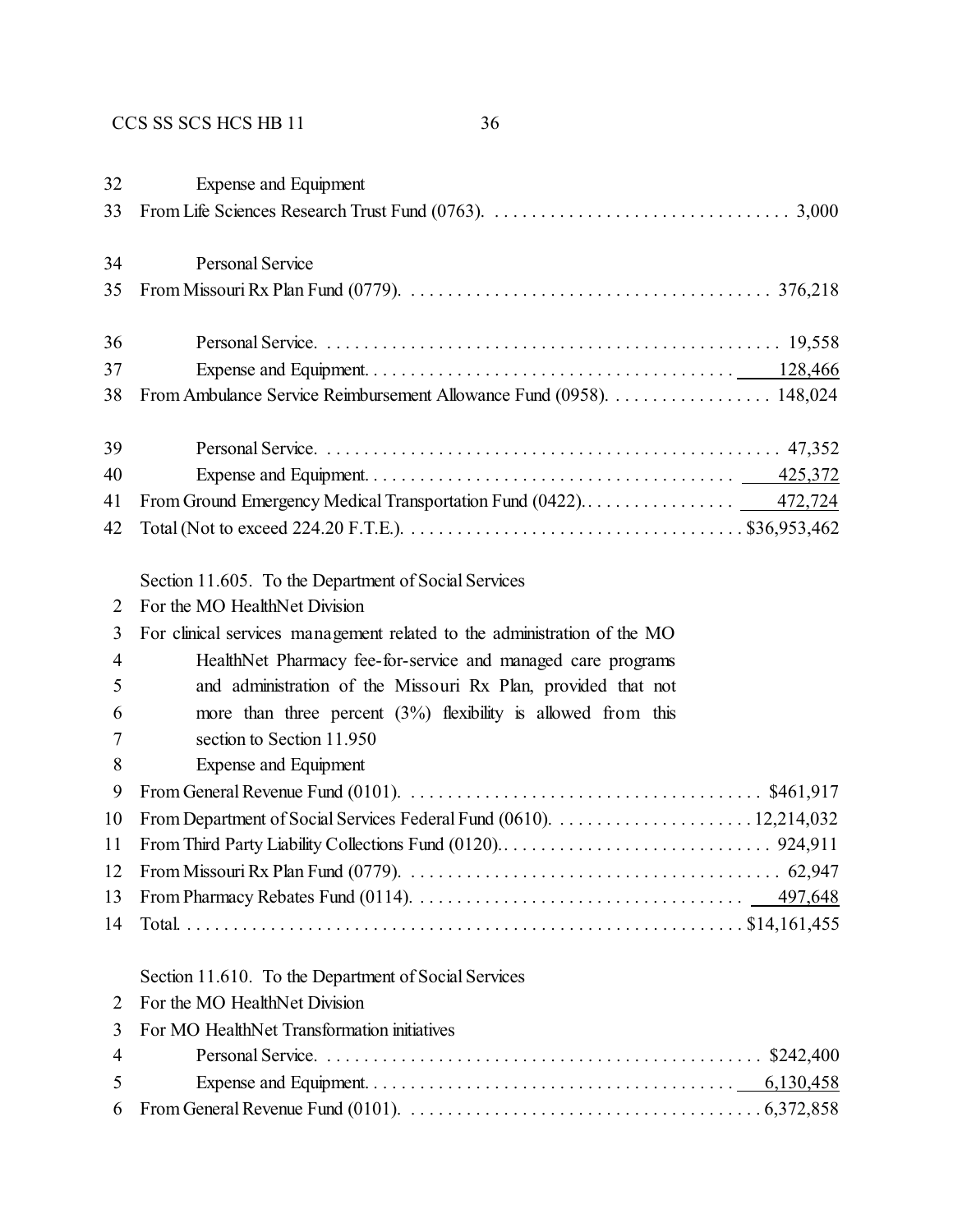| 7  |                                                                                                                               |
|----|-------------------------------------------------------------------------------------------------------------------------------|
| 8  |                                                                                                                               |
| 9  |                                                                                                                               |
| 10 |                                                                                                                               |
|    |                                                                                                                               |
|    | Section 11.615. To the Department of Social Services                                                                          |
| 2  | For the MO HealthNet Division                                                                                                 |
| 3  | For fees associated with third-party collections and other revenue                                                            |
| 4  | maximization cost avoidance fees                                                                                              |
| 5  | Expense and Equipment                                                                                                         |
| 6  |                                                                                                                               |
| 7  |                                                                                                                               |
| 8  |                                                                                                                               |
|    | Section 11.620. To the Department of Social Services                                                                          |
| 2  | For the MO HealthNet Division                                                                                                 |
| 3  | For the operation of the information systems, provided that not more than                                                     |
| 4  | three percent $(3\%)$ flexibility is allowed from this section to                                                             |
| 5  | Section 11.950, and further provided one quarter of one percent                                                               |
| 6  | $(0.25\%)$ flexibility is allowed between this section and Section                                                            |
| 7  | 11.600 to Sections 11.700, 11.715, 11.730, 11.745, 11.750,                                                                    |
| 8  | 11.760, and 11.765                                                                                                            |
| 9  | From General Revenue Fund (0101). $\ldots \ldots \ldots \ldots \ldots \ldots \ldots \ldots \ldots \ldots \ldots$ \$34,981,032 |
| 10 |                                                                                                                               |
| 11 |                                                                                                                               |
| 12 |                                                                                                                               |
| 13 |                                                                                                                               |
|    | Section 11.625. To the Department of Social Services                                                                          |
| 2  | For the MO HealthNet Division                                                                                                 |
| 3  | For Healthcare Technology Incentives and administration                                                                       |
| 4  | From Federal Stimulus-Social Services Fund (2292)\$28,000,000                                                                 |
|    | Section 11.630. To the Department of Social Services                                                                          |
| 2  | For the MO HealthNet Division                                                                                                 |
| 3  | reimbursement of the allowable costs of health information<br>For                                                             |
| 4  | technology investments of hospitals and their<br>affiliated                                                                   |
| 5  | information networks or health information technology providers                                                               |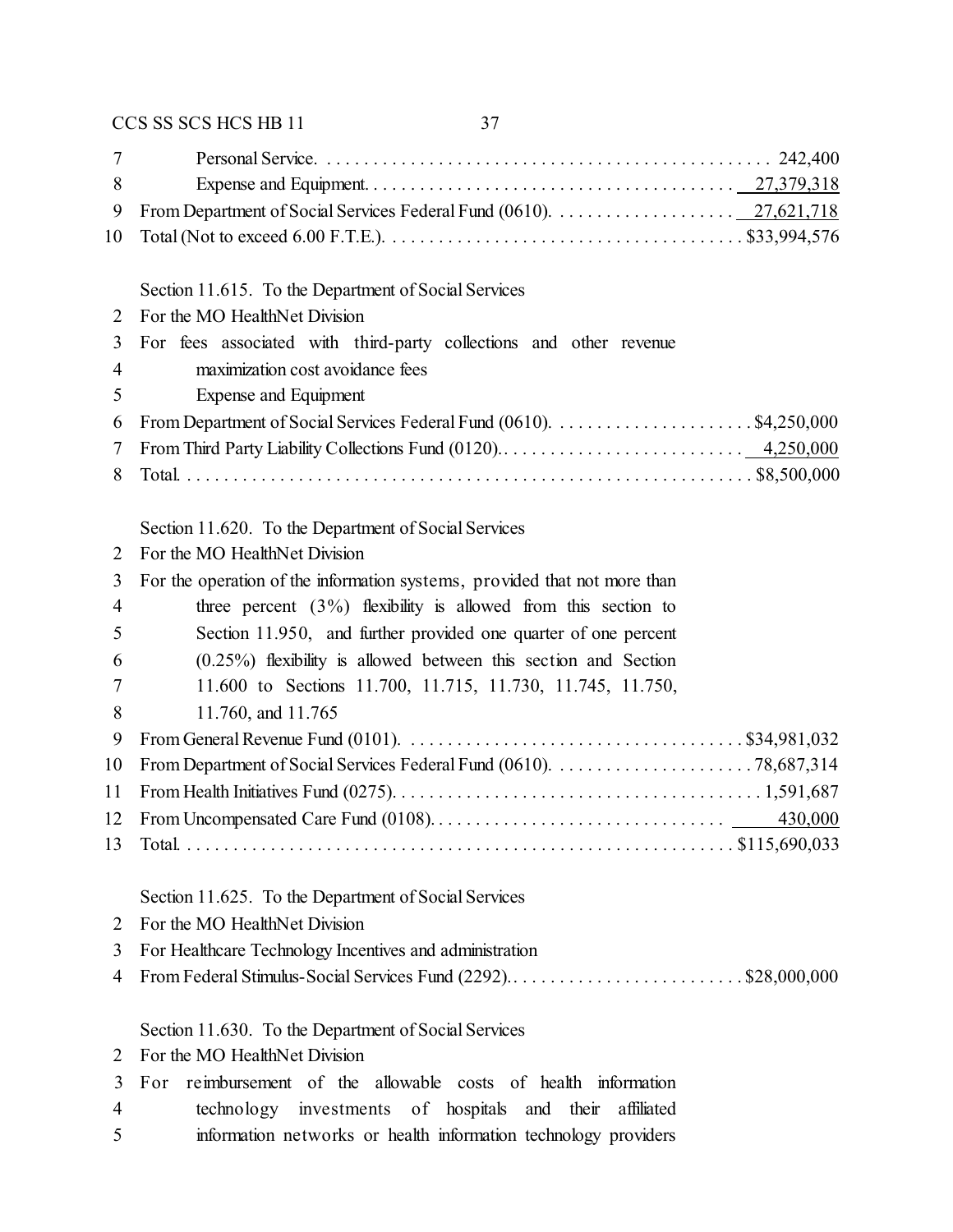| 6<br>7         | that have been authorized under a CMS-approved implementation                                                                  |
|----------------|--------------------------------------------------------------------------------------------------------------------------------|
| 8              | advance planning document amendment submitted by the MO<br><b>HealthNet Division</b>                                           |
| 9              |                                                                                                                                |
| 10             |                                                                                                                                |
| 11             |                                                                                                                                |
|                | Section 11.635. To the Department of Social Services                                                                           |
| 2              | For the MO HealthNet Division                                                                                                  |
| 3              | For expenditures related to connecting eligible Medicaid providers under                                                       |
| $\overline{4}$ | the Medicaid Electronic Health Record (EHR) Incentive Program                                                                  |
| 5              | to other MO HealthNet providers through health information                                                                     |
| 6              | exchanges (HIE) or other interoperable system or the costs of other                                                            |
| 7              | activities that promote providers' use of EHR or HIE, except that                                                              |
| 8              | no single vendor can be awarded an exclusive contract to provide                                                               |
| 9              | said services                                                                                                                  |
| 10             |                                                                                                                                |
| 11             |                                                                                                                                |
| 12             |                                                                                                                                |
|                | Section 11.640. To the Department of Social Services                                                                           |
| 2              | For the MO HealthNet Division                                                                                                  |
| 3              | For the Money Follows the Person Program                                                                                       |
| 4              |                                                                                                                                |
|                | Section 11.700. To the Department of Social Services                                                                           |
| 2              | For the MO HealthNet Division, provided that not more than three percent                                                       |
| 3              | $(3%)$ flexibility is allowed from this section to Section 11.950                                                              |
| 4              | For pharmaceutical payments under the MO HealthNet fee-for-service                                                             |
| 5              | program, professional fees for pharmacists, and for a                                                                          |
| 6              | comprehensive chronic care risk management program, provided                                                                   |
| 7              | that not more than ten percent $(10\%)$ flexibility is allowed between                                                         |
| 8              | this subsection and Sections 11.700, 11.715, 11.720, 11.725,                                                                   |
| 9              | 11.730, 11.745, 11.755, 11.760, 11.765, 11.785, 11.800, 11.805,                                                                |
| 10             | and 11.815, and further provided that not more than one quarter of                                                             |
| 11             | one percent $(0.25\%)$ flexibility is allowed between this section and                                                         |
| 12             | Sections 11.600 and 11.620                                                                                                     |
| 13             | From General Revenue Fund (0101). $\ldots \ldots \ldots \ldots \ldots \ldots \ldots \ldots \ldots \ldots \ldots$ \$125,793,750 |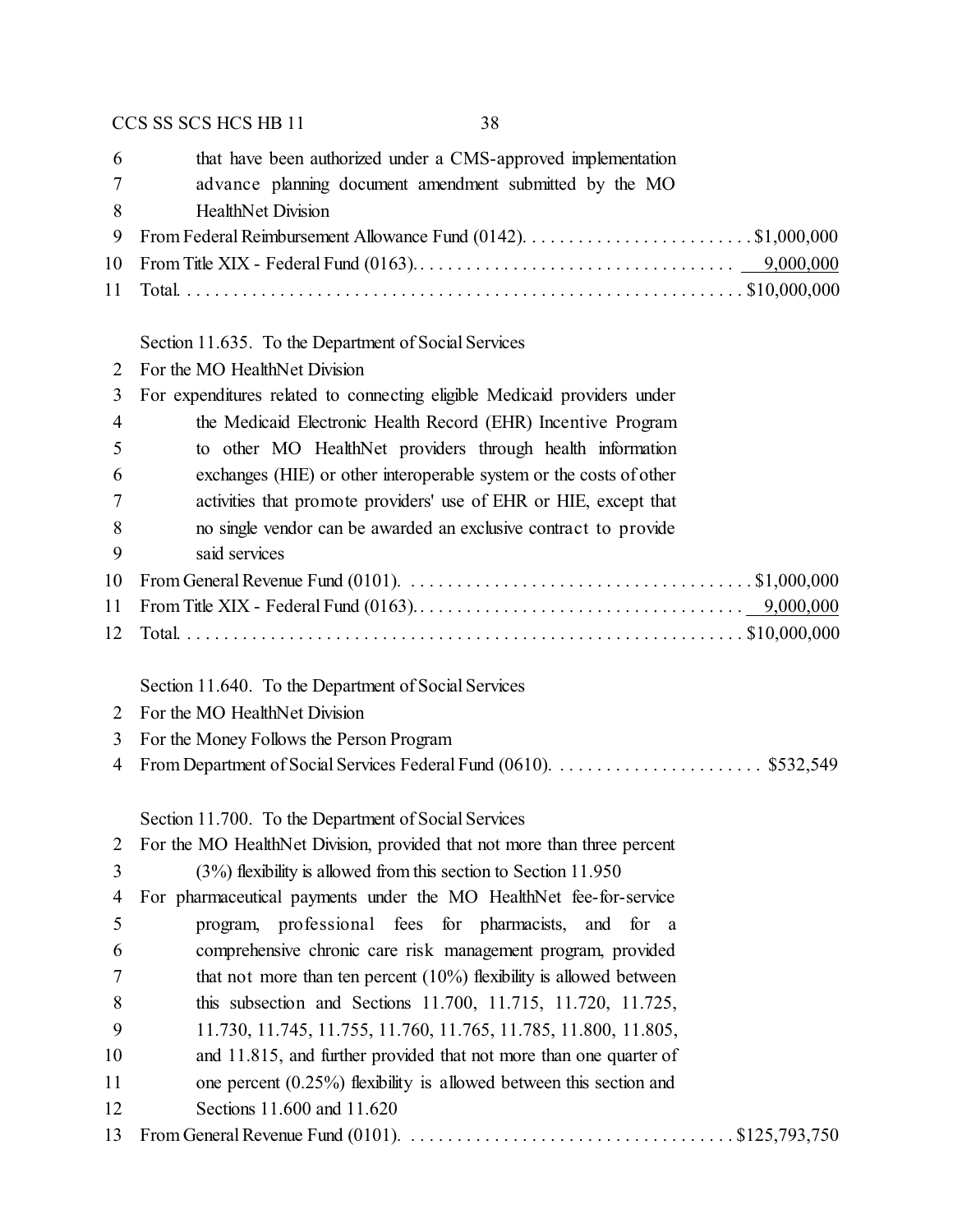| 14<br>15       |                                                                                                                                    |
|----------------|------------------------------------------------------------------------------------------------------------------------------------|
| 16             |                                                                                                                                    |
| 17             |                                                                                                                                    |
| 18             |                                                                                                                                    |
| 19             |                                                                                                                                    |
|                |                                                                                                                                    |
| 20             | For Medicare Part D Clawback payments, provided that not more than ten                                                             |
| 21             | percent (10%) flexibility is allowed between this subsection and                                                                   |
| 22             | Sections 11.700, 11.715, 11.720, 11.725, 11.730, 11.745, 11.755,                                                                   |
| 23             | 11.760, 11.765, 11.785, 11.800, 11.805, and 11.815                                                                                 |
| 24             | From General Revenue Fund (0101). $\ldots \ldots \ldots \ldots \ldots \ldots \ldots \ldots \ldots \ldots \qquad 220,978,651$       |
| 25             |                                                                                                                                    |
|                | Section 11.702 To the Department of Social Services                                                                                |
| $\overline{2}$ | For MO HealthNet Division                                                                                                          |
| 3              | Funds are to be transferred out of the State Treasury to the                                                                       |
| 4              | <b>Budget Stabilization Fund</b>                                                                                                   |
| 5              | From FMAP Enhancement Fund (0181). $\ldots \ldots \ldots \ldots \ldots \ldots \ldots \ldots \ldots \ldots \ldots$ \$500,000,000    |
| 6              | Funds are to be transferred out of the State Treasury to the                                                                       |
| 7              | Medicaid Stabilization Fund                                                                                                        |
| 8              | From FMAP Enhancement Fund (0181). $\ldots \ldots \ldots \ldots \ldots \ldots \ldots \ldots \ldots \ldots \ldots$ 500,000,000      |
| 9              |                                                                                                                                    |
|                | Section 11.705. To the Department of Social Services                                                                               |
|                | For the MO HealthNet Division                                                                                                      |
| 3              | For the purpose of funding pharmaceutical payments under the Missouri                                                              |
| 4              | Rx Plan authorized by Sections 208.780 through 208.798, RSMo                                                                       |
| 5              | From General Revenue Fund (0101). $\ldots \ldots \ldots \ldots \ldots \ldots \ldots \ldots \ldots \ldots \ldots$ \$4,765,778       |
| 6              | From Missouri Rx Plan Fund (0779). $\ldots \ldots \ldots \ldots \ldots \ldots \ldots \ldots \ldots \ldots \ldots \ldots 2,788,774$ |
| 7              |                                                                                                                                    |
|                | Section 11.710. To the Department of Social Services                                                                               |
| 2              | For the MO HealthNet Division                                                                                                      |
| 3              | For Pharmacy Reimbursement Allowance payments as provided by law                                                                   |
| 4              |                                                                                                                                    |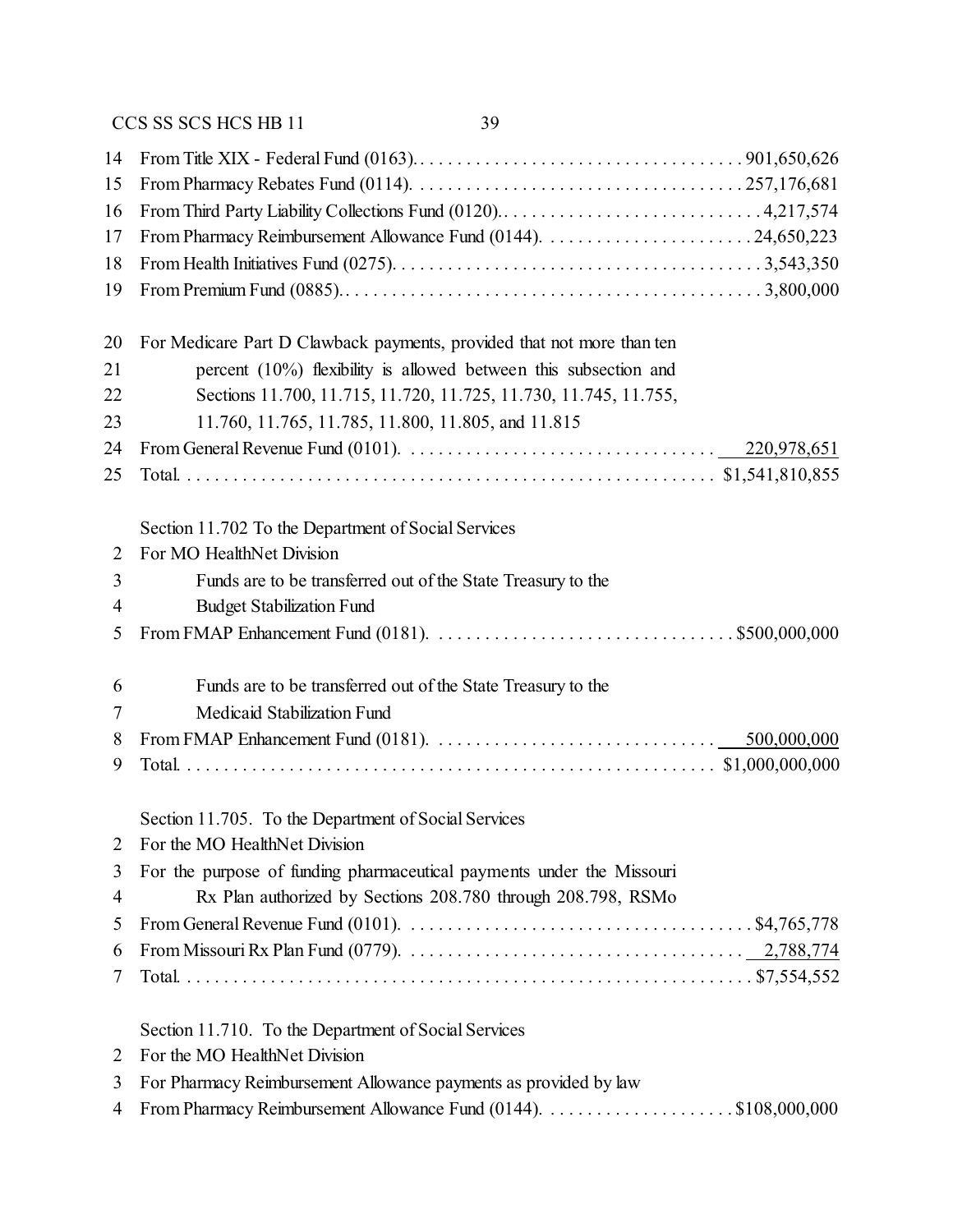Section 11.715. To the Department of Social Services

For the MO HealthNet Division

| 3  | For physician services and related services including, but not limited to,                                              |
|----|-------------------------------------------------------------------------------------------------------------------------|
| 4  | and podiatry services, telemedicine services,<br>clinic                                                                 |
| 5  | physician-sponsored services and fees, laboratory and x-ray                                                             |
| 6  | services, asthma related services, diabetes prevention and obesity                                                      |
| 7  | related services, services provided by chiropractic physicians, and                                                     |
| 8  | family planning services under the MO HealthNet fee-for-service                                                         |
| 9  | program, and for a comprehensive chronic care risk management                                                           |
| 10 | program, and Major Medical Prior Authorization, and the Program                                                         |
| 11 | of All-Inclusive Care for the Elderly, provided that not more than                                                      |
| 12 | ten percent $(10\%)$ flexibility is allowed between this subsection                                                     |
| 13 | and Sections 11.700, 11.715, 11.720, 11.725, 11.730, 11.745,                                                            |
| 14 | 11.755, 11.760, 11.765, 11.785, 11.800, 11.805, and 11.815, and                                                         |
| 15 | further provided that not more than one quarter of one percent                                                          |
| 16 | $(0.25\%)$ flexibility is allowed between this section and Sections                                                     |
| 17 | 11.600 and 11.620                                                                                                       |
| 18 | From General Revenue Fund (0101). $\ldots \ldots \ldots \ldots \ldots \ldots \ldots \ldots \ldots \ldots$ \$174,811,241 |
| 19 |                                                                                                                         |
| 20 |                                                                                                                         |
| 21 |                                                                                                                         |
| 22 |                                                                                                                         |
|    |                                                                                                                         |

|    | 23 For a pilot program that focuses on providing clinical and case |
|----|--------------------------------------------------------------------|
| 24 | management support for pregnant women who are opioid addicted      |
| 25 | or display key risk factors which indicate a likelihood for        |
| 26 | addiction; the primary objective of such program(s) shall be       |
| 27 | avoiding births requiring extraordinary care due to Neonatal       |
| 28 | Abstinence Syndrome; the secondary objective is the treatment of   |
| 29 | the mother for substance use                                       |
| 30 |                                                                    |
|    |                                                                    |
|    |                                                                    |

|    | 32 For a supplemental case management fee to support evidence-based, |
|----|----------------------------------------------------------------------|
| 33 | limited duration mental health treatments to children who have       |
| 34 | experienced severe physical, sexual, or emotional trauma as a        |
| 35 | result of abuse or neglect, provided that providers of these         |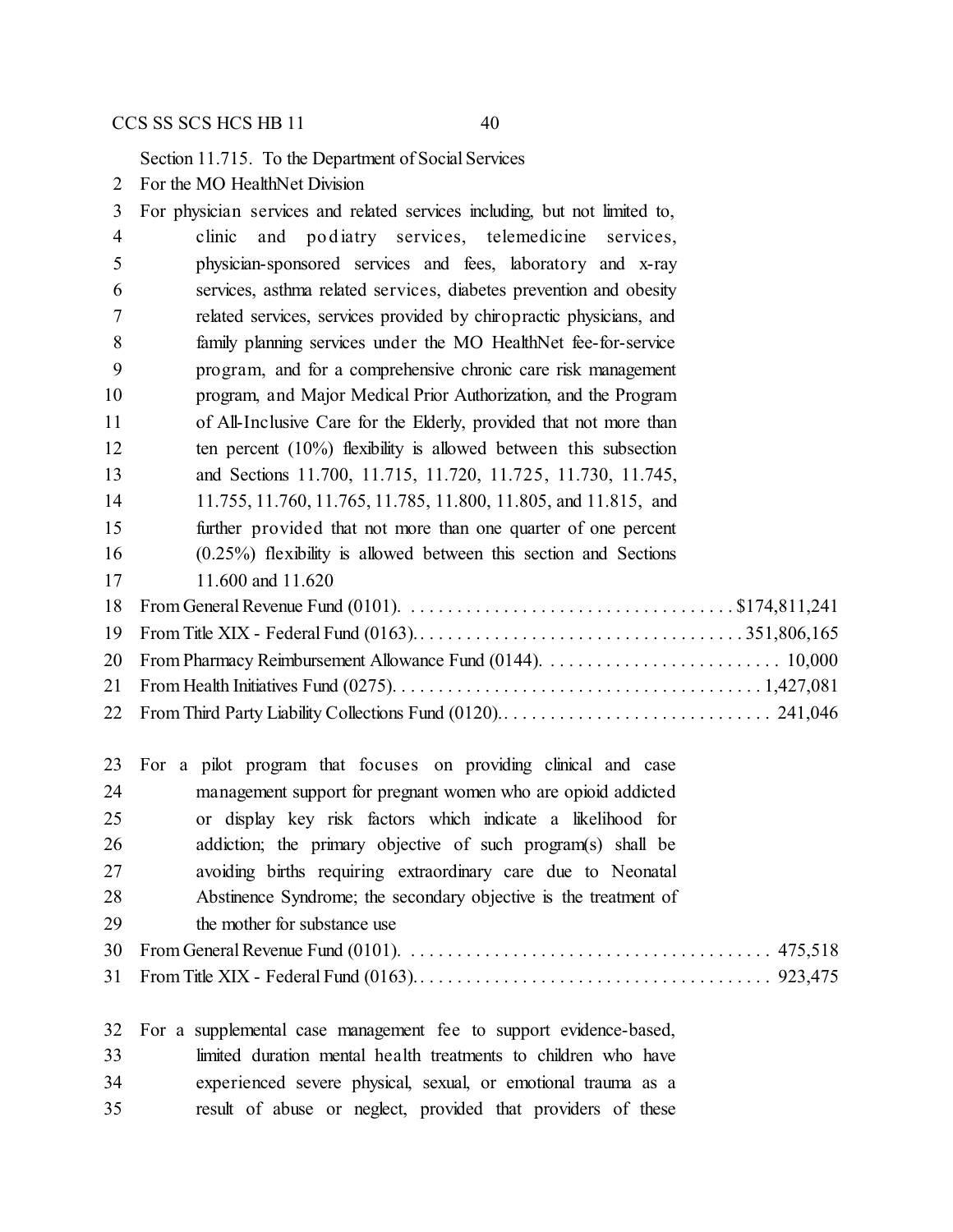| 36             | evidence-based services document appropriate training or                                                                      |
|----------------|-------------------------------------------------------------------------------------------------------------------------------|
| 37             | certification in these models                                                                                                 |
| 38             |                                                                                                                               |
| 39             |                                                                                                                               |
|                |                                                                                                                               |
| 40             | For payment of physician and related services to Certified Community                                                          |
| 41             | <b>Behavioral Health Organizations</b>                                                                                        |
| 42             |                                                                                                                               |
| 43             |                                                                                                                               |
| 44             |                                                                                                                               |
|                |                                                                                                                               |
|                | Section 11.720. To the Department of Social Services                                                                          |
| 2              | For the MO HealthNet Division                                                                                                 |
| 3              | For dental services under the MO HealthNet fee-for-service program,                                                           |
| 4              | including adult dental procedure codes (Tier 1-6), provided that                                                              |
| 5              | not more than ten percent $(10\%)$ flexibility is allowed between this                                                        |
| 6              | section and Sections 11.700, 11.715, 11.720, 11.725, 11.730,                                                                  |
| 7              | 11.745, 11.755, 11.760, 11.765, 11.785, 11.800, 11.805, and                                                                   |
| 8              | 11.815                                                                                                                        |
| 9              | From General Revenue Fund (0101). $\ldots \ldots \ldots \ldots \ldots \ldots \ldots \ldots \ldots \ldots \ldots$ \$1,092,243  |
| 10             |                                                                                                                               |
| 11             |                                                                                                                               |
| 12             |                                                                                                                               |
|                |                                                                                                                               |
|                | Section 11.725. To the Department of Social Services                                                                          |
| 2              | For the MO HealthNet Division                                                                                                 |
| 3              | For payments to third-party insurers, employers, or policyholders for                                                         |
| $\overline{4}$ | health insurance, provided that not more than ten percent $(10\%)$                                                            |
| 5              | flexibility is allowed between this section and Sections 11.700,                                                              |
| 6              | 11.715, 11.720, 11.725, 11.730, 11.745, 11.755, 11.760, 11.765,                                                               |
| 7              | 11.785, 11.800, 11.805, and 11.815, and further provided that not                                                             |
| 8              | more than three percent $(3%)$ flexibility is allowed from this                                                               |
| 9              | section to Section 11.950                                                                                                     |
| 10             | From General Revenue Fund (0101). $\ldots \ldots \ldots \ldots \ldots \ldots \ldots \ldots \ldots \ldots \ldots$ \$94,926,195 |
| 11             |                                                                                                                               |
| 12             |                                                                                                                               |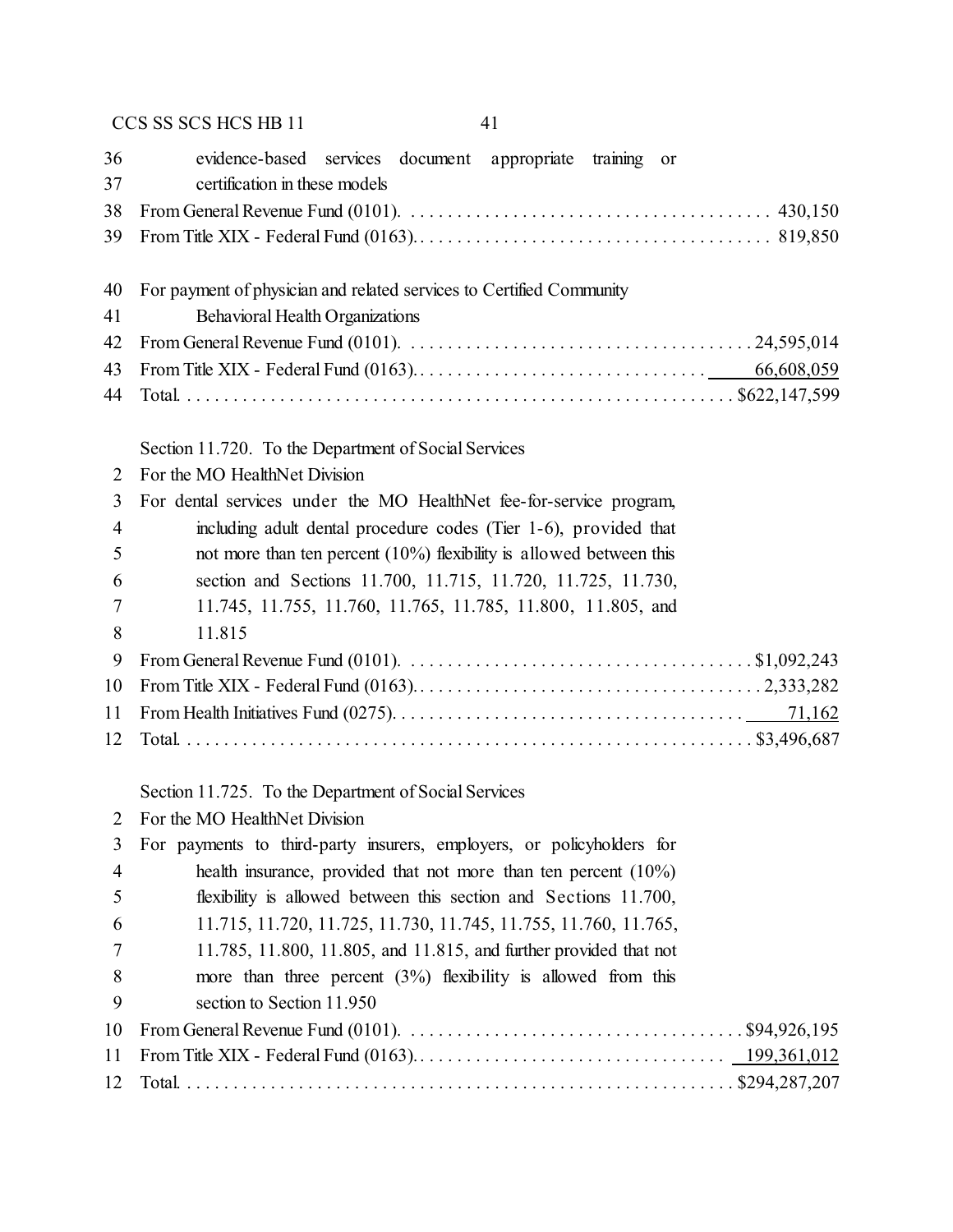Section 11.730. To the Department of Social Services

- For the MO HealthNet Division
- For funding long-term care services

| $\overline{4}$ | For care in nursing facilities under the MO HealthNet fee-for-service                                                                    |
|----------------|------------------------------------------------------------------------------------------------------------------------------------------|
| 5              | program and for contracted services to develop model policies and                                                                        |
| 6              | practices that improve the quality of life for long-term care                                                                            |
| $\tau$         | residents, provided that not more than ten percent $(10\%)$ flexibility                                                                  |
| 8              | is allowed between this subsection and Sections 11.700, 11.715,                                                                          |
| 9              | 11.720, 11.725, 11.730, 11.745, 11.755, 11.760, 11.765, 11.785,                                                                          |
| 10             | 11.800, 11.805, and 11.815, and further provided that not more                                                                           |
| 11             | than one quarter of one percent $(0.25\%)$ flexibility is allowed                                                                        |
| 12             | between this section and Sections 11.600 and 11.620                                                                                      |
| 13             | From General Revenue Fund (0101). $\ldots \ldots \ldots \ldots \ldots \ldots \ldots \ldots \ldots \ldots \ldots$ \$163,775,876           |
| 14             |                                                                                                                                          |
| 15             |                                                                                                                                          |
| 16             |                                                                                                                                          |
| 17             | For home health for the elderly under the MO HealthNet fee-for-service                                                                   |
| 18             | program, provided that not more than ten percent $(10\%)$ flexibility                                                                    |
| 19             | is allowed between this subsection and Sections 11.700, 11.715,                                                                          |
| 20             | 11.720, 11.725, 11.730, 11.745, 11.755, 11.760, 11.765, 11.785,                                                                          |
| 21             | $11.800$ , $11.805$ , and $11.815$ , and further provided that not more                                                                  |
| 22             | than one quarter of one percent $(0.25\%)$ flexibility is allowed                                                                        |
| 23             | between this section and Sections 11.600 and 11.620                                                                                      |
| 24             | From General Revenue Fund (0101). $\ldots \ldots \ldots \ldots \ldots \ldots \ldots \ldots \ldots \ldots \ldots \ldots \ldots 1,248,347$ |
| 25             |                                                                                                                                          |
| 26             |                                                                                                                                          |

 For a Family Certified Home Health Aide (FCHHA) Pilot Program for an enrolled Home Health Provider Agency with MO HealthNet for the Home Health Agency to pay to train family members and/or parents as Certified Home Health Aide to provide medically necessary care in their home for up to fifty clients that are eligible for Private Duty Nursing services and currently admitted or receiving outpatient services from a pediatric hospital(s) within: a county with a charter form of government and with more than three hundred thousand but fewer than four hundred fifty thousand inhabitants, a home rule city with more than sixty-four thousand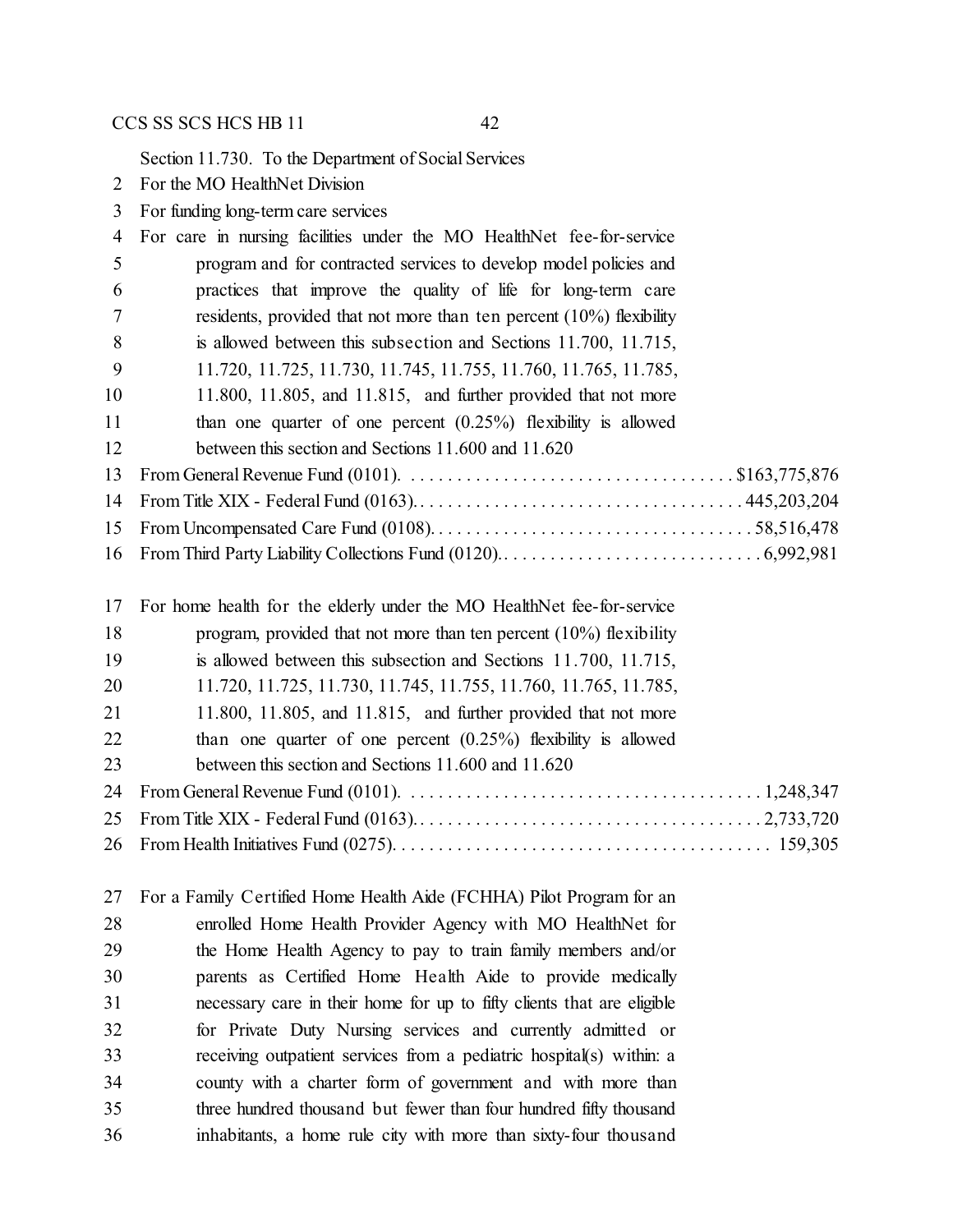| 37 | but fewer than seventy-one thousand inhabitants, a county with a         |
|----|--------------------------------------------------------------------------|
| 38 | charter form of government and with more than nine hundred fifty         |
| 39 | thousand inhabitants, a city not within a county, a county of the        |
| 40 | first classification with more than one hundred one thousand but         |
| 41 | fewer than one hundred fifteen thousand inhabitants, and a county        |
| 42 | with a charter form of government and with more than two                 |
| 43 | hundred thousand but fewer than three hundred fifty thousand             |
| 44 | From State Emergency Management Federal Stimulus Fund (2335). 2,901,385  |
| 45 |                                                                          |
|    | Section 11.735. To the Department of Social Services                     |
| 2  | For the MO HealthNet Division                                            |
| 3  | For Nursing Facility Reimbursement Allowance payments as provided by     |
| 4  | law                                                                      |
| 5  | From Nursing Facility Reimbursement Allowance Fund (0196). \$364,882,362 |
|    | Section 11.740. To the Department of Social Services                     |
| 2  | For the MO HealthNet Division                                            |
| 3  | For publicly funded long-term care services and support contracts and    |
| 4  | funding supplemental payments for care in nursing facilities under       |
| 5  | the nursing facility upper payment limit                                 |
| 6  |                                                                          |
| 7  |                                                                          |
|    |                                                                          |

Total. . . . . . . . . . . . . . . . . . . . . . . . . . . . . . . . . . . . . . . . . . . . . . . . . . . . . . . . . . . . . \$10,950,768

Section 11.745. To the Department of Social Services

For the MO HealthNet Division

 For all other non-institutional services including, but not limited to, rehabilitation, optometry, audiology, ambulance, non-emergency medical transportation, durable medical equipment, and eyeglasses under the MO HealthNet fee-for-service program, and for rehabilitation services provided by residential treatment facilities as authorized by the Children's Division for children in the care and custody of the Children's Division, provided that not more than ten percent (10%) flexibility is allowed between this subsection and Sections 11.700, 11.715, 11.720, 11.725, 11.730, 11.745, 11.755, 11.760, 11.765, 11.785, 11.800, 11.805, and 11.815, and further provided ten percent (10%) flexibility is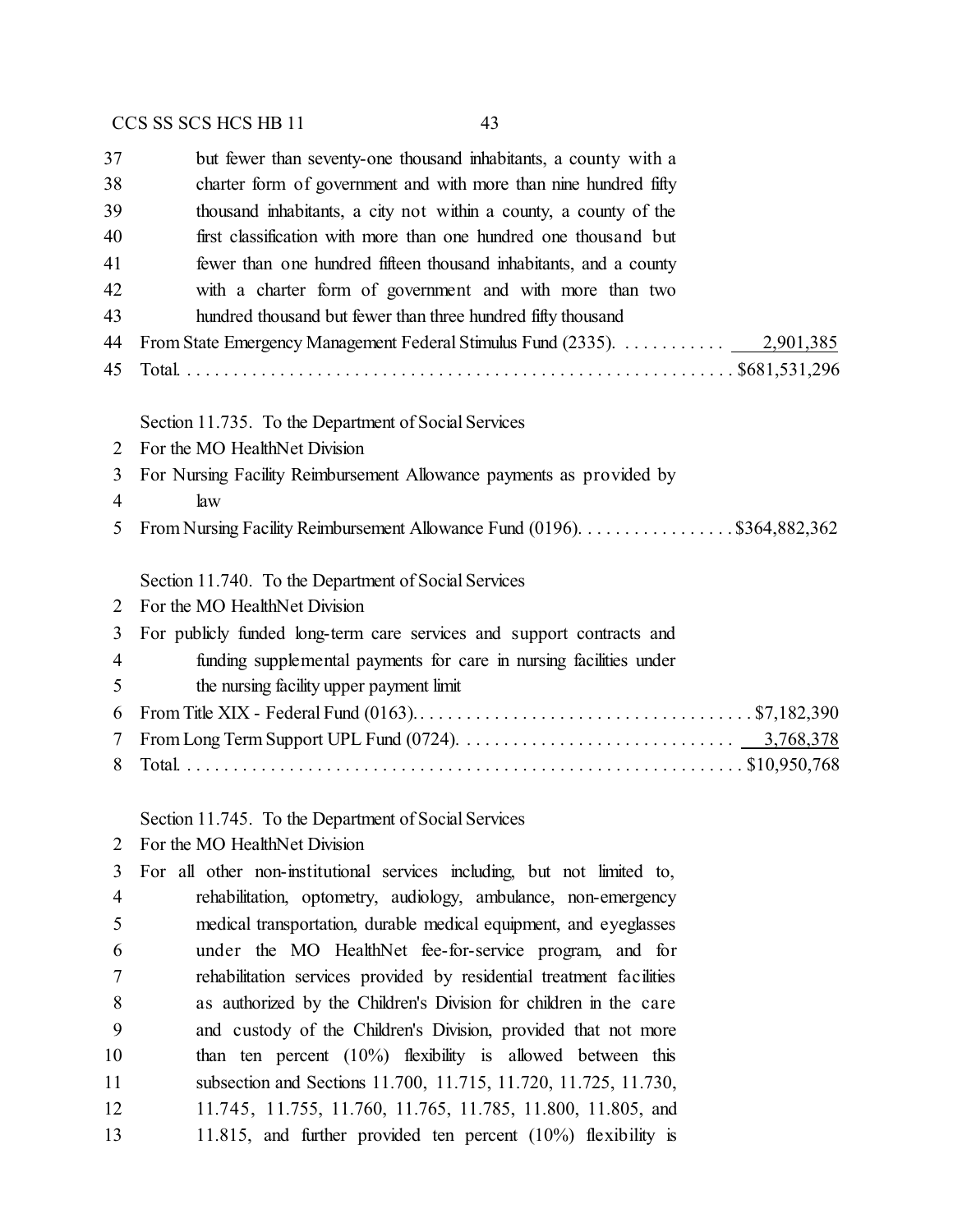| 14 | allowed between Section 11.325 and Section 11.745, and further             |
|----|----------------------------------------------------------------------------|
| 15 | provided that not more than one quarter of one percent $(0.25\%)$          |
| 16 | flexibility is allowed between this section and Sections 11.600 and        |
| 17 | 11.620                                                                     |
|    |                                                                            |
|    |                                                                            |
|    |                                                                            |
|    |                                                                            |
|    | 22 From Ambulance Service Reimbursement Allowance Fund (0958). 25,466,717  |
|    | 23 From State Emergency Management Federal Stimulus Fund (2335). 5,000,000 |
|    |                                                                            |

 For the adoption of a new CPT code for, and making payment under said code to, emergency service providers who provide on-site treatment to MO HealthNet recipients who would otherwise be transported to an emergency department via ambulance service, but such service is rendered unnecessary by virtue of on-site service and such payment shall be less than would otherwise be provided had the patient been transported to the emergency department, provided that the department shall request any state plan amendment, waiver, or regulation necessary to implement the new code, and further provided that any payments under said state plan amendment, waiver, or regulation shall be budget neutral to overall state and federal spending From General Revenue Fund (0101). . . . . . . . . . . . . . . . . . . . . . . . . . . . . . . . . . . . . . . . 484,179 From Title XIX - Federal Fund (0163).. . . . . . . . . . . . . . . . . . . . . . . . . . . . . . . . . . . . . . 940,296 For non-emergency medical transportation, provided that not more than ten percent (10%) flexibility is allowed between this subsection and Sections 11.700, 11.715, 11.720, 11.725, 11.730, 11.745, 11.755, 11.760, 11.765, 11.785, 11.800, 11.805, and 11.815, and further provided that not more than one quarter of one percent

 (0.25%) flexibility is allowed between this section and Sections 11.600 and 11.620

 For the federal share of MO HealthNet reimbursable non-emergency medical transportation for public entities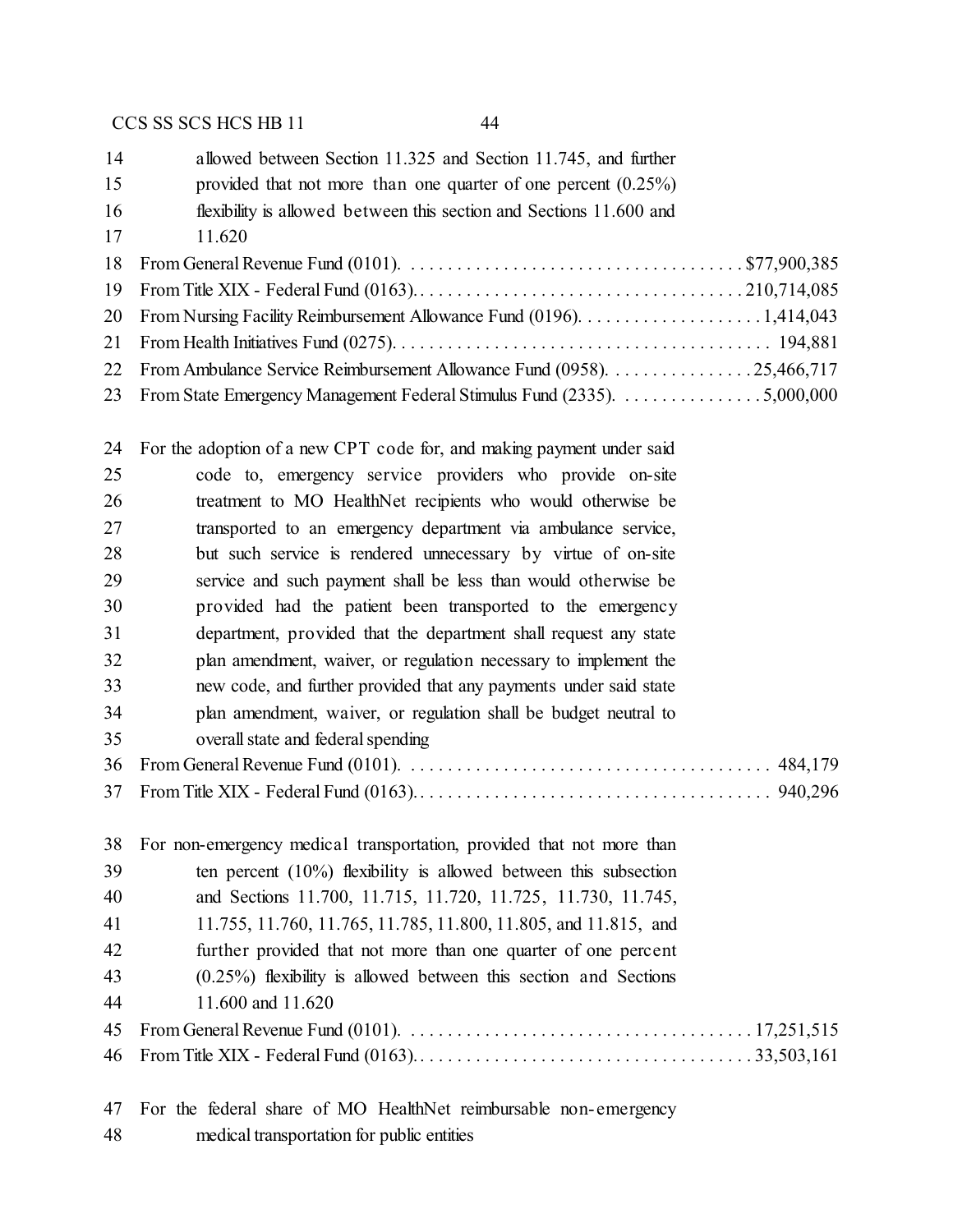|                | CCS SS SCS HCS HB 11<br>45                                            |
|----------------|-----------------------------------------------------------------------|
| 49.            |                                                                       |
| 50             |                                                                       |
|                | Section 11.750. To the Department of Social Services                  |
| $\mathcal{L}$  | For the MO HealthNet Division                                         |
| 3              | For payments to providers of ground emergency medical transportation, |
| $\overline{4}$ | and further provided that not more than one quarter of one percent    |
| 5              | $(0.25\%)$ flexibility is allowed between this section and Sections   |
| 6              | 11.600 and 11.620                                                     |
| 7              | From Ground Emergency Medical Transportation Fund (0422)\$28,538,088  |
| 8              |                                                                       |
| 9              |                                                                       |
|                |                                                                       |

# Section 11.755. To the Department of Social Services

| For the MO HealthNet Division<br>2 |
|------------------------------------|
|------------------------------------|

| 3              | complex rehabilitation technology items classified within the<br>For   |  |
|----------------|------------------------------------------------------------------------|--|
| $\overline{4}$ | Medicare program as of January 1, 2014 as durable medical              |  |
| 5              | equipment that are individually configured for individuals to meet     |  |
| 6              | their specific and unique medical, physical, and functional needs      |  |
| 7              | and capacities for basic activities of daily living and instrumental   |  |
| 8              | activities of daily living identified as medically necessary to        |  |
| 9              | prevent hospitalization and/or institutionalization of a complex       |  |
| 10             | needs patient; such items shall include, but not be limited to,        |  |
| 11             | complex rehabilitation power wheelchairs, highly configurable          |  |
| 12             | manual wheelchairs, adaptive seating and positioning systems, and      |  |
| 13             | other specialized equipment such as standing frames and gait           |  |
| 14             | trainers, provided that not more than ten percent $(10\%)$ flexibility |  |
| 15             | is allowed between this section and Sections 11.700, 11.715,           |  |
| 16             | 11.720, 11.725, 11.730, 11.745, 11.755, 11.760, 11.765, 11.785,        |  |
| 17             | 11.800, 11.805, and 11.815, and further provided that not more         |  |
| 18             | than three percent $(3%)$ flexibility is allowed from this section to  |  |
| 19             | Section 11.950                                                         |  |
| 20             |                                                                        |  |
| 21             |                                                                        |  |
| 22             |                                                                        |  |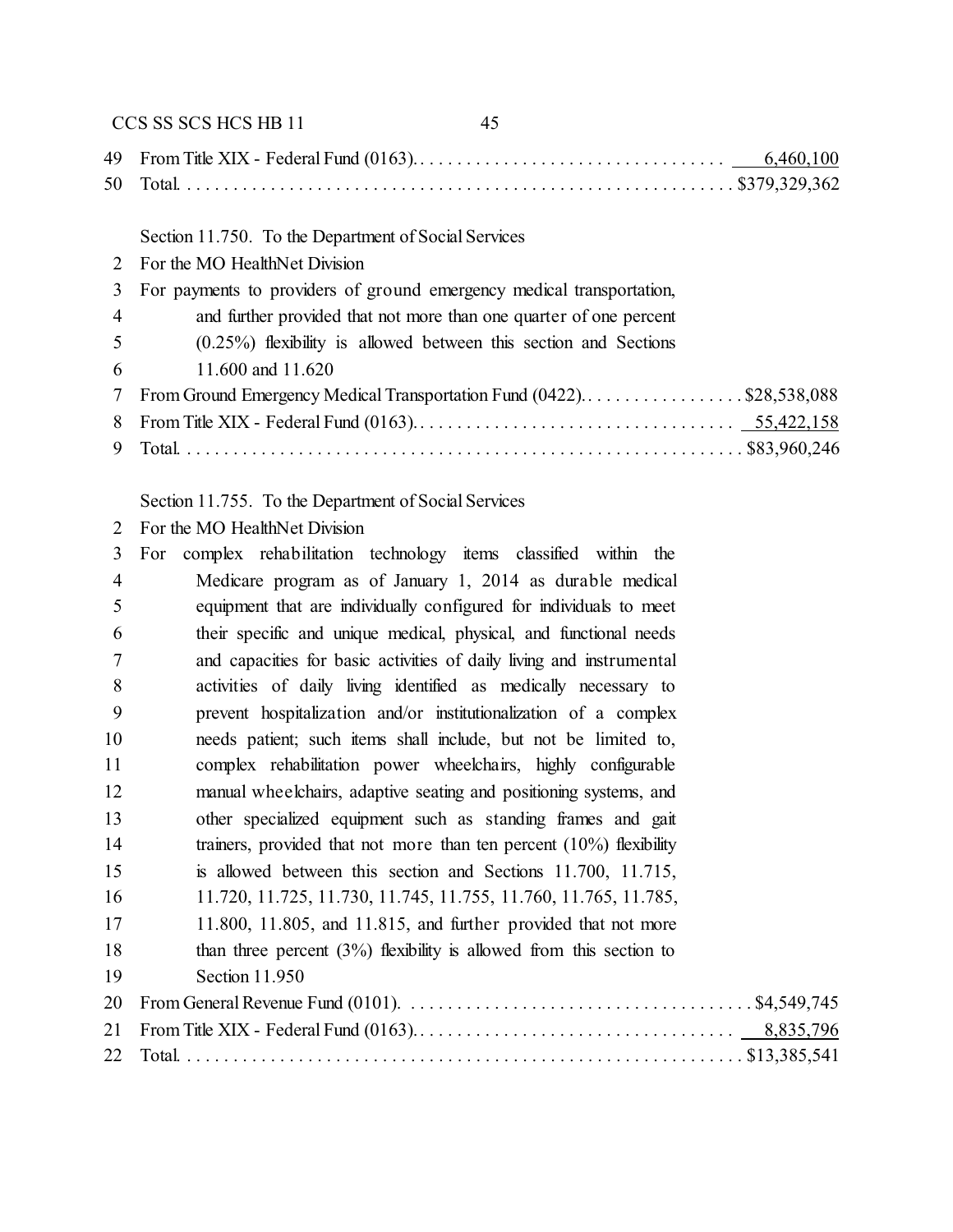Section 11.760. To the Department of Social Services

For the MO HealthNet Division

| 3              | For payment to comprehensive prepaid health care plans as provided by |
|----------------|-----------------------------------------------------------------------|
| $\overline{4}$ | federal or state law or for payments to programs authorized by the    |
| 5              | Frail Elderly Demonstration Project Waiver as provided by the         |
| 6              | Omnibus Budget Reconciliation Act of 1990 (P.L. 101-508,              |
| 7              | Section 4744) and by Section 208.152 (16), RSMo, provided that        |
| 8              | the department shall implement programs or measures to achieve        |
| 9              | cost-savings through emergency room services reform, and further      |
| 10             | provided that MO HealthNet eligibles described in Section             |
| 11             | $501(a)(1)(D)$ of Title V of the Social Security Act may voluntarily  |
| 12             | enroll in the Managed Care Program, and further provided that the     |
| 13             | Department shall direct its contracted actuary to develop and         |
| 14             | Aged, Blind, and Disabled rate cell inside the MO HealthNet           |
| 15             | Managed Care program to reflect the cost of those members             |
| 16             | choosing to be enrolled in a managed care plan, and further           |
| 17             | provided that not more than ten percent $(10\%)$ flexibility is       |
| 18             | allowed between this section and Sections 11.700, 11.715, 11.720,     |
| 19             | 11.725, 11.730, 11.745, 11.755, 11.760, 11.765, 11.785, 11.800,       |
| 20             | 11.805, and 11.815, and further provided that not more than one       |
| 21             | quarter of one percent $(0.25\%)$ flexibility is allowed between this |
| 22             | section and Sections 11.600 and 11.620                                |
| 23             |                                                                       |
| 24             | From Title XXI - Children's Health Insurance Program Federal          |
| 25             |                                                                       |
| 26             |                                                                       |
| 27             |                                                                       |
| 28             |                                                                       |
| 29             |                                                                       |
| 30             |                                                                       |
| 31             |                                                                       |
| 32             |                                                                       |
| 33             | From Ambulance Service Reimbursement Allowance Fund (0958). 2,204,607 |
| 34             | For supplemental Medicare parity payments to primary care physicians  |
| 35             | relating to maternal-fetal medicine, neonatology, and pediatric       |
| 36             | cardiology                                                            |
| 37             |                                                                       |
| 38             |                                                                       |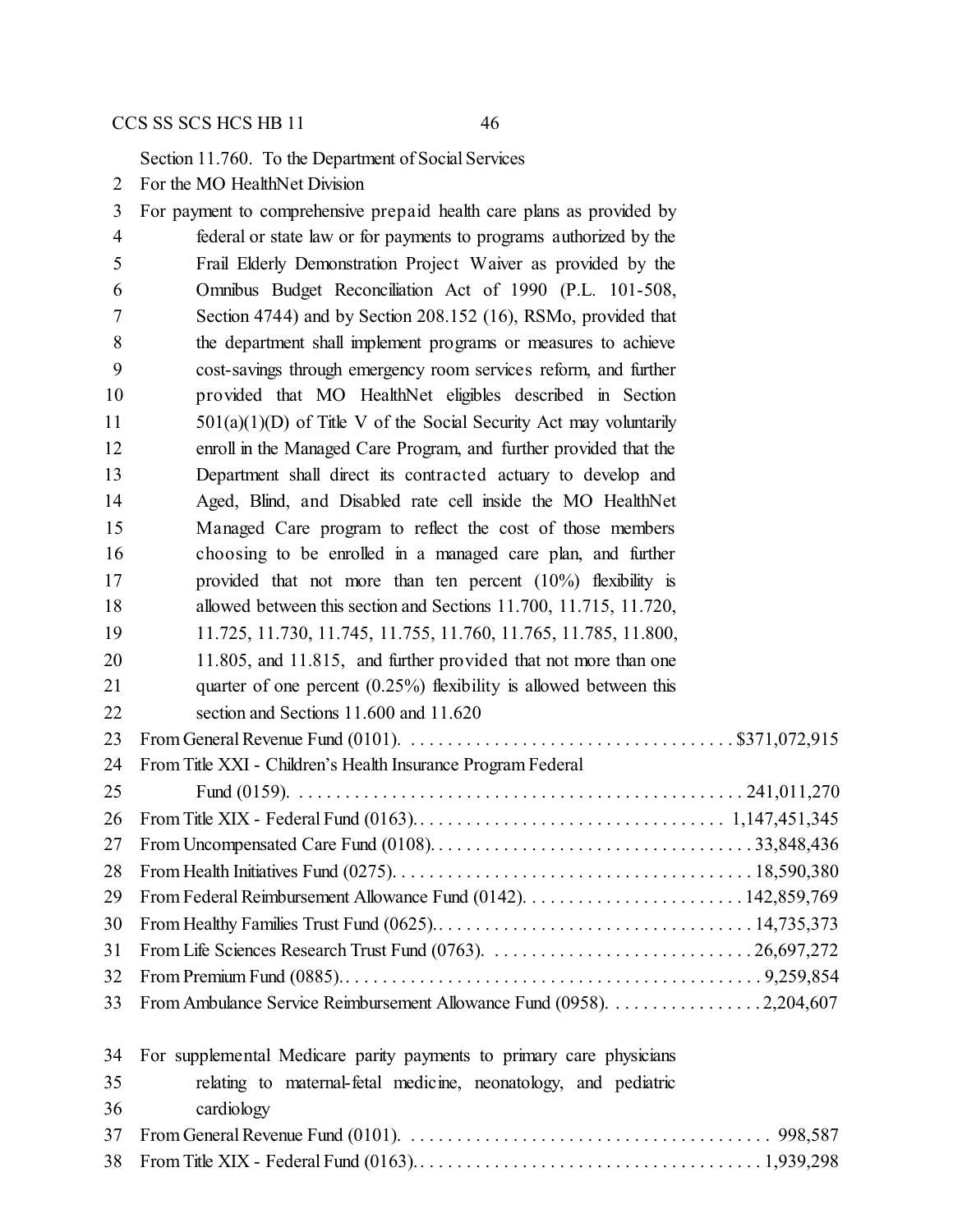| 39 | For a pilot program to seek a waiver or state plan amendment to provide |
|----|-------------------------------------------------------------------------|
| 40 | postpartum care for up to twelve $(12)$ months to women with            |
| 41 | substance use disorder, provided the cost of the program funded by      |
| 42 | state match shall not exceed \$750,000, and further provided that       |
| 43 | this program shall be budget neutral to overall state and federal       |
| 44 | spending                                                                |
| 45 |                                                                         |
| 46 |                                                                         |
| 47 |                                                                         |
|    |                                                                         |
| 48 | For supplemental payments to Tier 1 Safety Net Hospitals, or to any     |
| 49 | affiliated physician group that provides physicians for any Tier 1      |
| 50 | Safety Net Hospital, for physician and other healthcare                 |
| 51 | professional services as approved by the Centers for Medicare and       |
| 52 | Medicaid Services                                                       |
| 53 |                                                                         |
| 54 | From Department of Social Services Intergovernmental Transfer           |
| 55 |                                                                         |
| 56 |                                                                         |

#### Section 11.765. To the Department of Social Services

| For the MO HealthNet Division |  |
|-------------------------------|--|
|                               |  |

 For hospital care under the MO HealthNet fee-for-service program, graduate medical education, and for a comprehensive chronic care risk management program, provided that the MO HealthNet Division shall track payments to out-of-state hospitals by location, and further provided the department seek a waiver of the institutions for mental disease (IMD) exclusion for inpatient mental health treatment for MO HealthNet participants in psychiatric hospitals pursuant to Section 12003 of the 21st Century Cures Act with the state share through the federal reimbursement allowance, and further provided that not more than ten percent (10%) flexibility is allowed between this subsection and Sections 11.700, 11.715, 11.720, 11.725, 11.730, 11.745, 11.755, 11.760, 11.765, 11.785, 11.800, 11.805, and 11.815, and further provided 16 that not more than one quarter of one percent (0.25%) flexibility is allowed between this section and Sections 11.600 and 11.620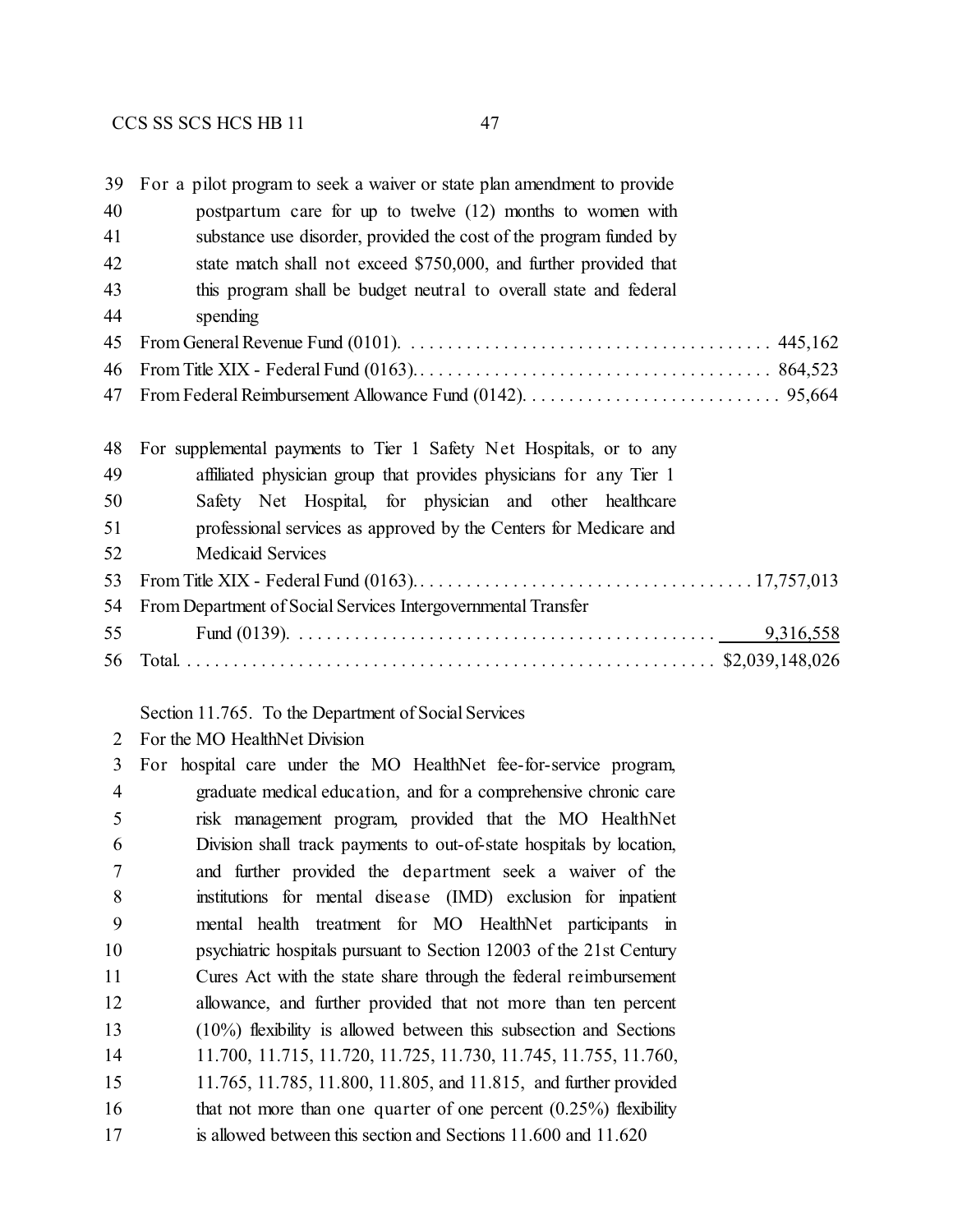| 18 | From General Revenue Fund (0101). $\ldots \ldots \ldots \ldots \ldots \ldots \ldots \ldots \ldots \ldots \ldots$ \$46,897,367 |
|----|-------------------------------------------------------------------------------------------------------------------------------|
| 19 |                                                                                                                               |
| 20 |                                                                                                                               |
| 21 |                                                                                                                               |
| 22 | For Safety Net Payments                                                                                                       |
| 23 |                                                                                                                               |
| 24 | For the Remote Patient Monitoring program that includes in-home visits                                                        |
| 25 | and/or phone contact by a nurse care manager or electronic                                                                    |
| 26 | monitor; the purpose of such program shall be to ensure that                                                                  |
| 27 | patients are discharged from hospitals to an appropriate level of                                                             |
| 28 | care and services and that targeted MO HealthNet beneficiaries                                                                |
| 29 | with chronic illnesses and high-risk pregnancies receive care in the                                                          |
| 30 | most cost-effective setting                                                                                                   |
| 31 |                                                                                                                               |
| 32 |                                                                                                                               |
| 33 | For the Rx Reminder program, facilitating medication compliance for                                                           |
| 34 | chronically ill MO HealthNet participants identified by the                                                                   |
| 35 | division as having high utilization of acute care because of poor                                                             |
| 36 | management of their condition                                                                                                 |
| 37 |                                                                                                                               |
| 38 |                                                                                                                               |

 For distribution to hospitals, located in the state of Missouri, demonstrating losses from the adoption of the new Outpatient Simplified Fee Schedule that begins on or after July 1, 2021. Losses shall be calculated by comparing payments under the new Outpatient Simplified Fee Schedule to payments under the Percentage of Charges methodology by the hospitals seeking relief using July thru September, 2021 utilization annualized. Managed care losses may be included in the loss calculation. The methodology for the calculation shall be approved by the Department. If the Department anticipates appropriated funds will not be sufficient to meet demonstrated losses, the Department may distribute pro rata based on hospitals with the greatest difference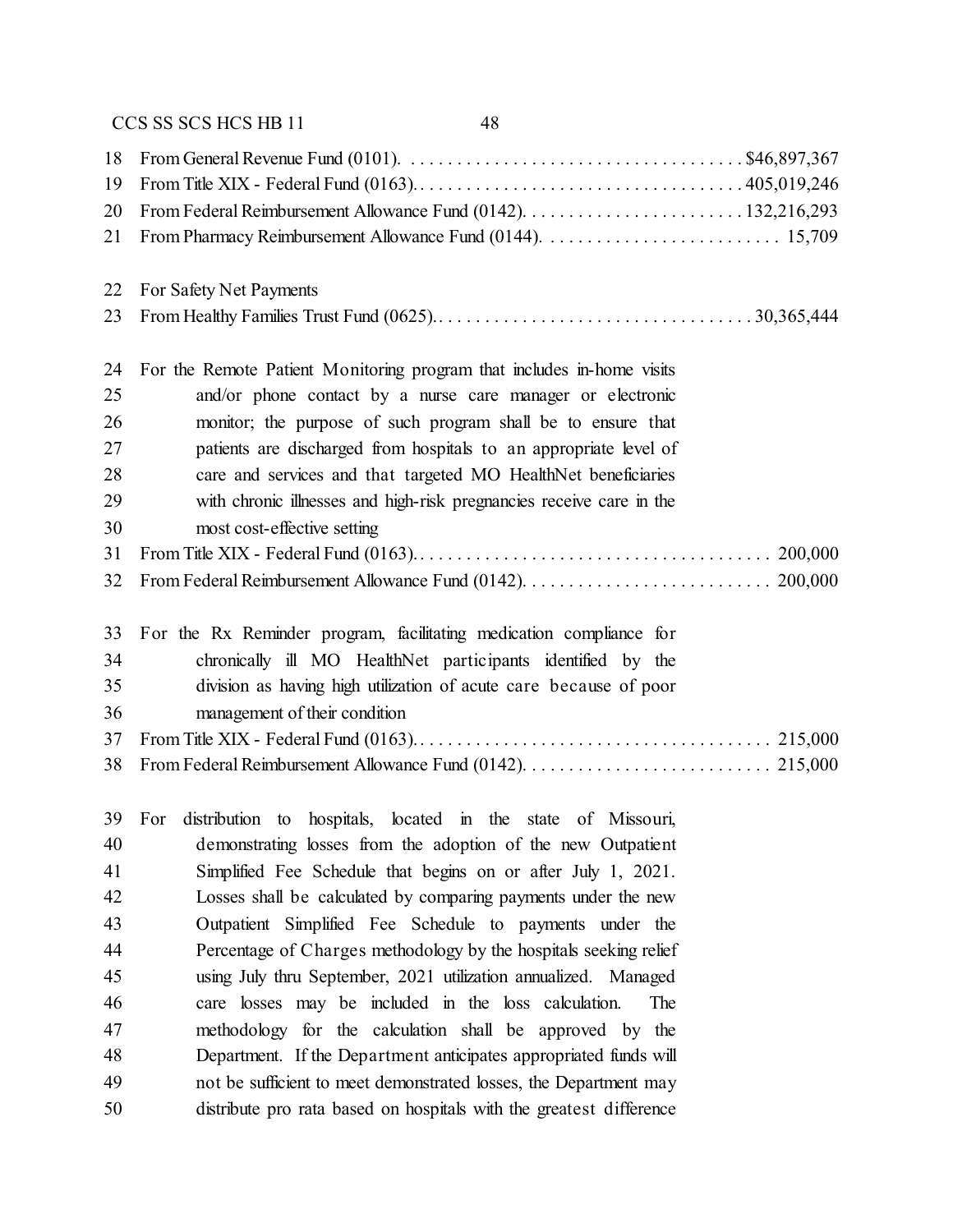|    | CCS SS SCS HCS HB 11<br>49                                                                                                             |
|----|----------------------------------------------------------------------------------------------------------------------------------------|
| 51 | between the new Outpatient Simplified Fee Schedule and the                                                                             |
| 52 | Percentage of Charge methodology.                                                                                                      |
| 53 | From FMAP Enhancement Fund (0181). $\ldots \ldots \ldots \ldots \ldots \ldots \ldots \ldots \ldots \ldots \ldots \ldots 50,000,000$    |
| 54 |                                                                                                                                        |
|    |                                                                                                                                        |
|    | Section 11.770. To the Department of Social Services                                                                                   |
| 2  | For the MO HealthNet Division                                                                                                          |
| 3  | For payment to Tier 1 Safety Net Hospitals, by maximizing eligible costs                                                               |
| 4  | for federal Medicaid funds, utilizing current state and local                                                                          |
| 5  | funding sources as match for services that are not currently                                                                           |
| 6  | matched with federal Medicaid payments                                                                                                 |
| 7  |                                                                                                                                        |
| 8  | From Department of Social Services Intergovernmental Transfer                                                                          |
| 9  |                                                                                                                                        |
| 10 |                                                                                                                                        |
|    |                                                                                                                                        |
| 2  | Section 11.775. To the Department of Social Services<br>For the MO HealthNet Division                                                  |
| 3  | For Federally Qualified Health Centers (FQHCs), provided that not more                                                                 |
| 4  | than three percent $(3\%)$ flexibility is allowed from this section to                                                                 |
| 5  | Section 11.950                                                                                                                         |
| 6  | For grants to Federally Qualified Health Centers                                                                                       |
| 7  | From General Revenue Fund (0101). $\ldots \ldots \ldots \ldots \ldots \ldots \ldots \ldots \ldots \ldots \ldots$ \$257,732             |
|    |                                                                                                                                        |
| 8  | For a community health worker initiative that focuses on providing                                                                     |
| 9  | casework services to high utilizers of MO HealthNet Services                                                                           |
| 10 |                                                                                                                                        |
| 11 |                                                                                                                                        |
|    |                                                                                                                                        |
| 12 | For women and minority health care outreach programs, provided that not                                                                |
| 13 | more than three percent $(3%)$ flexibility is allowed from this                                                                        |
| 14 | section to Section 11.950                                                                                                              |
| 15 | Expense and Equipment                                                                                                                  |
| 16 | From General Revenue Fund (0101). $\ldots \ldots \ldots \ldots \ldots \ldots \ldots \ldots \ldots \ldots \ldots \ldots \ldots$ 529,796 |
| 17 |                                                                                                                                        |
| 18 |                                                                                                                                        |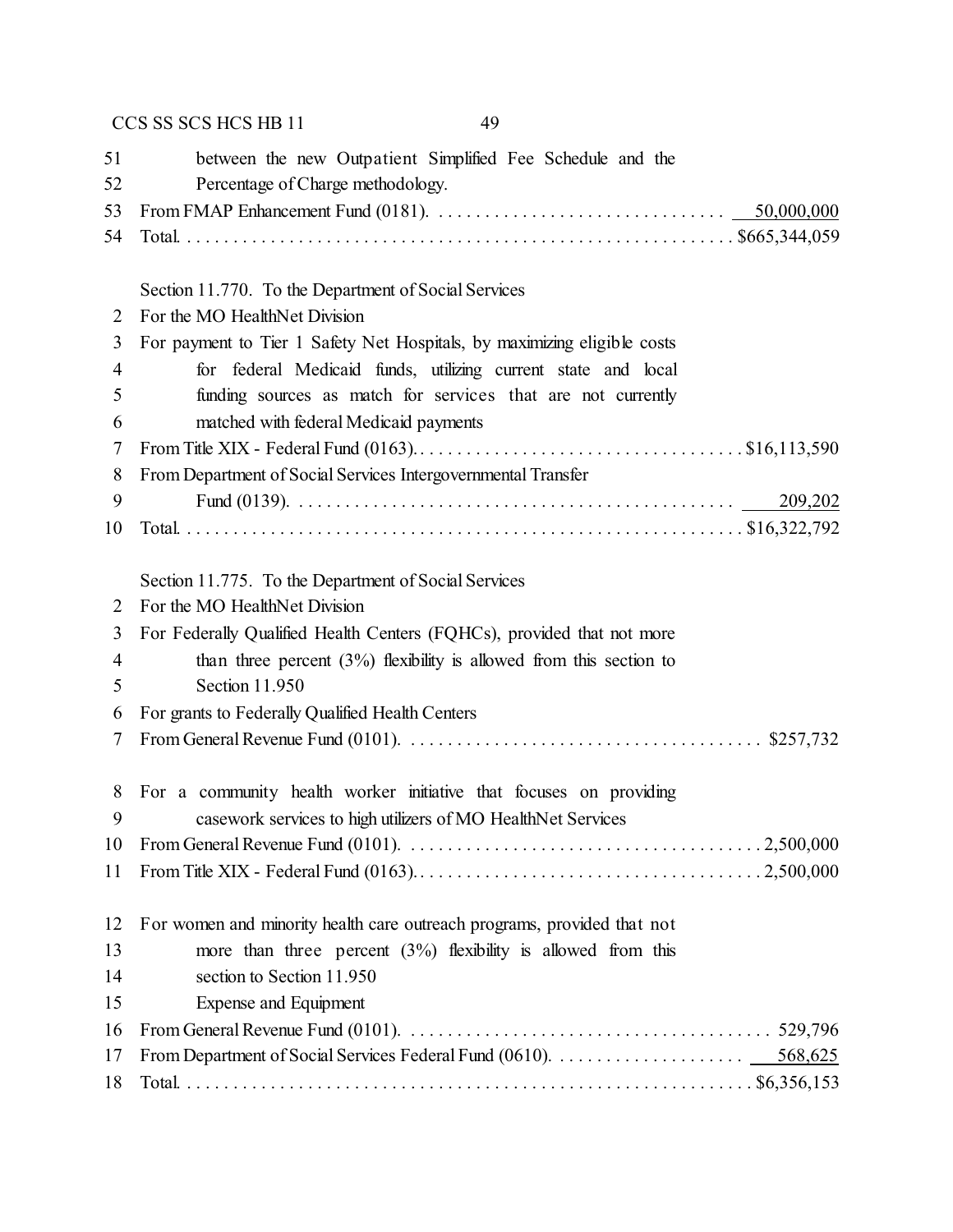Section 11.780. To the Department of Social Services

- For the MO HealthNet Division
- For payments to technical assistance contractors under

| 4  | Section $330(l)$ or $330(m)$ of the Public Health Services Act to                                                            |
|----|------------------------------------------------------------------------------------------------------------------------------|
| 5  | assist Federally Qualified Health Centers (FQHCs) with outreach                                                              |
| 6  | and engagement of Medicaid beneficiaries assigned to FQHCs, for                                                              |
| 7  | addressing gaps in preventive services and management of chronic                                                             |
| 8  | conditions, and for incentive payments, provided that 100%                                                                   |
| 9  | flexibility is allowed to Section 11.760 for payments to managed                                                             |
| 10 | care organizations for technical assistance contractors                                                                      |
| 11 | From General Revenue Fund (0101). $\ldots \ldots \ldots \ldots \ldots \ldots \ldots \ldots \ldots \ldots \ldots$ \$1,918,645 |
| 12 |                                                                                                                              |
| 13 |                                                                                                                              |
|    |                                                                                                                              |
|    | Section 11.785. To the Department of Social Services                                                                         |
| 2  | For the MO HealthNet Division                                                                                                |
| 3  | For health homes, provided that not more than ten percent $(10\%)$                                                           |
| 4  | flexibility is allowed between this section and Sections 11.700,                                                             |
| 5  | 11.715, 11.720, 11.725, 11.730, 11.745, 11.755, 11.760, 11.765,                                                              |
| 6  | 11.785, 11.800, 11.805, and 11.815                                                                                           |
| 7  | From General Revenue Fund (0101). $\ldots \ldots \ldots \ldots \ldots \ldots \ldots \ldots \ldots \ldots \ldots$ \$4,292,921 |
| 8  |                                                                                                                              |
| 9  |                                                                                                                              |
| 10 |                                                                                                                              |

Section 11.790. To the Department of Social Services

For the MO HealthNet Division

For payments to hospitals under the Federal Reimbursement Allowance

- Program including state costs to pay for an independent audit of Disproportionate Share Hospital payments as required by the Centers for Medicare and Medicaid Services, for the expenses of the Poison Control Center in order to provide services to all hospitals within the state, and for the Gateway to Better Health
- 1115 Demonstration

|  | 10 For a continuation of the services provided through Medicaid Emergency |  |  |  |
|--|---------------------------------------------------------------------------|--|--|--|
|  |                                                                           |  |  |  |

- Psychiatric Demonstration as required by Section 208.152(16),
- RSMo
- 13 From Federal Reimbursement Allowance Fund (0142). . . . . . . . . . . . . . . . . . \$1,712,194,972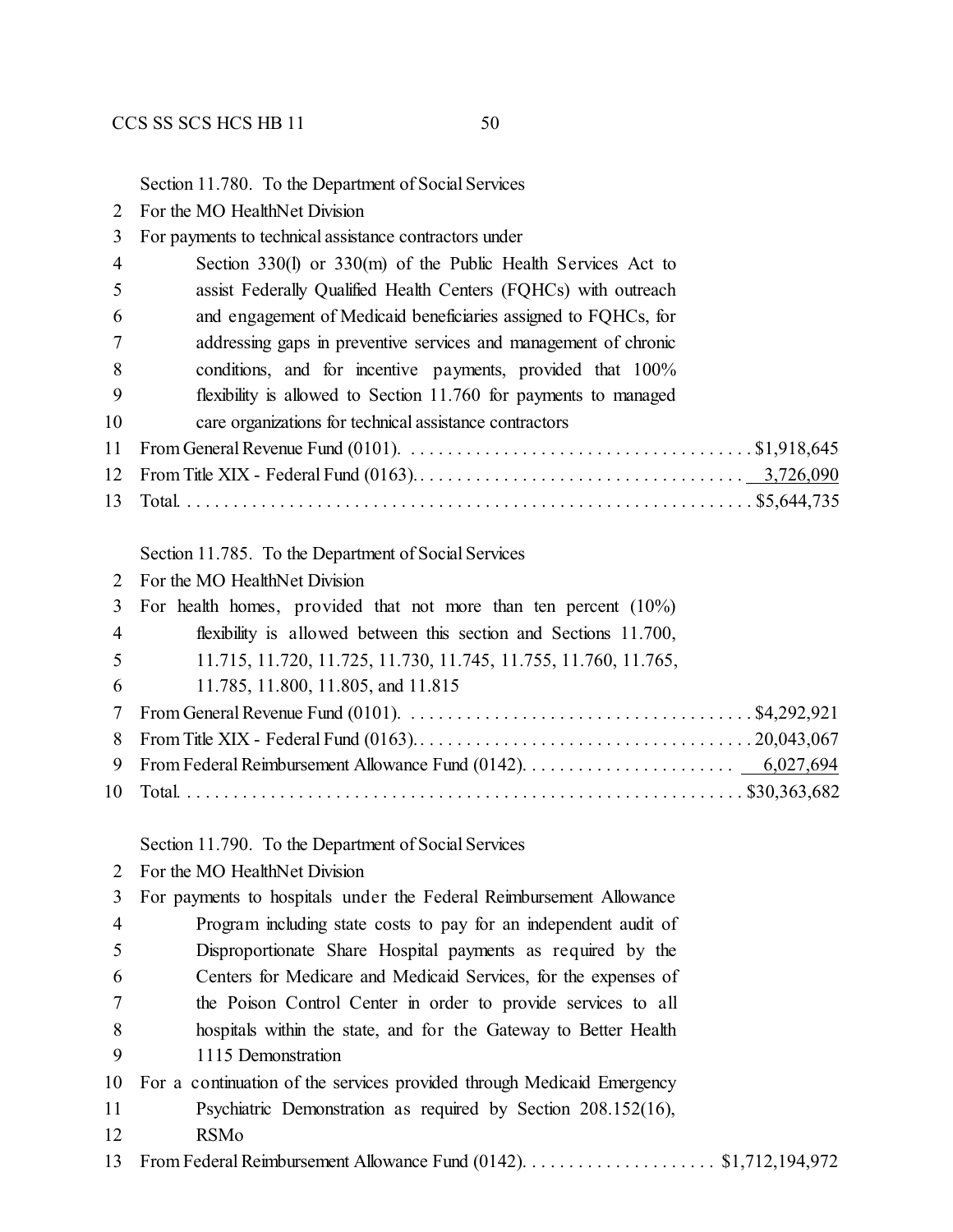|  | Section 11.795. To the Department of Social Services |  |
|--|------------------------------------------------------|--|
|--|------------------------------------------------------|--|

| For the MO HealthNet Division<br>$\mathbf{2}^{\mathsf{I}}$ |  |
|------------------------------------------------------------|--|
|------------------------------------------------------------|--|

# For payments to the Tier 1 Safety Net Hospitals and other public hospitals

- using intergovernmental transfers
- From Title XIX Federal Fund (0163).. . . . . . . . . . . . . . . . . . . . . . . . . . . . . . . . . . . \$25,176,772

| 6 From Department of Social Services Intergovernmental Transfer |  |
|-----------------------------------------------------------------|--|
|                                                                 |  |

Total. . . . . . . . . . . . . . . . . . . . . . . . . . . . . . . . . . . . . . . . . . . . . . . . . . . . . . . . . . . . . \$38,140,846

Section 11.800. To the Department of Social Services

For the MO HealthNet Division

| 3              | For funding programs to enhance access to care for uninsured children |
|----------------|-----------------------------------------------------------------------|
| $\overline{4}$ | using fee for service, prepaid health plans, or other alternative     |
| 5              | service delivery and reimbursement methodology approved by the        |
| 6              | director of the Department of Social Services, provided that          |
| 7              | families of children receiving services under this section shall pay  |
| 8              | the following premiums to be eligible to receive such services:       |
| 9              | zero percent on the amount of a family's income which is less than    |
| 10             | or equal to 150 percent of the federal poverty level; four percent on |
| 11             | the amount of a family's income which is less than or equal to 185    |
| 12             | percent of the federal poverty level but greater than 150 percent of  |
| 13             | the federal poverty level; eight percent on the amount of a family's  |
| 14             | income which is less than or equal to 225 percent of the federal      |
| 15             | poverty level but greater than 185 percent of the federal poverty     |
| 16             | level; fourteen percent on the amount of a family's income which      |
| 17             | is less than or equal to 300 percent of the federal poverty level but |
| 18             | greater than 225 percent of the federal poverty level not to exceed   |
| 19             | five percent of total income; families with an annual income of       |
| 20             | more than 300 percent of the federal poverty level are ineligible for |
| 21             | this program, provided that not more than ten percent $(10\%)$        |
| 22             | flexibility is allowed between this section and Sections 11.700,      |
| 23             | 11.715, 11.720, 11.725, 11.730, 11.745, 11.755, 11.760, 11.765,       |
| 24             | 11.785, 11.800, 11.805, and 11.815                                    |
| 25             |                                                                       |
| 26             | From Title XXI - Children's Health Insurance Program Federal          |
| 27             |                                                                       |
| 28             |                                                                       |
| 29             |                                                                       |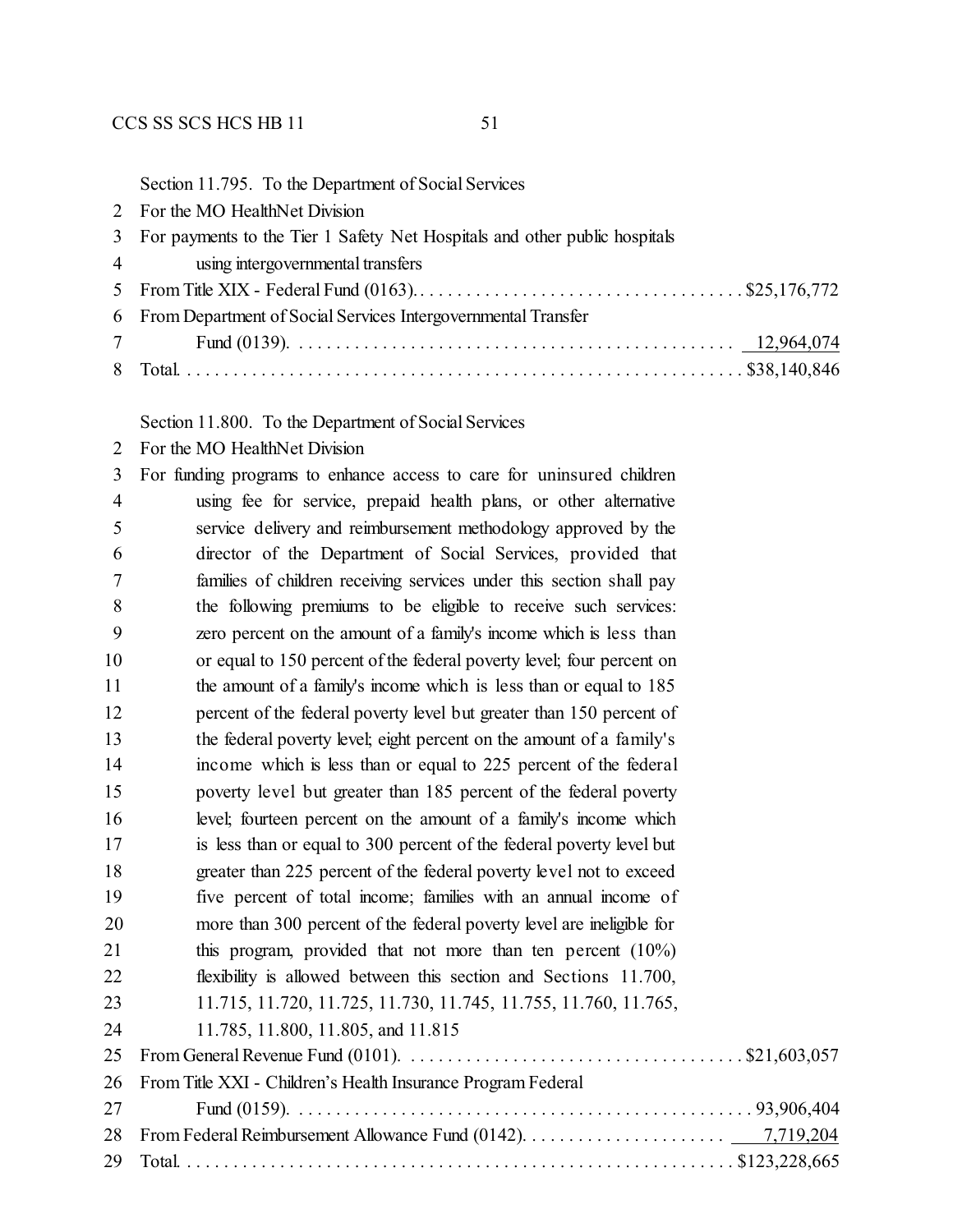Section 11.805. To the Department of Social Services

For the MO HealthNet Division

| 3                     | For the Show-Me Healthy Babies Program authorized by Section 208.662,                                                         |
|-----------------------|-------------------------------------------------------------------------------------------------------------------------------|
| $\overline{4}$        | RSMo, provided that not more than ten percent $(10\%)$ flexibility                                                            |
| 5                     | is allowed between this section and Sections 11.700, 11.715,                                                                  |
| 6                     | 11.720, 11.725, 11.730, 11.745, 11.755, 11.760, 11.765, 11.785,                                                               |
|                       | $11.800$ , $11.805$ , and $11.815$ , and further provided that not more                                                       |
| 8                     | than three percent $(3\%)$ flexibility is allowed from this section to                                                        |
| 9                     | Section 11.950                                                                                                                |
| 10                    | From General Revenue Fund (0101). $\ldots \ldots \ldots \ldots \ldots \ldots \ldots \ldots \ldots \ldots \ldots$ \$14,347,667 |
| 11                    | From Title XXI - Children's Health Insurance Program Federal Fund $(0159)$ .  45,949,315                                      |
| 12                    |                                                                                                                               |
|                       |                                                                                                                               |
|                       | Section 11.810. To the Department of Social Services                                                                          |
| $\mathcal{D}_{\cdot}$ | For the MO HealthNet Division                                                                                                 |
| 3                     | For MO HealthNet services for the Department of Elementary and                                                                |
| 4                     | Secondary Education under the MO HealthNet fee-for-service                                                                    |
| 5                     | program                                                                                                                       |

#### Section 11.815. To the Department of Social Services

For the MO HealthNet Division

 For medical benefits for blind individuals ineligible for MO HealthNet coverage who receive the Missouri Blind Pension cash grant, provided that individuals under this section shall pay the following premiums to be eligible to receive such services: zero percent on the amount of a family's income which is less than 150 percent of the federal poverty level; four percent on the amount of a family's income which is less than 185 percent of the federal poverty level but greater than or equal to 150 percent of the federal poverty 11 level; eight percent of the amount on a family's income which is 12 less than 225 percent of the federal poverty level but greater than or equal to 185 percent of the federal poverty level; fourteen percent on the amount of a family's income which is less than 300 percent of the federal poverty level but greater than or equal to 225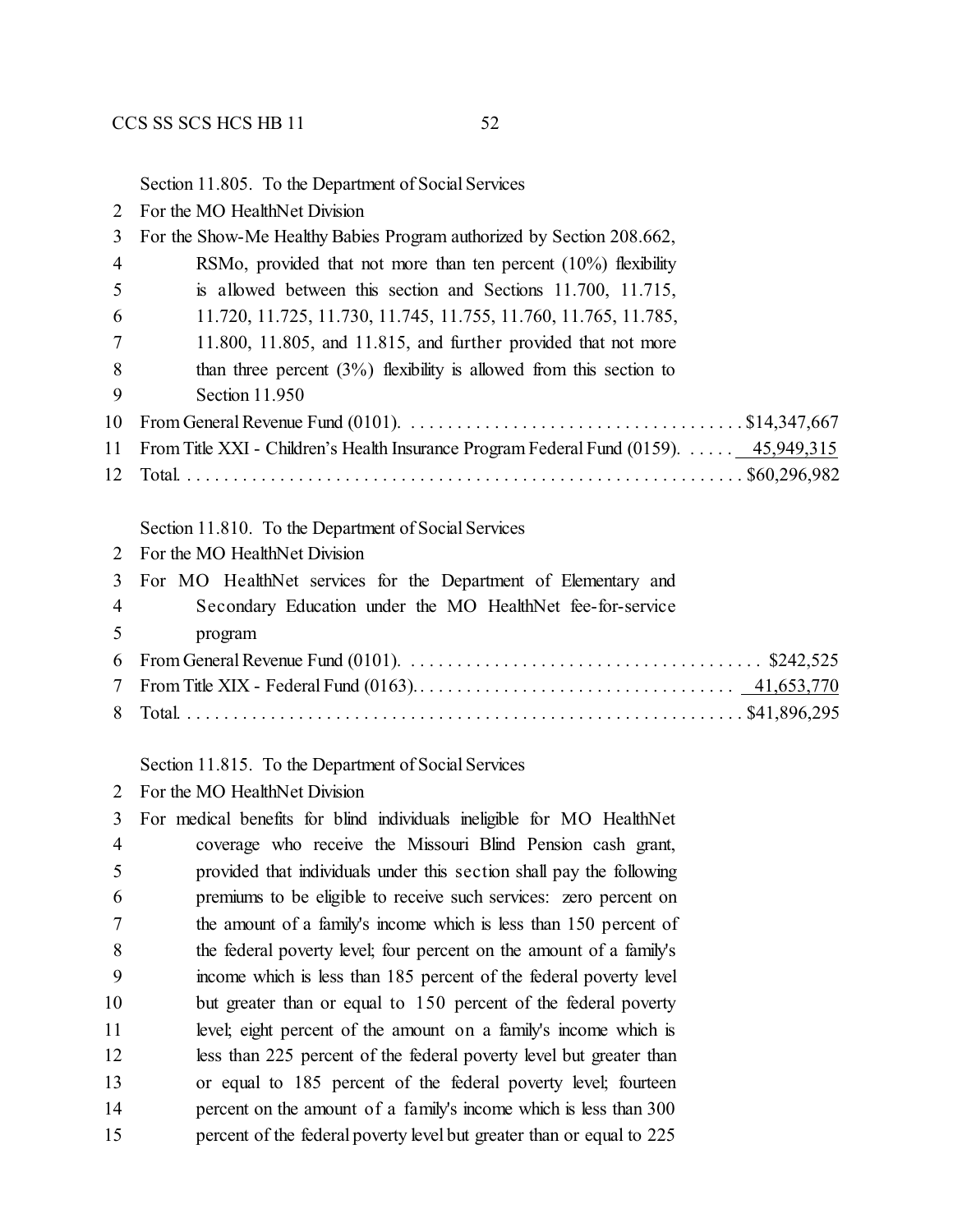| 16             | percent of the federal poverty level not to exceed five percent of                                                     |
|----------------|------------------------------------------------------------------------------------------------------------------------|
| 17             | total income; families with an annual income equal to or greater                                                       |
| 18             | than 300 percent of the federal poverty level are ineligible for this                                                  |
| 19             | program, and further provided that not more than ten percent                                                           |
| 20             | $(10\%)$ flexibility is allowed between this section and Sections                                                      |
| 21             | 11.700, 11.715, 11.720, 11.725, 11.730, 11.745, 11.755, 11.760,                                                        |
| 22             | 11.765, 11.785, 11.800, 11.805, and 11.815, and further provided                                                       |
| 23             | that not more than three percent $(3%)$ flexibility is allowed from                                                    |
| 24             | this section to Section 11.950                                                                                         |
| 25             |                                                                                                                        |
|                | Section 11.850. To the Department of Social Services                                                                   |
| $\overline{2}$ | Funds are to be transferred out of the State Treasury to the General                                                   |
| 3              | Revenue Fund for the purpose of providing the state match for                                                          |
| 4              | Medicaid payments                                                                                                      |
| 5              | From Department of Social Services Intergovernmental                                                                   |
| 6              |                                                                                                                        |
|                | Section 11.855. To the Department of Social Services                                                                   |
| 2              | For the MO HealthNet Division                                                                                          |
| 3              | For payments to the Department of Mental Health for Community                                                          |
| 4              | Psychiatric Rehabilitation (CPR) services, Comprehensive                                                               |
| 5              | Substance Abuse Treatment and Rehabilitation (CSTAR) services,                                                         |
| 6              | Targeted Case Management (TCM) for behavioral health services,                                                         |
| 7              | and Certified Community Behavioral Health Organizations                                                                |
| 8              | (CCBHO) for MO HealthNet participants and the uninsured                                                                |
| 9              |                                                                                                                        |
| 10             | From Department of Social Services Intergovernmental                                                                   |
| 11             |                                                                                                                        |
| 12             |                                                                                                                        |
|                | Section 11.860. To the Department of Social Services                                                                   |
| $\overline{2}$ | Funds are to be transferred out of the State Treasury to the                                                           |
| 3              | Pharmacy Reimbursement Allowance Fund                                                                                  |
| 4              | From General Revenue Fund (0101). $\ldots \ldots \ldots \ldots \ldots \ldots \ldots \ldots \ldots \ldots$ \$38,737,111 |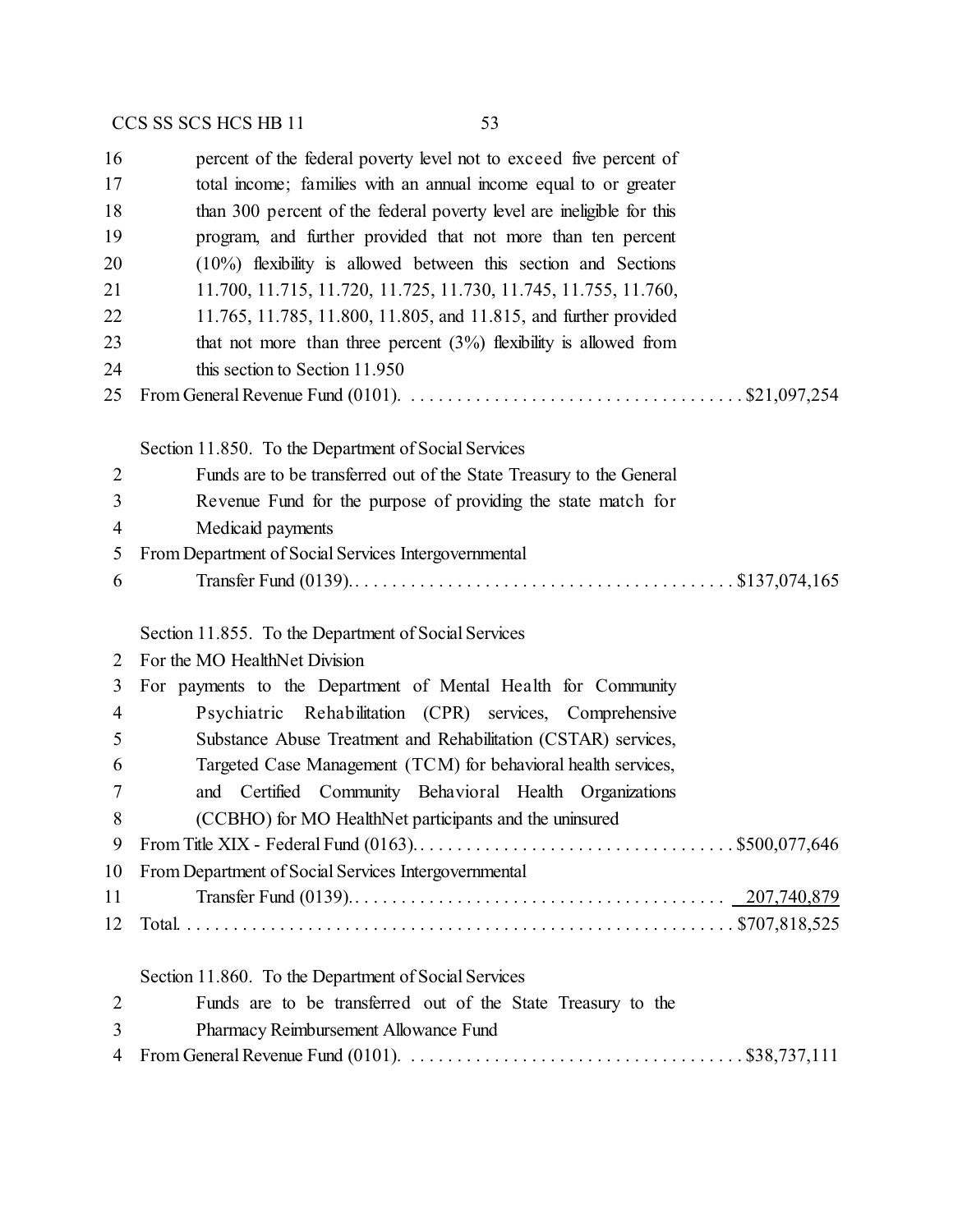|                     | CCS SS SCS HCS HB 11<br>54                                                                                                            |
|---------------------|---------------------------------------------------------------------------------------------------------------------------------------|
|                     | Section 11.865. To the Department of Social Services                                                                                  |
| $\overline{2}$      | Funds are to be transferred out of the State Treasury to the General                                                                  |
| 3                   | Revenue Fund                                                                                                                          |
| 4                   |                                                                                                                                       |
|                     | Section 11.870. To the Department of Social Services                                                                                  |
| $\overline{2}$      | Funds are to be transferred out of the State Treasury to the                                                                          |
| 3                   | Ambulance Service Reimbursement Allowance Fund                                                                                        |
| 4                   | From General Revenue Fund (0101). $\ldots \ldots \ldots \ldots \ldots \ldots \ldots \ldots \ldots \ldots \ldots$ \$20,837,332         |
|                     |                                                                                                                                       |
|                     | Section 11.875. To the Department of Social Services                                                                                  |
| $\overline{2}$      | Funds are to be transferred out of the State Treasury to the General                                                                  |
| 3                   | Revenue Fund                                                                                                                          |
| 4                   | From Ambulance Service Reimbursement Allowance Fund (0958). \$20,837,332                                                              |
|                     | Section 11.880. To the Department of Social Services                                                                                  |
| 2                   | Funds are to be transferred out of the State Treasury to the Federal                                                                  |
| 3                   | Reimbursement Allowance Fund                                                                                                          |
| 4                   | From General Revenue Fund (0101). $\ldots \ldots \ldots \ldots \ldots \ldots \ldots \ldots \ldots \ldots \ldots \ldots$ \$653,701,378 |
|                     |                                                                                                                                       |
|                     | Section 11.885. To the Department of Social Services                                                                                  |
| $\overline{2}$<br>3 | Funds are to be transferred out of the State Treasury to the General<br>Revenue Fund                                                  |
| 4                   |                                                                                                                                       |
|                     |                                                                                                                                       |
|                     | Section 11.890. To the Department of Social Services                                                                                  |
| $\overline{2}$      | Funds are to be transferred out of the State Treasury to the Nursing                                                                  |
| 3                   | Facility Reimbursement Allowance Fund                                                                                                 |
| 4                   | From General Revenue Fund (0101). $\ldots \ldots \ldots \ldots \ldots \ldots \ldots \ldots \ldots \ldots$ \$210,950,510               |
|                     | Section 11.895. To the Department of Social Services                                                                                  |
| $\overline{2}$      | Funds are to be transferred out of the State Treasury to the General                                                                  |
| 3                   | Revenue Fund                                                                                                                          |
| 4                   | From Nursing Facility Reimbursement Allowance Fund (0196). \$210,950,510                                                              |
|                     |                                                                                                                                       |
|                     | Section 11.900. To the Department of Social Services                                                                                  |
| $\overline{2}$      | Funds are to be transferred out of the State Treasury to the Nursing                                                                  |
| 3                   | Facility Quality of Care Fund in accordance with Section                                                                              |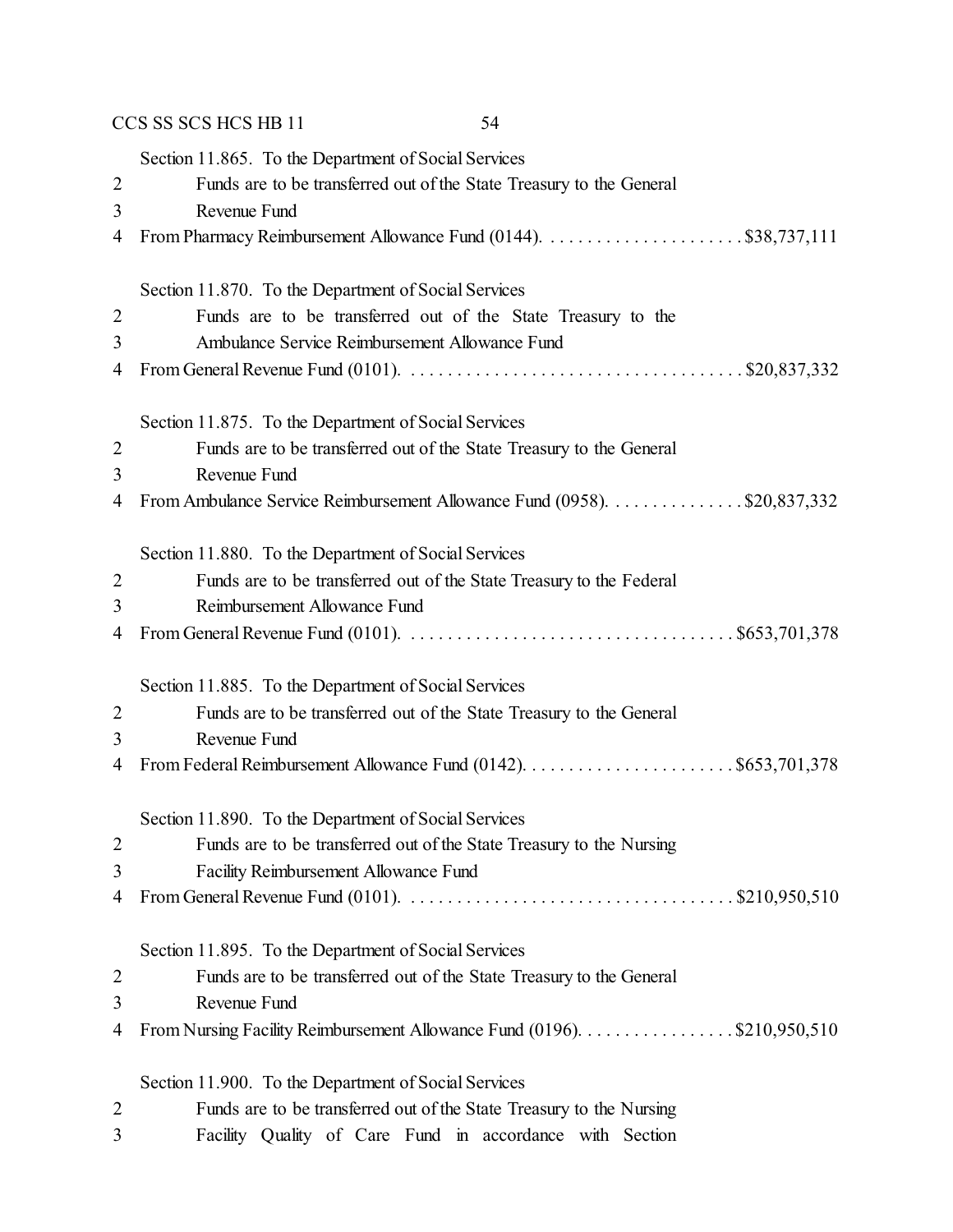198.418.1, RSMo, to be used by the Department of Health and

- Senior Services for conducting inspections and surveys and
- providing training and technical assistance to facilities licensed
- under the provisions of Chapter 198
- 8 From Nursing Facility Reimbursement Allowance Fund (0196). . . . . . . . . . . . . . . . . \$1,500,000

#### Section 11.950. To the Department of Social Services

|  |  | Funds are to be transferred out of the State Treasury, for the |  |  |  |
|--|--|----------------------------------------------------------------|--|--|--|
|  |  |                                                                |  |  |  |

- payment of claims, premiums, and expenses as provided by
- Section 105.711 through 105.726, RSMo, to the State Legal
- Expense Fund
- From General Revenue Fund (0101). . . . . . . . . . . . . . . . . . . . . . . . . . . . . . . . . . . . . . . . . . . . . \$1

# **PART 2**

Section 11.1000. To the Department of Social Services

- In reference to Sections 11.315, 11.327, and 11.405 of Part 1 of this act:
- No funds shall be expended in furtherance of provider rates greater than the rate in effect on January 1, 2021.

Section 11.1005. To the Department of Social Services

| 2              | In reference to Sections 11.720, 11.755, and 11.785 of Part 1 of    |
|----------------|---------------------------------------------------------------------|
| 3              | this act:                                                           |
| $\overline{4}$ | No funds shall be expended in furtherance of provider rates greater |
| 5              | than the rate in effect on January 1, 2021, except for Certified    |
| 6              | Community Behavioral Health Clinics, for whom no funds shall        |
| $\tau$         | be expended in furtherance of actuarial rates greater than those    |
| 8              | approved by the Department of Mental Health.                        |

### Section 11.1010. To the Department of Social Services

 In reference to Sections 11.730 and 11.735 of Part 1 of this act: No funds shall be expended in furtherance of nursing facility provider rates greater than \$10.18 per bed day above the rate in effect on January 1, 2021. If the effective date of the rate increase is after July 1, 2021, any nursing facility provider rate increase shall be prorated over the remaining portion of the fiscal year, but in no event shall the total amount resulting from all provider rate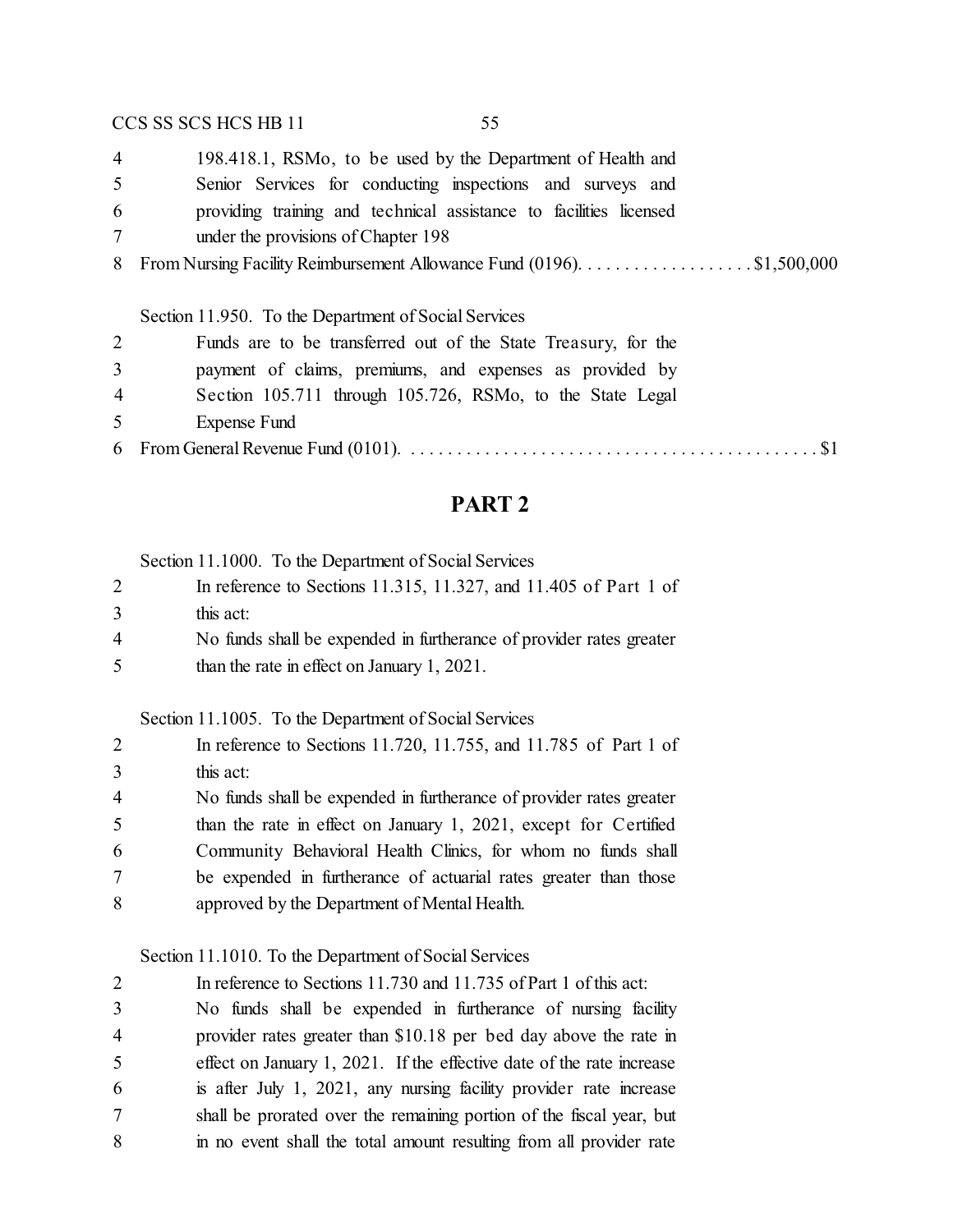| 9  | increases to any provider be greater than the amount that would        |
|----|------------------------------------------------------------------------|
| 10 | result from implementing a \$10.18 per bed day increase, on July       |
| 11 | 1, 2021, over the rate in effect on January 1, 2021, to said provider. |
| 12 | The rate increase shall only be effective for fiscal year 2022. No     |
| 13 | funds shall be expended in furtherance of home health provider         |
| 14 | rates greater than the rate in effect on January 1, 2021.              |

#### Section 11.1015. To the Department of Social Services

 In reference to Section 11.745 of Part 1 of this act: No funds shall be expended in furtherance of provider rates greater than the rate in effect on January 1, 2021, except for providers of non-emergency medical transportation for MO HealthNet and Department of Mental Health for whom no funds shall be expended in furtherance of provider rates greater than the lower bound actuarial soundness rate, further excepting providers of hospice care, for whom no funds shall be expended in furtherance of provider rate for routine home care, continuous care, inpatient respite care, and general inpatient care greater than 2.50% above the blended rate in effect on January 1, 2021 and for whom no fund shall be expended in furtherance of rates no greater than 95% of the nursing facility per diem rate for room and board for services provided in a nursing facility, and further excepting providers of air ambulance services for whom no funds shall be expended in furtherance of 60% of the rural medicare rate.

Section 11.1020. To the Department of Social Services

| In reference to Section 11.750 of Part 1 of this act: |
|-------------------------------------------------------|
|                                                       |

- No funds shall be expended in furtherance of providers of ground
- emergency medical transportation greater than the lower bound actuarial soundness rate.

Section 11.1025. To the Department of Social Services

In reference to Section 11.760 of Part 1 of this act:

- No funds shall be expended in furtherance of managed care contract rates greater than the lower bound actuarial soundness
- rate.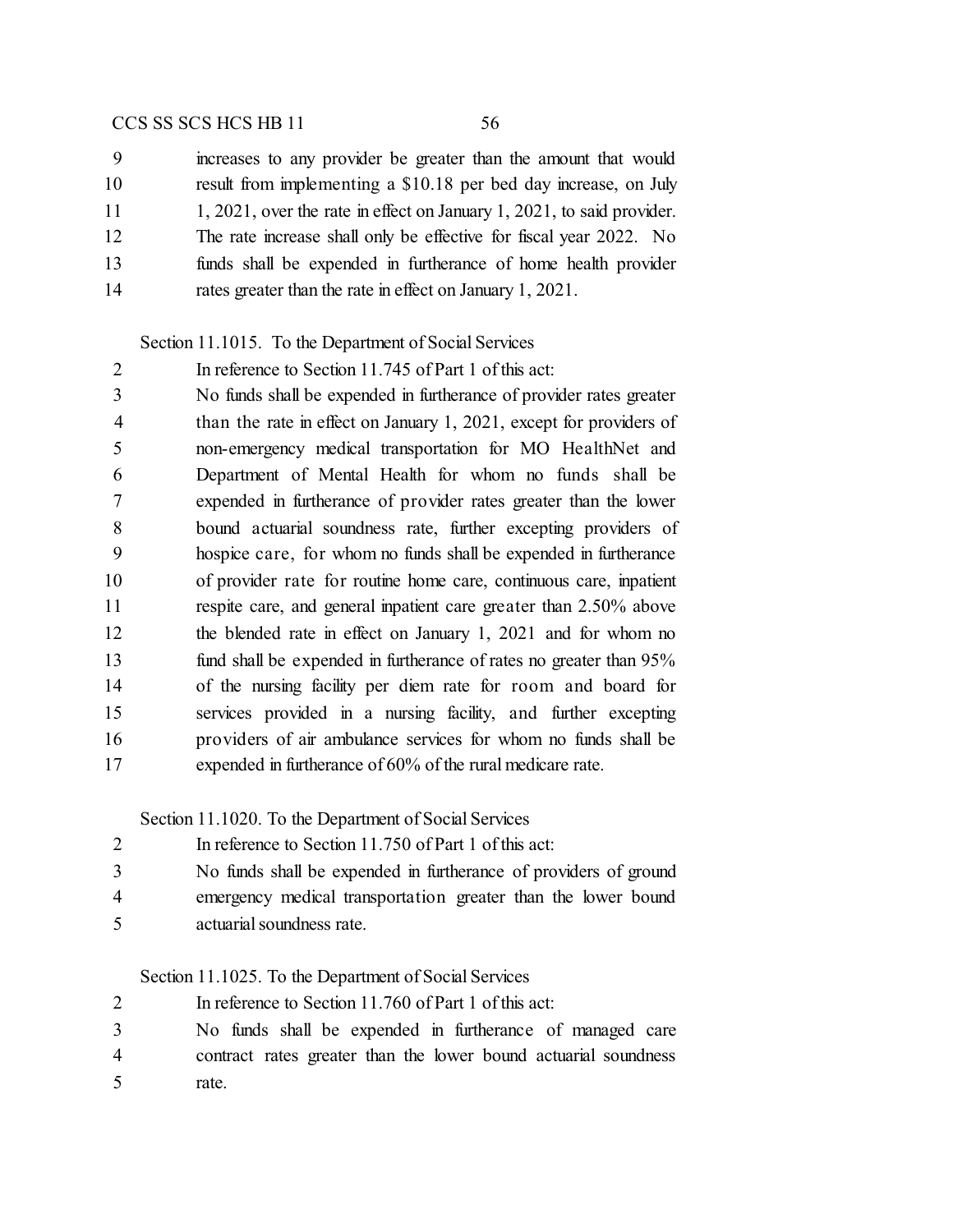Section 11.1027. To the Department of Social Services

- In reference to Section 11.790 of Part 1 of this act:
- No funds shall be expended in furtherance of out-of-state
- payments greater than the state fiscal year 2021 level.

Section 11.1030. To the Department of Social Services

| 2 | In reference to all sections in Part 1 of this act:                   |
|---|-----------------------------------------------------------------------|
| 3 | No funds shall be expended for or from any federal grant in           |
| 4 | furtherance of administrative costs greater than five percent $(5\%)$ |
| 5 | of said federal grant amount or in accordance with grant              |
| 6 | guidelines.                                                           |

# **PART 3**

Section 11.2000. To the Department of Social Services

- In reference to Section 11.325 of Part 1 and Part 2 of this act:
- Special expenses for clothing allowances shall be paid at least quarterly.

Section 11.2005. To the Department of Social Services

- In reference to Section 11.760 of Part 1 and Part 2 of this act:
- Contract changes shall be provided in writing, prior to submission
- to the Centers for Medicare and Medicaid Services, to the House
- Budget and Senate Appropriation Committee Chairs.

Section 11.2010. To the Department of Social Services

| 2 | In reference to all sections in Part 1 and Part 2 of this act:     |
|---|--------------------------------------------------------------------|
| 3 | The Department shall provide written notification prior to         |
| 4 | submission to the federal government of state plans and state plan |
| 5 | amendments, grant applications, and Medicaid waivers to the        |
| 6 | House Budget and Senate Appropriation Committee Chairs.            |

Section 11.2015. To the Department of Social Services

| 2 | The Department shall direct deposits of moneys from the federal   |
|---|-------------------------------------------------------------------|
| 3 | government that accrue to the state from assistance programs      |
| 4 | created under Title XXI of the Social Security Act into the Title |
| 5 | XXI - Children's Health Insurance Program Federal Fund (0159),    |
| 6 | with the exception of any moneys collected by the state due to a  |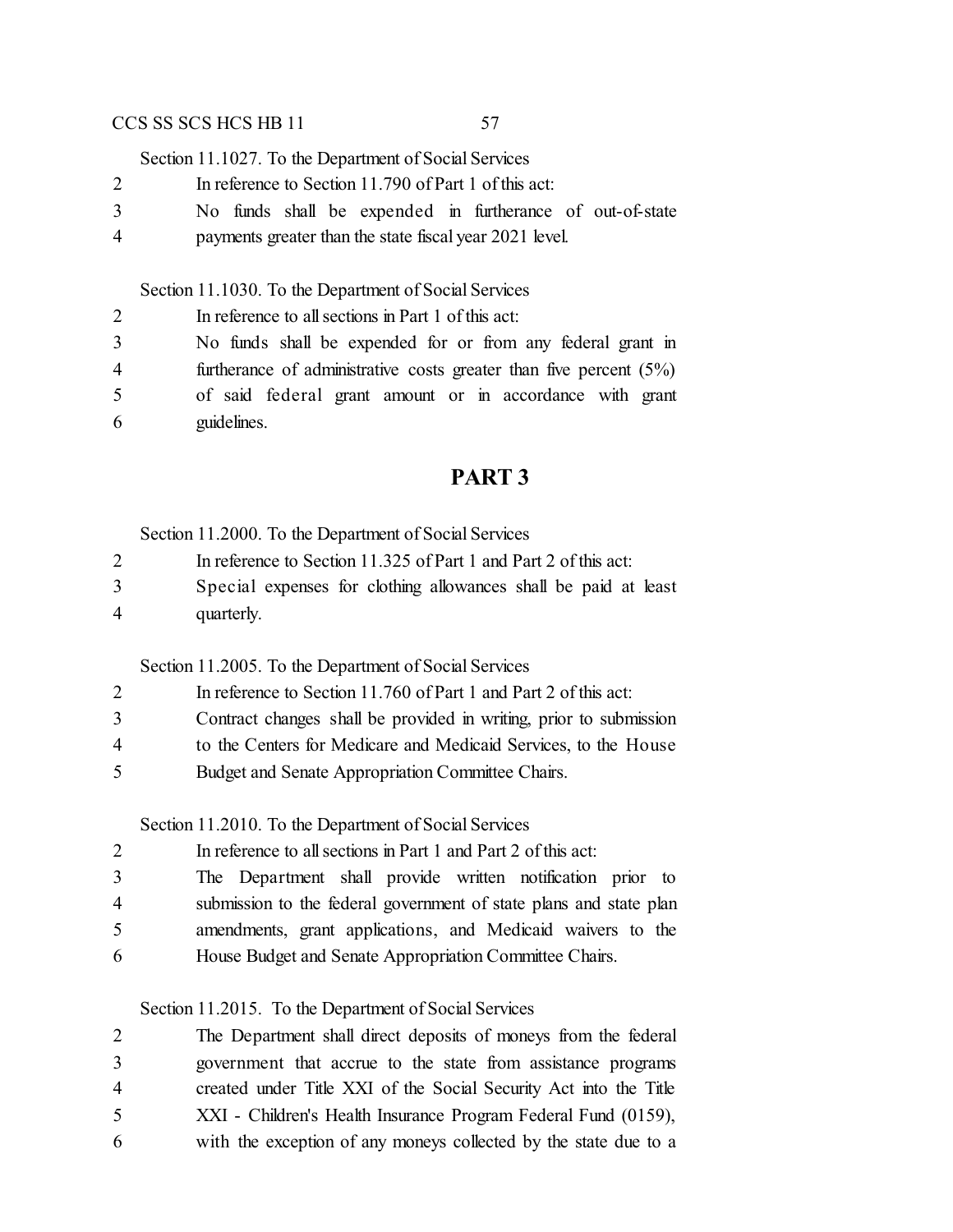temporary increase in the Federal Medical Assistance Percentage (FMAP).

# Section 11.2020. To the Department of Social Services

| 2  | The Department shall direct deposits of moneys from the federal      |
|----|----------------------------------------------------------------------|
| 3  | government that accrue to the state from the Child Care and          |
| 4  | Development Block Grant into the Child Care and Development          |
| 5  | Block Grant Federal Fund (0168), with the exception of a)            |
| 6  | additional stimulus block grant distributions authorized under the   |
| 7  | Coronavirus Aid, Relief, and Economic Security Act, the              |
| 8  | American Rescue Plan Act, and any other additional block grant       |
| 9  | distributions received before June 30, 2022, under subsequent        |
| 10 | future federal stimulus acts, and b) any increase due to a temporary |
| 11 | increase in the Federal Medical Assistance Percentage (FMAP).        |
|    |                                                                      |

#### Section 11.2025. To the Department of Social Services

| $\overline{2}$ | <b>Appendix of One-time Appropriations</b> |                |              |                  |
|----------------|--------------------------------------------|----------------|--------------|------------------|
| 3              | Section                                    | Line           | Amount       | F.T.E. Amount    |
| $\overline{4}$ | 11.140                                     | 19             | \$100,000    | $\mathbf{0}$     |
| 5              | 11.140                                     | 20             | \$300,000    | $\boldsymbol{0}$ |
| 6              | 11.150                                     | 33             | \$500,000    | $\boldsymbol{0}$ |
| $\overline{7}$ | 11.150                                     | 41             | \$100,000    | $\boldsymbol{0}$ |
| 8              | 11.150                                     | 49             | \$100,000    | $\boldsymbol{0}$ |
| 9              | 11.155                                     | 56             | \$200,000    | $\boldsymbol{0}$ |
| 10             | 11.155                                     | 60             | \$300,000    | $\overline{0}$   |
| 11             | 11.185                                     | 11             | \$50,000     | $\boldsymbol{0}$ |
| 12             | 11.245                                     | $\overline{7}$ | \$56,142,875 | $\mathbf{0}$     |
| 13             | 11.405                                     | 8              | \$660,562    | $\boldsymbol{0}$ |
| 14             | 11.405                                     | 14             | \$514,528    | $\boldsymbol{0}$ |
| 15             | 11.730                                     | 13             | \$30,000,000 | $\boldsymbol{0}$ |
| 16             | 11.730                                     | 14             | \$58,261,253 | $\boldsymbol{0}$ |